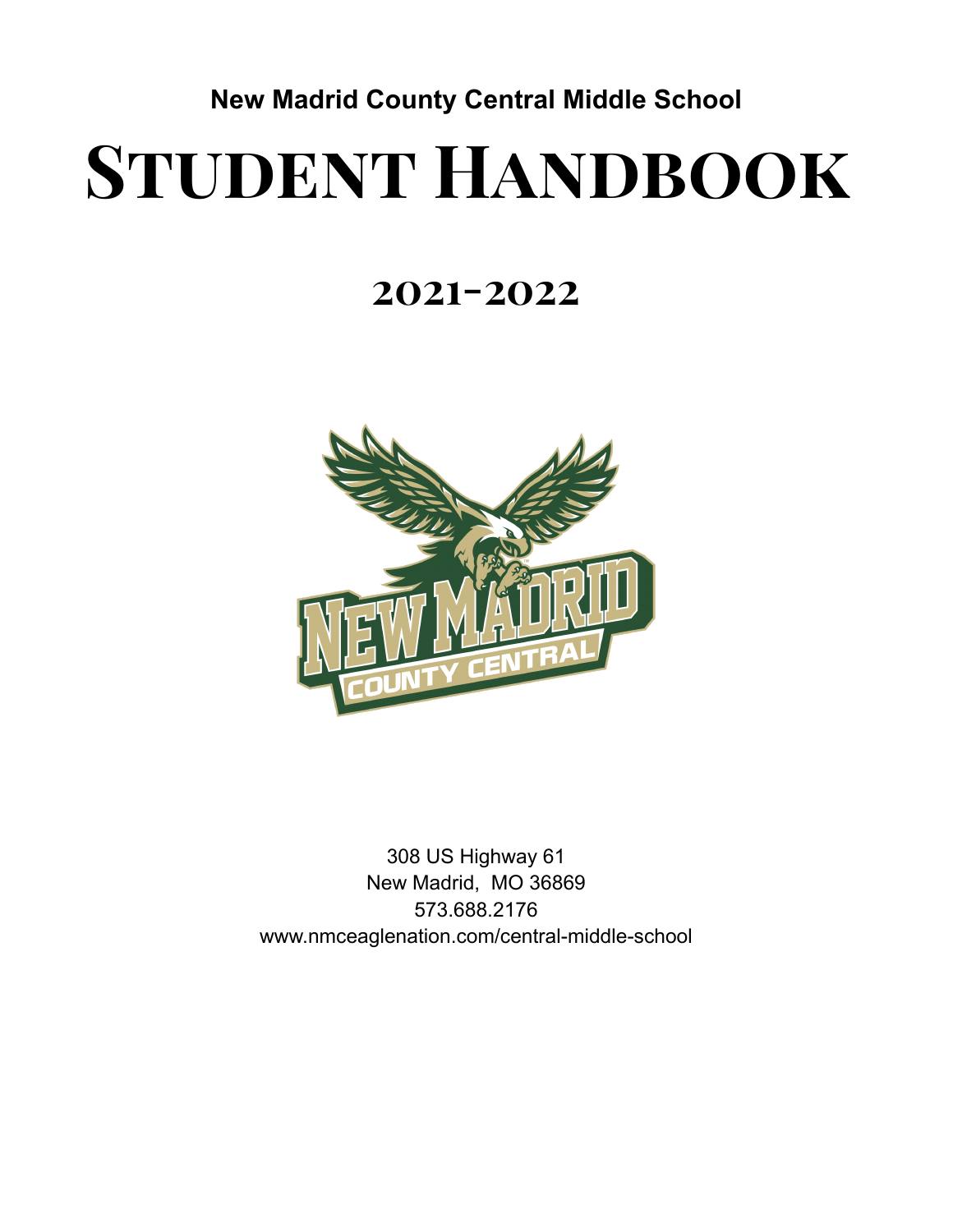# **Table of Contents**

<span id="page-1-0"></span>

| <b>Table of Contents</b>                                          | 1              |
|-------------------------------------------------------------------|----------------|
| <b>Principal's Message</b>                                        | 5              |
| THE MIDDLE SCHOOL WAY                                             | 6              |
| THE MIDDLE SCHOOL "MOTTO"                                         | $\overline{7}$ |
| <b>BOARD OF EDUCATION</b>                                         | $\overline{7}$ |
| <b>NMCC STAFF</b>                                                 | 8              |
| <b>STATEMENT ON BULLYING</b>                                      | 8              |
| <b>NOTICE OF NON-DISCRIMINATION</b>                               | 9              |
| <b>PUBLIC NOTICE FOR SPECIAL EDUCATION</b>                        | 9              |
| <b>NOTIFICATION OF RIGHTS UNDER FERPA</b>                         | 11             |
| <b>ADMISSION OF HOMELESS STUDENTS (JEC-1)</b>                     | 12             |
| <b>FOSTER CARE (JGBE-1)</b>                                       | 12             |
| <b>DIRECTORY INFORMATION</b>                                      | 13             |
| PARENT NOTIFICATION OF TEACHER QUALIFICATIONS                     | 14             |
| EVERY STUDENT SUCCEEDS ACT OF 2015 (ESSA) COMPLAINT PROCEDURES    | 14             |
| <b>VISITORS TO THE SCHOOL</b>                                     | 15             |
| <b>MISSOURI COURSE ACCESS AND VIRTUAL SCHOOL PROGRAM SERVICES</b> | 16             |
| <b>ENROLLMENT AGE/DOCUMENTS REQUIRED</b>                          | 17             |
| <b>FOOD SERVICES</b>                                              | 18             |
| <b>USE OF OFFICE TELEPHONE</b>                                    | 18             |
| <b>SEVERE WEATHER POLICY</b>                                      | 18             |
| <b>EMERGENCY NUMBERS</b>                                          | 18             |
| <b>IMMUNIZATIONS FOR STUDENTS</b>                                 | 18             |
| <b>STUDENT SUPPORT SERVICES</b>                                   | 19             |
| <b>USE OF FACILITIES</b>                                          | 19             |
| <b>SEARCH AND SEIZURES</b>                                        | 19             |
| <b>STATEMENT OF ACADEMIC HONESTY</b>                              | 20             |
| PROTECTION OF INSTRUCTIONAL TIME                                  | 20             |
|                                                                   |                |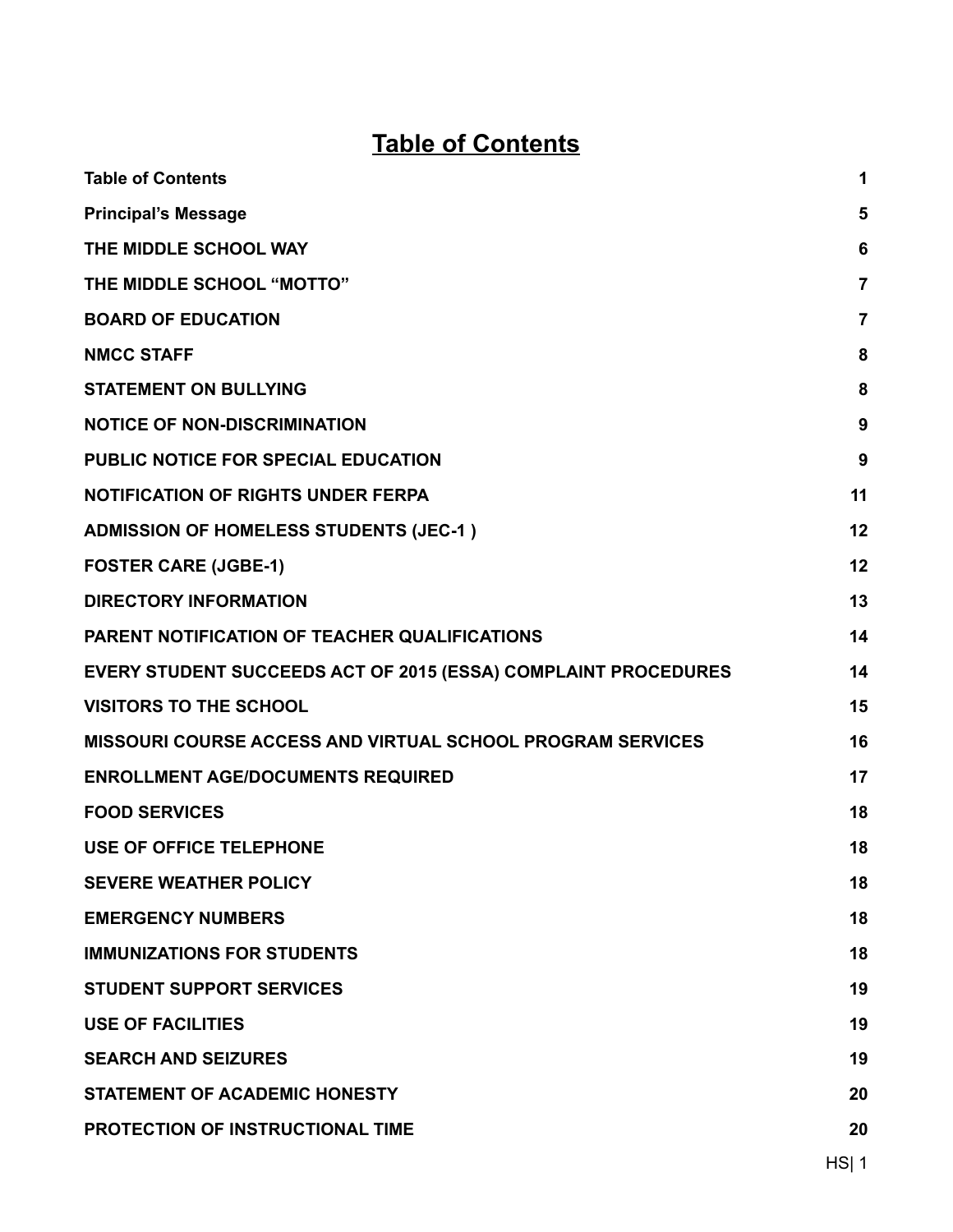| THE IMPORTANCE OF A SCHOOL RECORD                                                                                                                                                                                                                                       | 20                                     |
|-------------------------------------------------------------------------------------------------------------------------------------------------------------------------------------------------------------------------------------------------------------------------|----------------------------------------|
| <b>GRADUATION REQUIREMENTS, HONORS CRITERIA &amp; COURSE OFFERINGS</b>                                                                                                                                                                                                  | 21                                     |
| <b>CLASS QUALIFICATIONS</b>                                                                                                                                                                                                                                             | 21                                     |
| AMERICAN GOVERNMENT AND MISSOURI CONSTITUTION TESTS<br><b>GRADING SCALE</b><br><b>HONOR ROLL</b><br>REPORT CARDS AND PROGRESS REPORTS<br><b>COURSE INFORMATION</b><br>HOMEBOUND INSTRUCTION FOR LONG TERM ILLNESS<br><b>INDEPENDENT STUDY</b><br><b>CREDIT RECOVERY</b> | 23<br>23<br>23<br>23<br>23<br>24<br>24 |
| <b>STANDARDS OF PUPIL CONDUCT</b>                                                                                                                                                                                                                                       | 24                                     |
| <b>MSHSAA ATHLETIC ELIGIBILITY STANDARDS:</b>                                                                                                                                                                                                                           | 25                                     |
| NEW MADRID COUNTY CENTRAL R-1 PROCEDURES AND CLASS SCHEDULE                                                                                                                                                                                                             | 26                                     |
| <b>CLUBS AND ORGANIZATIONS</b>                                                                                                                                                                                                                                          | 26                                     |
| ELIGIBILITY REQUIREMENTS FOR CLASS OFFICER                                                                                                                                                                                                                              | 26                                     |
| ELIGIBILITY REQUIREMENTS FOR NMCC ROYALTY                                                                                                                                                                                                                               | 26                                     |
| <b>SCHOOL HOURS</b>                                                                                                                                                                                                                                                     | 27                                     |
| <b>ELECTRONIC DEVICES (Cell Phones)</b>                                                                                                                                                                                                                                 | 27                                     |
| <b>HALLWAY FLOW AND TRAFFIC</b>                                                                                                                                                                                                                                         | 28                                     |
| <b>GYMNASIUM AND AUDITORIUM</b>                                                                                                                                                                                                                                         | 28                                     |
| <b>LOCKER PRIVILEGES</b>                                                                                                                                                                                                                                                | 28                                     |
| <b>STUDENT CHEMICAL ABUSE</b>                                                                                                                                                                                                                                           | 28                                     |
| <b>STUDENT VEHICLES</b>                                                                                                                                                                                                                                                 | 29                                     |
| <b>INELIGIBILITY LIST</b>                                                                                                                                                                                                                                               | 29                                     |
| <b>DANCES</b>                                                                                                                                                                                                                                                           | 30                                     |
| <b>PROM</b>                                                                                                                                                                                                                                                             | 30                                     |
| <b>SCHOOL SPONSORED TRIPS</b>                                                                                                                                                                                                                                           | 30                                     |
| <b>SCHOOL DISCIPLINE</b>                                                                                                                                                                                                                                                | 31                                     |
| <b>DETENTION</b>                                                                                                                                                                                                                                                        | 31                                     |
| <b>CORPORAL PUNISHMENT</b>                                                                                                                                                                                                                                              | 32                                     |
| IN SCHOOL SUSPENSION                                                                                                                                                                                                                                                    | 32                                     |
| <b>POLICIES</b>                                                                                                                                                                                                                                                         | 32                                     |
| OUT OF SCHOOL SUSPENSION (OSS)                                                                                                                                                                                                                                          | 32                                     |
| <b>EXPULSION</b>                                                                                                                                                                                                                                                        | 33                                     |
| <b>STUDENT BEHAVIOR CODE</b>                                                                                                                                                                                                                                            | 33                                     |
| <b>STUDENT RULES</b>                                                                                                                                                                                                                                                    | 33                                     |
| <b>DRESS CODE</b>                                                                                                                                                                                                                                                       | 33                                     |
| <b>ACADEMIC DISHONESTY</b>                                                                                                                                                                                                                                              | 35                                     |
| <b>ARSON</b>                                                                                                                                                                                                                                                            | 35                                     |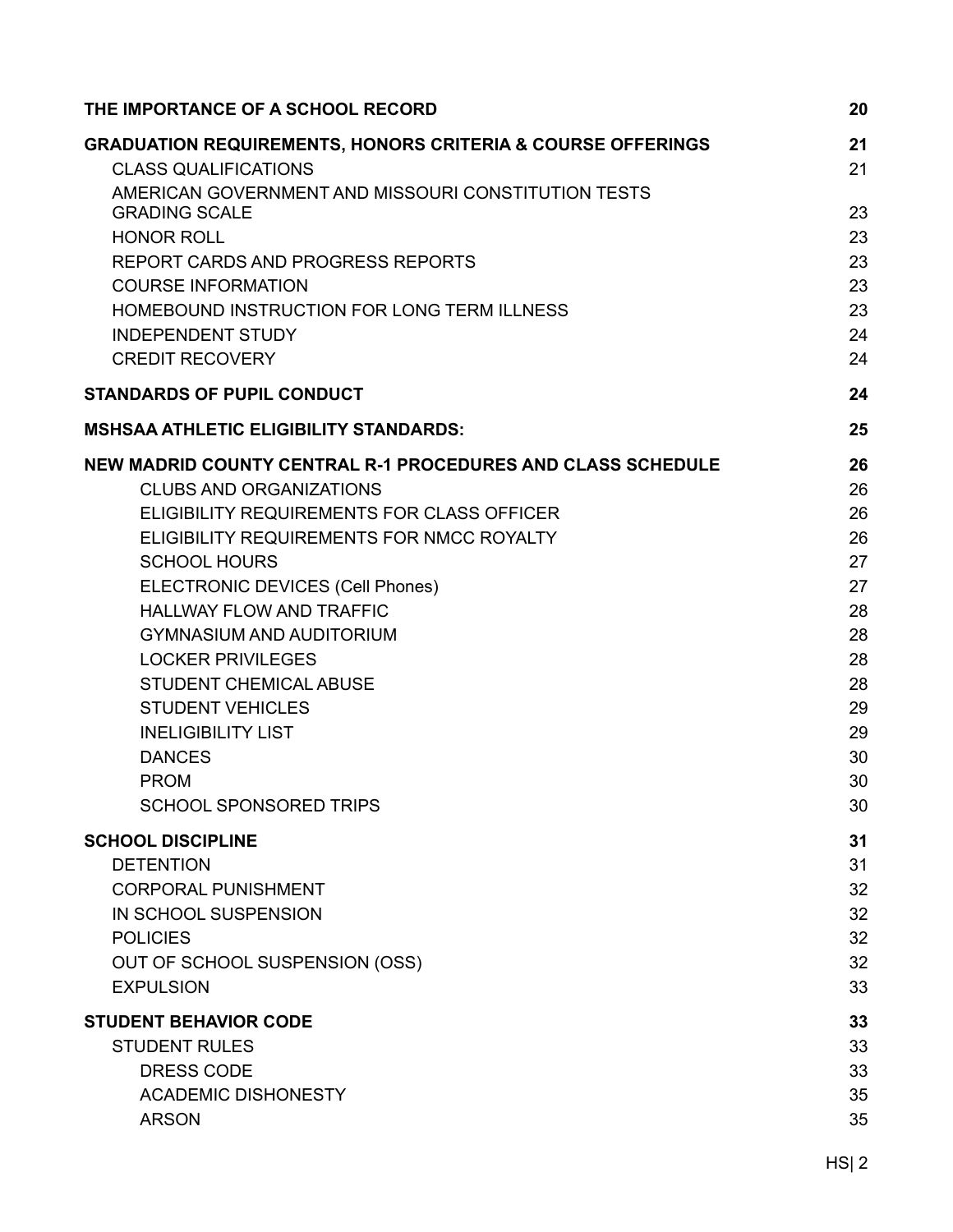| <b>ALCOHOL</b>                                              | 35 |
|-------------------------------------------------------------|----|
| <b>ASSAULT</b>                                              | 36 |
| <b>AUTOMOBILE/VEHICLE MISUSE</b>                            | 36 |
| <b>BULLYING</b>                                             | 36 |
| <b>COMMONS PROCEDURES/RULES VIOLATIONS</b>                  | 36 |
| ELECTRONIC DEVICES/CELL PHONES                              | 36 |
| DEFIANCE OF AUTHORITY                                       | 37 |
| <b>DISHONESTY</b>                                           | 37 |
| <b>DISRUPTIVE BEHAVIOR</b>                                  | 37 |
| <b>DISTURBING CLASS</b>                                     | 37 |
| DRUGS/CONTROLLED SUBSTANCE                                  | 37 |
| STUDENT TRANSPORTATION SERVICES-BUS PRIVILEGES              | 38 |
| <b>FIGHTING</b>                                             | 39 |
| <b>HAZING</b>                                               | 39 |
| <b>IMPROPER DISPLAY OF AFFECTION</b>                        | 39 |
| <b>IMPROPER LANGUAGE</b>                                    | 39 |
| DISRUPTIVE OR DEMEANING LANGUAGE OR CONDUCT                 | 40 |
| DISRESPECTFUL CONDUCT OR LANGUAGE TO STAFF                  | 40 |
| <b>INAPPROPRIATE SEXUAL CONDUCT</b>                         | 40 |
| <b>EXTORTION</b>                                            | 41 |
| FAILURE TO MEET CONDITIONS OF SUSPENSION                    | 41 |
| <b>FALSE ALARMS</b>                                         | 41 |
| <b>FIREARMS AND WEAPONS</b>                                 | 42 |
| TOBACCO/VAPING USE OF AND/OR POSSESSION OF TOBACCO PRODUCTS | 42 |
| <b>FIREWORKS</b>                                            | 42 |
| <b>THEFT</b>                                                | 42 |
| THREATS OR VERBAL ASSAULT                                   | 42 |
| <b>TECHNOLOGY MISCONDUCT</b>                                | 43 |
| DISCIPLINARY STEPS TO BE FOLLOWED FOR DEATH THREATS         | 43 |
| <b>TARDIES</b>                                              | 43 |
| <b>TRUANCY</b>                                              | 43 |
| LEAVING CLASS/CAMPUS WITHOUT PERMISSION                     | 44 |
| <b>CHEATING/PLAGIARISM</b>                                  | 44 |
| UNAUTHORIZED ENTRY                                          | 44 |
| REPORTING OF VIOLENT BEHAVIOR                               | 44 |
| MANDATORY REPORTED OFFENSES TO LAW ENFORCEMENT              | 45 |
| SAFE SCHOOLS VIOLATIONS                                     | 45 |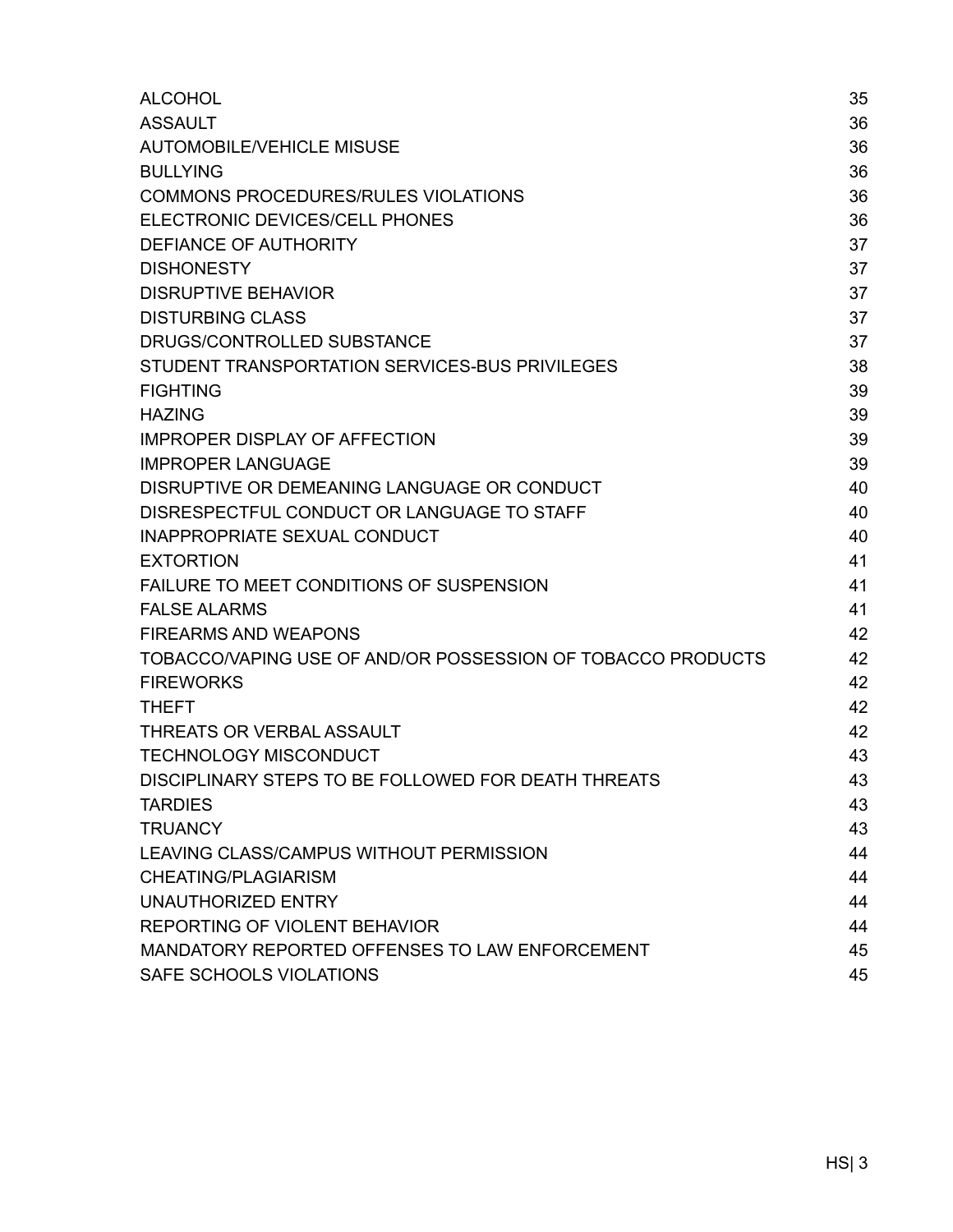<span id="page-4-0"></span>Dr. Sam Duncan, Superintendent **MR** Mr. Thomas Drummond, Principal

# *Principal's Message*

Dear Students,

Parents and Guardians:

Welcome to what promises to be another exciting school year at New Madrid County Central Middle School! We at the Middle School would like to welcome you and your student to our school district. Our goal at the New Madrid County Central R-1 School District is to provide our students with the opportunity and educational setting to grow and excel both academically and socially. We do this by providing rigorous academic work, expanding curriculum and technology, and the opportunity to participate in extracurricular clubs and athletics.

Building character and good citizenship is one of the many commissions of our school, while providing safe and secure facilities for your students. The following pages make up the NMCCMS Student Handbook. This handbook outlines the overall operations and discipline code for all NMCCMS students. Students and parents/guardians are highly encouraged to read and become familiar with the student handbook, specifically the attendance policy and dress code.

We encourage all parents/guardians to be a very active part of your student's school life. We encourage students and parent/guardians to login to the Tyler SIS Student Portal and the Tyler SIS Parent Portal to keep updated on academic performance, attendance, account balances, etc. If you need login information, please contact our office. Parent/guardian communication and feedback is welcomed at any time during the school year. Our office phone number is 688-2176 and all of our staff members can be contacted through email (firstnameinitallastname@nmcr1.org). Welcome to NMCCMS, where it's always a great day to be an EAGLE.

Sincerely,

Mr. Thomas Drummond NMCCMS Principal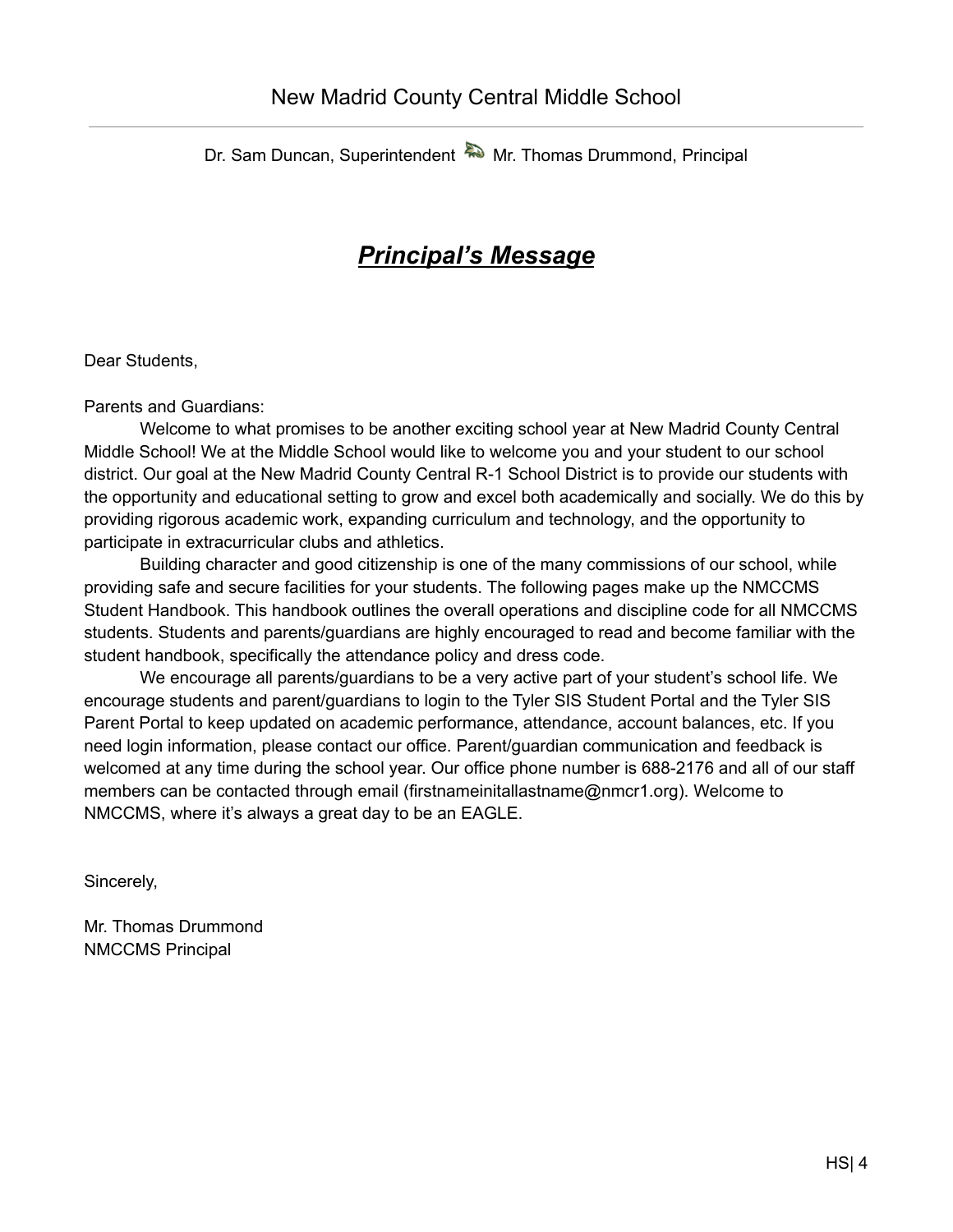#### New Madrid Middle School 2021-2022

#### **THE MIDDLE SCHOOL WAY**

**Our Mission and Vision Statement-** The vision statement for NMCC Middle School is to create a caring and safe environment in which all students are supported emotionally, intellectually, and physically. We will also provide high quality standards-based educational instructional programs that will prepare students for lifetime achievements. As well as produce confident, knowledgeable, and motivated individuals who adhere to the **Guiding Principles** and **Values** of our school.

# **NMCC MIDDLE SCHOOL GUIDING PRINCIPLES AND VALUES**

#### **WE BELIEVE OUR STUDENTS**

- Deserve individualized, high-quality instruction
- Can be motivated
- Deserve the opportunity to learn
- Deserve an environment where they belong
- Should be aware of and value the needs of other people

#### **WE BELIEVE AT OUR SCHOOL**

- The number one focus is the well-being of our students
- Student growth is our primary academic objective
- Strong leadership allows us to work as a team
- Time commitment of our faculty is one of our greatest assets

#### **WE BELIEVE IN THE STAFF AT NMCCMS**

- Are confident, knowledgeable and passionate about their instruction
- Are global change agents
- Are responsible to positively impact our students
- Exhibit compassion for our students and their families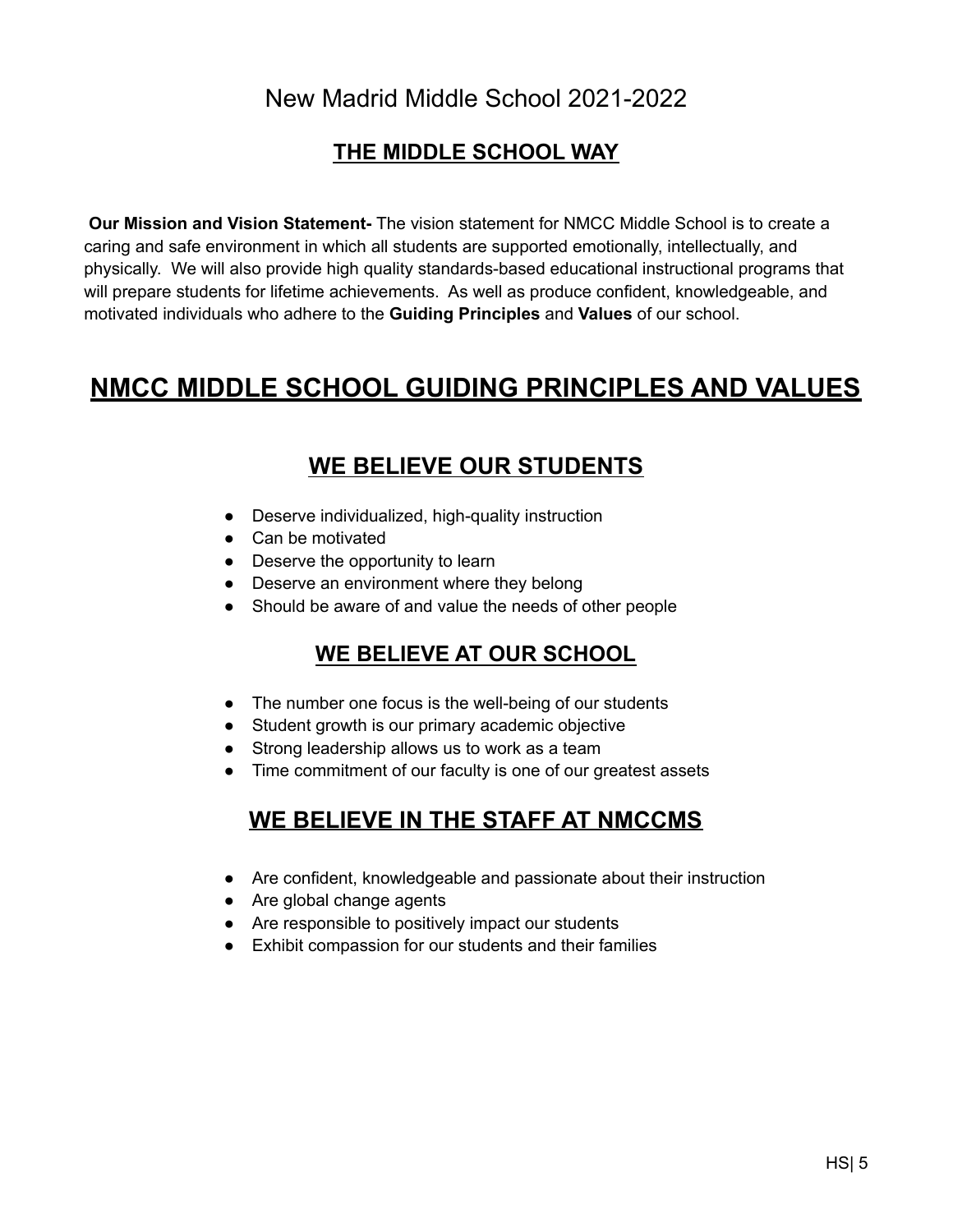#### **"MIDDLE SCHOOL MOTTO"**

#### **WHERE IS THE FUTURE?**

#### **ANSWER: Right Here**

#### **WHO'S LIFE IS THIS?**

#### **ANSWER: Mine**

#### **THEN WHAT ARE YOU GOING TO DO WITH IT?**

**ANSWER: Live It With A Purpose**

#### **New Madrid County R-1 School District BOARD OF EDUCATION**

<span id="page-6-0"></span>The Board of Education usually meets on the second Thursday of each month at 5:00 p.m. Meetings are open to the public. Missouri law permits the Board to enter into closed session for certain purposes, including in part, discussion of personnel matters, student discipline, litigation and other matters as authorized by Chapter 610, RSMo. The Board of Education is charged with governing and overseeing the management of the district's schools and has overall responsibility for curriculum, taxation, budgets, employment, facilities and many other services. The Board is elected by the citizens of the district to represent the community's interest in providing a strong education program for the district's children. Board members are elected at large and serve without compensation, must be registered voters and must reside in the district.

> Mr. Ryan Eddy- President Mr. Danny Parker- Vice President Mrs. Kay Rebstock- Secretary/Treasurer Mrs. Jenny Cope- Member Mrs. Mary Kay Davis-Member Mr. Jeff Polk- Member Mr. John Palmer- Member

> > Superintendent of Schools Dr. Sam Duncan, EdD

Middle School Office Contact Information 308 US Highway 61 New Madrid, M0 63869 Phone: 573-688-2176 Fax:573-688-5104 Website: [www.nmceaglenation.org](http://www.nmceaglenation.org)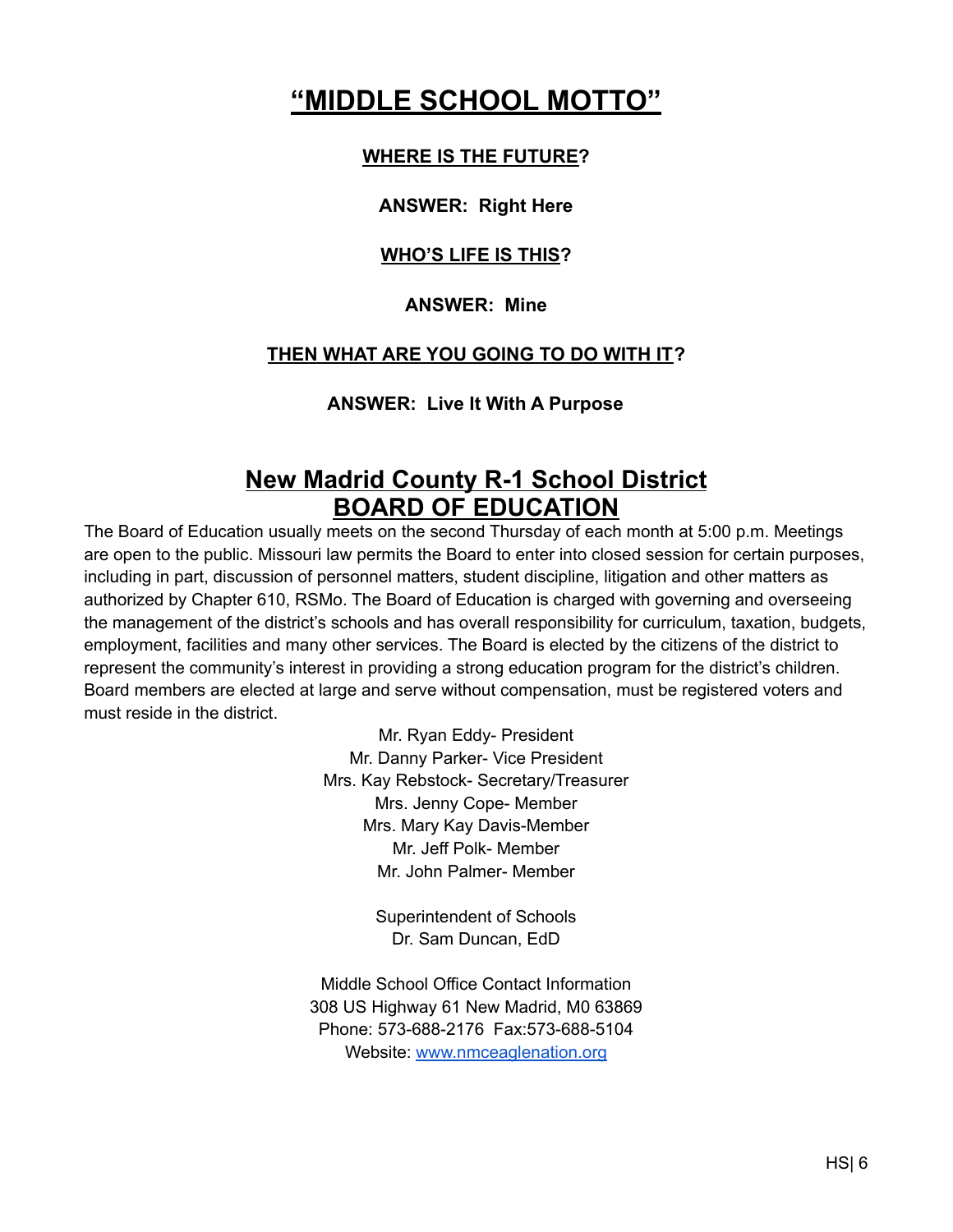Director of Business and Finance **Heather Schuerenberg Heather Schuerenberg** Director of Special Education **Bridgett Masterson** Director of District Operations **Anthony Young Anthony Young** High School Principal **Accord Principal Accord Principal** Justin Poley Technical Skills Center Coordinator **Renee Smith** Middle School Principal Middle School Principal Thomas Drummond Lilbourn Elementary Principal **Ashley Long** Ashley Long New Madrid Elementary Principal Toni Lawfield Matthews Elementary Principal Christie Kenedy

#### **NMCCMS STAFF**

#### **Mr. Thomas Drummond, Principal [tdrummond@nmcr1.org](mailto:tdrummond@nmcr1.org)**

| <b>First Name</b><br>Chelsea | <b>Last Name</b><br><b>Baker</b> | <b>Title</b><br>Science Instructor   | <b>Contact</b><br>cbaker@nmcr1.org |  |
|------------------------------|----------------------------------|--------------------------------------|------------------------------------|--|
| Alana                        | <b>Basham</b>                    | Math Instructor                      | abasham@nmcr1.org                  |  |
| Matelyn                      | <b>Bolen</b>                     | Geography Instructor                 | mbolen@nmcr1.org                   |  |
| Keisha                       | <b>Bromley</b>                   | <b>Consumer Science Instructor</b>   | kbromley@nmcr1.org                 |  |
| Eric                         | <b>Bumpus</b>                    | <b>SRO</b>                           | ebumpus@nmcr1.org                  |  |
| Melanie                      | Crow                             | Girls P.E. Instructor                | mcrow@nmc1.org                     |  |
| Chloe                        | Dambach                          | <b>History Instructor</b>            | cdambach@nmcr1.org                 |  |
| Laura                        | Dean                             | Math Instructor                      | Idean@nmcr1.org                    |  |
| Kimberly                     | Fincher                          | Math Instructor                      | kfincher@nmcr1.org                 |  |
| Ethan                        | Flood                            | <b>Band Instructor</b>               | eflood@nmcr1.org                   |  |
| Amy                          | Foster                           | <b>Special Education Instructor</b>  | afoster@nmcr1.org                  |  |
| Jeremy                       | Frazier                          | <b>Band Instructor</b>               | ifrazier@nmcr1.org                 |  |
| Joanne                       | Gardner                          | Computer Literacy Instructor         | jgardner@nmcr1.org                 |  |
| Jonathan                     | Haddon                           | P.E. Instructor<br>ihaddon@nmcr1.org |                                    |  |
| Jamie                        | Higgerson                        | Secretary                            | jhiggerson@nmcr1.org               |  |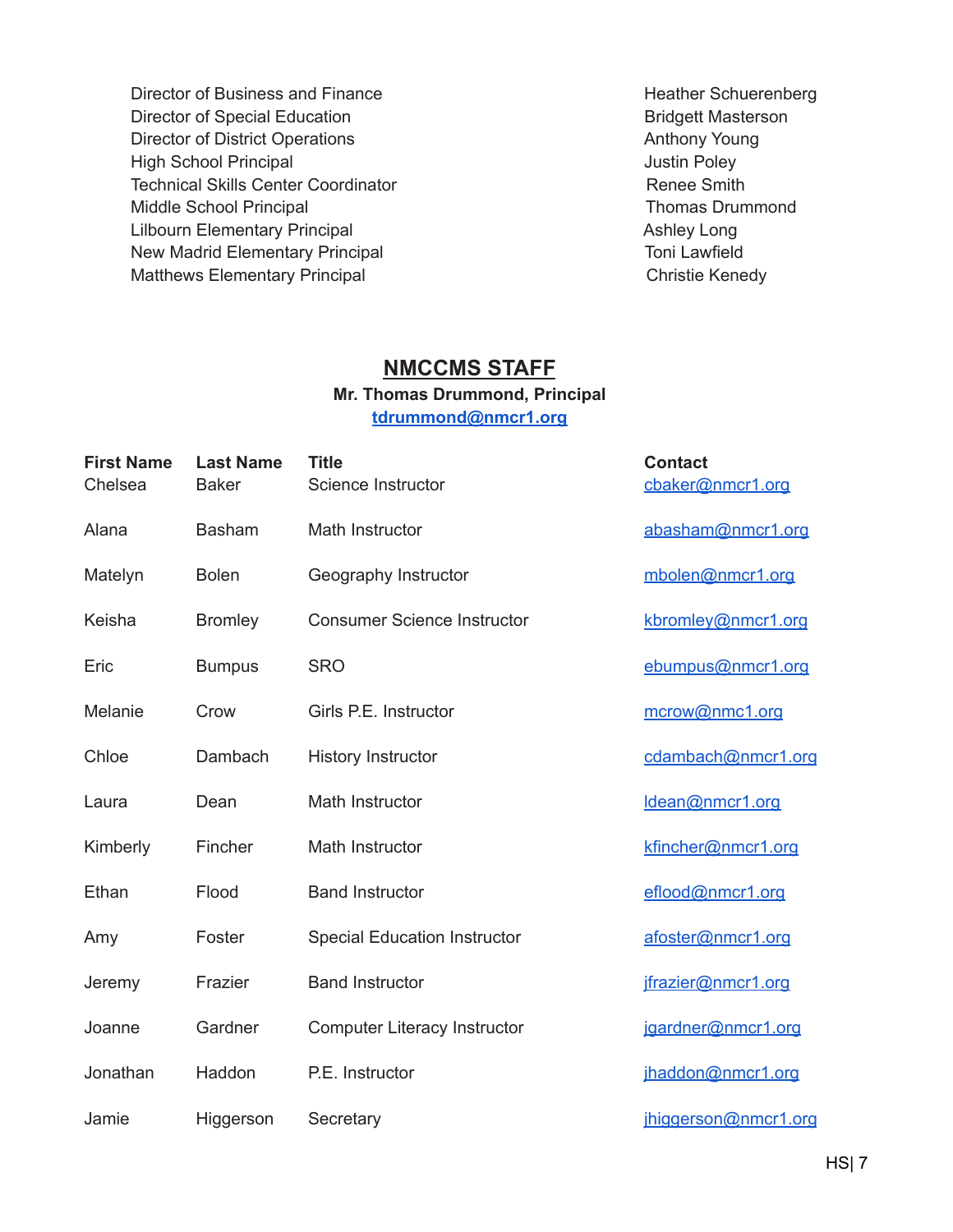| Kelli       | Hunt           | khunt@nmcr1.org<br><b>Special Education Instructor</b> |                        |
|-------------|----------------|--------------------------------------------------------|------------------------|
| Jessica     | Hunter         | <b>ELA Instructor</b>                                  | jhunter@nmcr1.org      |
| Dontre      | <b>Jenkins</b> | Boys P.E. Instructor                                   | djenkins@nmcr1.org     |
| Heather     | Johnson        | Science Instructor                                     | hjohnson@nmcr1.org     |
| Shelly      | Johnson        | Choir Instructor                                       | sjohnson@nmcr1.org     |
| Samantha    | Jolly          | Secretary                                              | sjolly@nmcr1.org       |
| Maradale    | Karafa         | <b>Nurse</b>                                           | mkarafa@nmcr1.org      |
| Michaela    | Kimball        | Science Instructor                                     | mkimball@nmcr1.org     |
| Valerie     | Lawrence       | Keyboarding Instructor                                 | vlawrence@nmcr1.org    |
| Larones     | Nelson-Bell    | Counselor                                              | Inelson-bell@nmcr1.org |
| Melissa     | <b>Noble</b>   | <b>ELA Instructor</b>                                  | mnoble@nmcr1.org       |
| Tammie      | Nunnery        | Language Live Instructor                               | tnunnery@nmcr1.org     |
| Liz         | <b>Riley</b>   | Speech Pathologist                                     | Iriley@nmcr1.org       |
| Tom         | Schoemehl      | <b>ISS Instructor</b>                                  | tschoemehl@nmcr1.org   |
| Jenny       | Sexton         | Art Instructor                                         | jsexton@nmcr1.org      |
| Leslie      | Sutton         | World History Instructor                               | lsutton@nmcr1.org      |
| Martha      | Sutton         | Librarian                                              | msutton@nmcr1.org      |
| <b>Kris</b> | Wren           | <b>ELA Instructor</b>                                  | kwren@nmcr1.org        |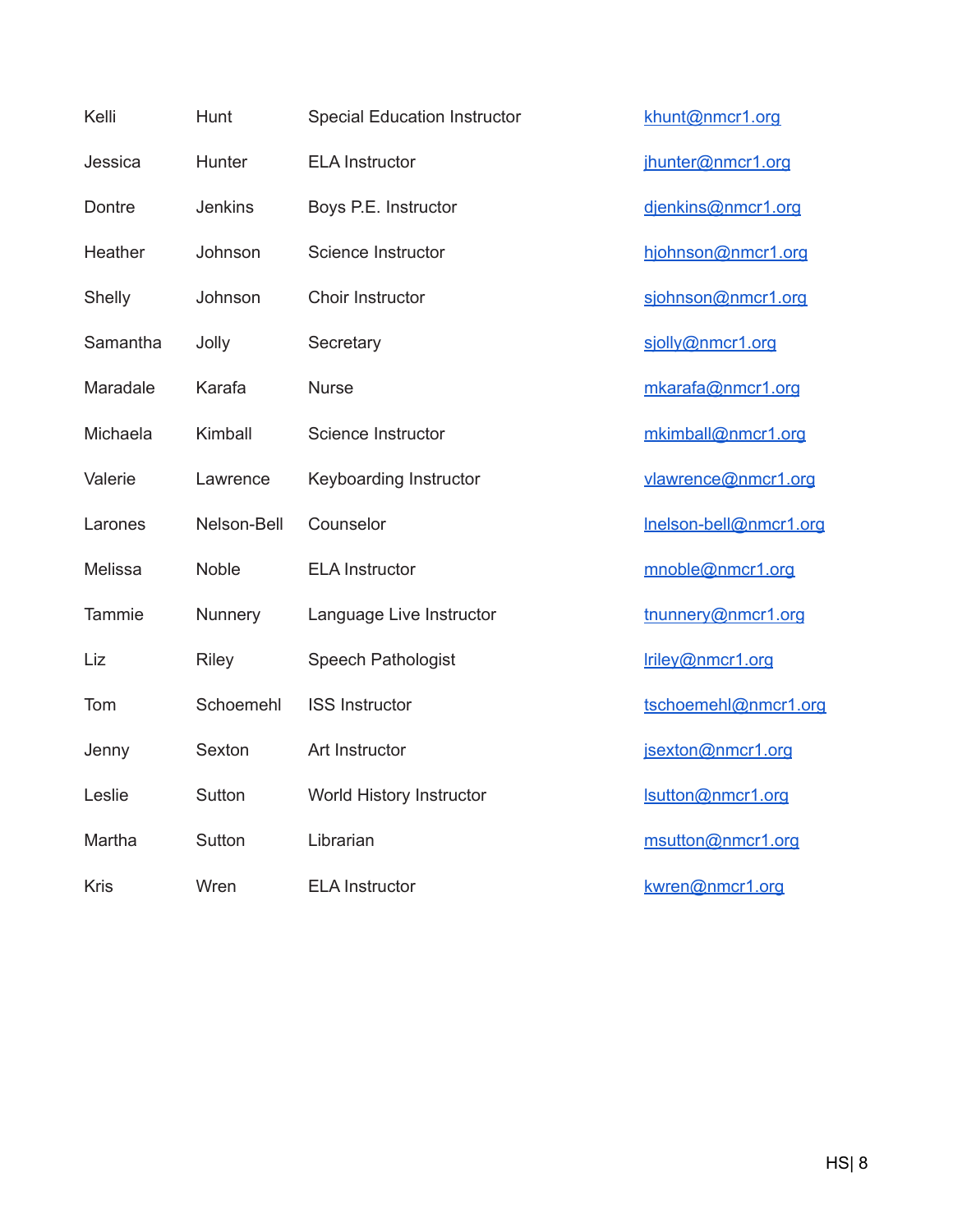#### **STATEMENT ON BULLYING**

The New Madrid County Central R-1 School District strongly prohibits acts of bullying and/or cyber-bullying. The following is our New Madrid County Central R-1 School District Board Policy on Bullying [\(JFCF](https://simbli.eboardsolutions.com/Policy/ViewPolicy.aspx?S=327&revid=PAm3O5D5hFplussP7plusBkislshfzg==&PG=6&st=bullying&mt=Exact)): The New Madrid County Central R-1 School District is committed to maintaining a learning and working environment free of any form of bullying or intimidation. Bullying is strictly prohibited on school grounds, or school time, at a school sponsored activity or in a school related context.

Bullying is the intentional action by an individual or group of individuals to inflict intimidation, unwanted aggressive behavior, or harassment that is repetitive or is substantially likely to be repeated and causes a reasonable student to fear for his or her physical safety or property; substantially interferes with the educational performance, opportunities, or benefits of any student without exception; or substantially disrupts the orderly operation of the school. Bullying may consist of physical actions, including gestures, or oral, cyberbullying, electronic, or written communication, and any threat of retaliation for reporting acts of bullying.

Cyberbullying means bullying as defined above through the transmission of a communication including, but not limited to, a message, text, sound, or image by means of an electronic device including, but not limited to, a telephone, wireless telephone, or other wireless communication device, computer, or pager. The District may prohibit and discipline for cyberbullying that originates on any District campus or at a District activity if the electronic communication was made using the school's technological resources, if there is a sufficient nexus to the educational environment, or if the electronic communication was made on the District's campus or at a District activity using the student's own personal technological resources.

Further, students who engage in significant acts of misconduct on campus which materially and adversely impact the education of District students will be subject to discipline. Bullying, as defined in this policy, is strictly prohibited. Students are encouraged to report any incident of bullying which they have witnessed or incurred, by contacting their building principal. No employee or student who reports an act of bullying shall be subject to reprisal or retaliation for making such a report. Any person who engages in reprisal or retaliation against an employee or student who reports an act of bullying shall be subject to disciplinary action.

Students who are found to have violated this policy will be subject to consequences depending on factors such as: age of student(s), degree of harm, severity of behavior, number of incidents, etc. Possible consequences to a student for a violation of this policy include: loss of privileges, classroom detention, conference with teacher, parents contacted, conference with principal, in-school suspension, out-of-school suspension, expulsion and law enforcement contact.

Any act of bullying needs to be reported to the office administrator or can be reported using the "No Bullying Zone" link found on the district website: [www.nmceaglenation.com.](http://www.nmceaglenation.com)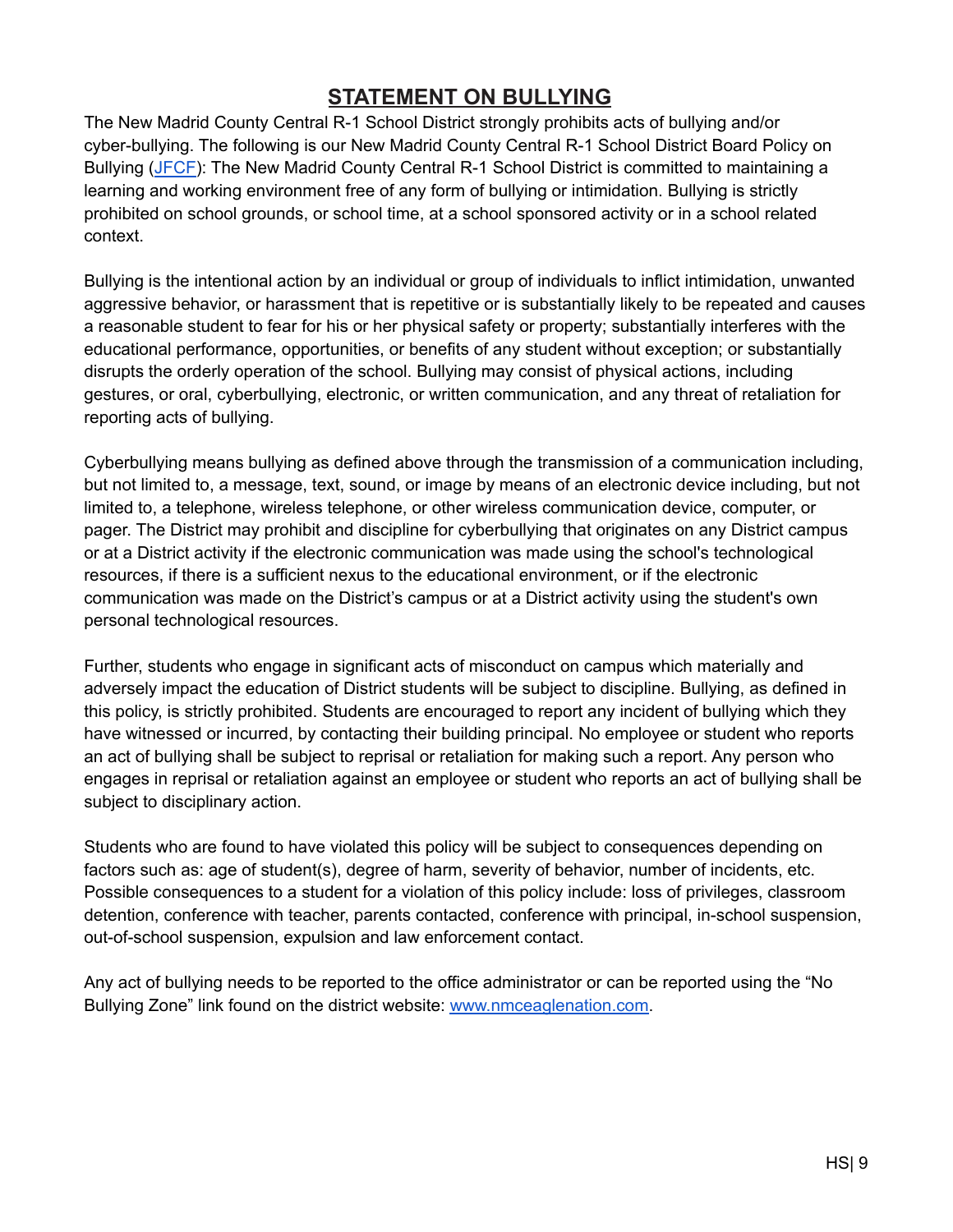# **NOTICE OF NON-DISCRIMINATION**

<span id="page-10-0"></span>The New Madrid County Central R-1 School District does not discriminate on the basis of race, color, national origin, sex, disability, or age in its programs and activities and provides equal access to the Boy Scouts and other designated youth groups. The following person has been designated to handle inquiries regarding the nondiscrimination policies:

**Dr. Samuel Duncan, Ed. D** *Superintendent of Schools* 310 US Highway 61 New Madrid, MO 63869 573-688-2165

#### **Bridgett Masterson**

*Director of Special Education* 310 US Highway 61 New Madrid, MO 63869 573-688-2165

For further information on notice of non-discrimination, visit http://wdcrobcolp01.ed.gov/CFAPPS/OCR/contactus.cfm for the address and phone number of the office that serves your area, or call 1-800-421-3481

# **PUBLIC NOTICE FOR SPECIAL EDUCATION**

<span id="page-10-1"></span>All responsible public agencies are required to locate, evaluate, and identify children with disabilities who are under the jurisdiction of the agency, regardless of the severity of the disability, including children attending private schools, highly mobile children, such as migrant and homeless children, and children who are suspected of having a disability and in need of special education even though they are advancing from grade to grade.

The New Madrid County Central R-1 School District assures that it will provide a free, appropriate public education (FAPE) to all eligible children with disabilities between the ages of 3 and 21 under its jurisdiction. Disabilities include autism, deaf/blindness, emotional disorders, hearing impairment and deafness, mental retardation, multiple disabilities, orthopedic impairment, other health impairments, specific learning disabilities, speech or language impairment, traumatic brain injury, visual impairment/blindness and young child with a developmental delay.

The New Madrid County Central R-1 School District assures that it will provide information and referral services necessary to assist the State in the implementation of early intervention services for infants and toddlers eligible for the Missouri First Steps program.

The New Madrid County Central R-1 School District assures that personally identifiable information collected, used, or maintained by the agency for the purposes of identification, evaluation, placement or provision of FAPE of children with disabilities may be inspected and/or reviewed by their parents/guardians. Parents/guardians may request amendment to the educational record if the parent/guardian believes the record is inaccurate, misleading, or violates the privacy or other rights of their child. Parents have the right to file complaints with the U.S. Department of Education or the Missouri Department of Elementary and Secondary Education concerning alleged failures by the district to meet the requirements of the Family Educational Rights and Privacy Act (FERPA).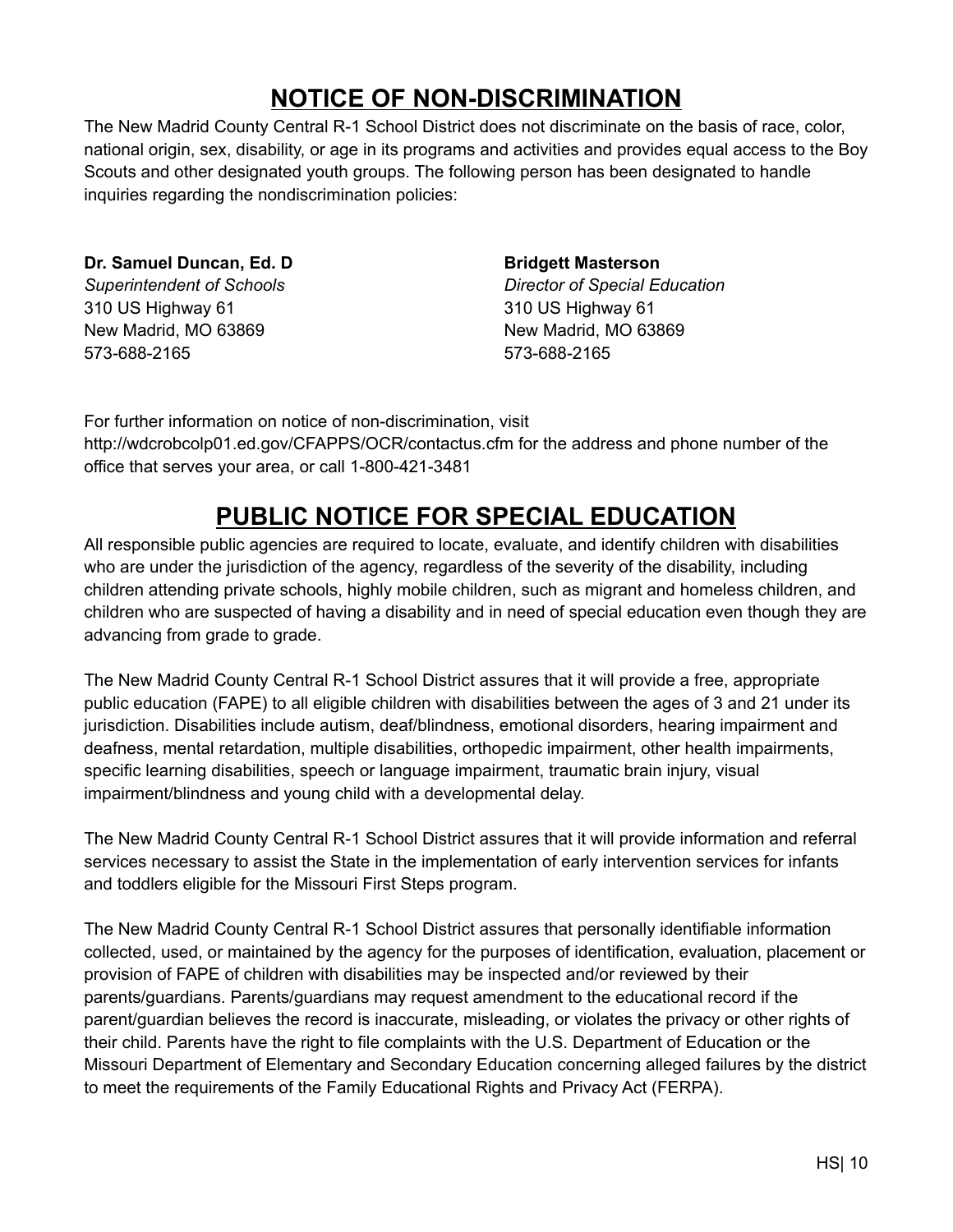The New Madrid County Central R-1 School District has developed a Local Compliance Plan for the implementation of State Regulations for the Individuals with Disabilities Education Act (IDEA). This plan contains the agency's policies and procedures regarding storage, disclosure to third parties, retention and destruction of personally identifiable information and the agency's assurances that services are provided in compliance with the General Education Provision Act (GEPA). This plan may be reviewed at the Superintendent's Office, 310 US Highway 61 New Madrid, MO Monday through Friday. This notice will be provided in native languages as appropriate. Notification of Rights Under the Protection of Pupil Rights Amendment (PPRA) affords parents certain rights regarding our conduct of surveys, collection and use of information for marketing purposes, and certain physical exams. These include the right to:

● Consent before students are required to submit to a survey that concerns one or more of the following protected areas ("protected information survey") if the survey is funded in whole or in part by a program of the U.S. Department of Education—

- Political affiliations or beliefs of the student or student's parent;
- Mental or psychological problems of the student or student's family;
- Sex behavior or attitudes;
- Illegal, anti-social, self-incriminating, or demeaning behavior;
- Critical appraisals of others with whom respondents have close family relationships;
- Legally recognized privileged relationships, such as with lawyers, doctors, or ministers;
- Religious practices, affiliations, or beliefs of the student or parents; or
- Income, other than as required by law to determine program eligibility.
- Receive notice and an opportunity to opt a student out of
- Any other protected information survey, regardless of funding;
- Any non-emergency, invasive physical exam or screening required as a condition of attendance, administered by the school or its agent, and not necessary to protect the immediate health and safety of a student, except for hearing, vision, or scoliosis screenings, or any physical exam or screening permitted or required under State law; and
- Activities involving collection, disclosure, or use of personal information obtained from students for marketing or to sell or otherwise distribute the information to others.
- Inspect, upon request and before administration or use
- Protected information surveys of students;
- Instruments used to collect personal information from students for any of the above marketing, sales, or other distribution purposes; and
- Instructional material used as part of the educational curriculum.

These rights transfer from the parents to a student who is 18 years old or an emancipated minor under Missouri State law.

The New Madrid County Central R-1 School District has adopted policies, in consultation with parents, regarding these rights, as well as arrangements to protect student privacy in the administration of protected information surveys and the collection, disclosure, or use of personal information for marketing, sales, or other distribution purposes. The New Madrid County Central R-1 School District will also directly notify, such as through the U.S. Mail or email, parents of students who are scheduled to participate in the specific activities or surveys noted below and will provide an opportunity for the parent to opt his or her child out of participation in the specific activity or survey.

The New Madrid County Central R-1 School District will make this notification to parents at the beginning of the school year if the District has identified the specific or approximate dates of the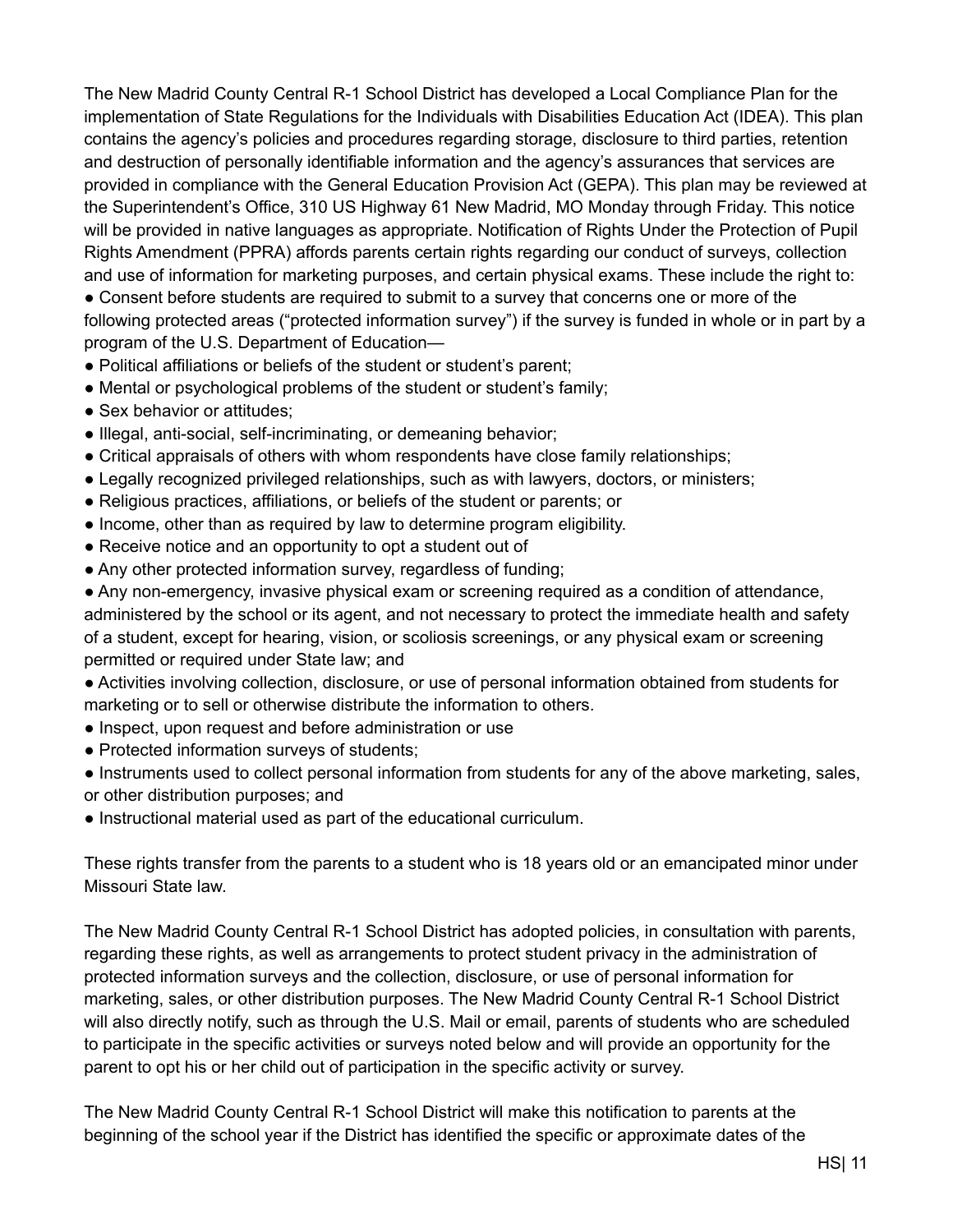activities or surveys at that time. For surveys and activities scheduled after the school year starts, parents will be provided reasonable notification of the planned activities and surveys listed below and be provided an opportunity to opt their child out of such activities and surveys. Parents will also be provided an opportunity to review any pertinent surveys.

The following is a list of the specific activities and surveys covered under this requirement:

- Collection, disclosure, or use of personal information for marketing, sales or other distribution.
- Administration of any protected information survey not funded in whole or in part by the Department of Education.
- Any non-emergency, invasive physical examination or screening as described above.

Parents who believe their rights have been violated may file a complaint with: Family Policy Compliance Office - U.S. Department of Education 400 Maryland Avenue, SW Washington, D.C. 20202-5920

# **NEW MADRID COUNTY CENTRAL R-1 SCHOOL DISTRICT NOTIFICATION OF RIGHTS UNDER FERPA**

<span id="page-12-0"></span>The Family Educational Rights and Privacy Act (FERPA) affords parents and students over 18 years of age ("eligible students") certain rights with respect to the student's educational records. These rights are:

• The right to inspect and review the student's education records within 45 days of the day the school receives a request for access. Parents or eligible students should submit to the school principal (or appropriate school official) a written request that identifies the record(s) they wish to inspect. The school official will make arrangements for access and notify the parent or eligible student of the time and place where the records may be inspected.

● The right to request the amendment of the student's education records that the parent or eligible student believes are inaccurate, misleading, or otherwise in violation of the student's privacy rights under FERPA.

● Parents or eligible students who wish to ask the school to amend a record should write to the school principal (or appropriate school official), clearly identify the part of the record they want to change, and specify why it should be changed. If the school decides not to amend the record as requested by the parent or eligible student, the school will notify the parent or eligible student of the decision and advise them of their right to a hearing regarding the request for amendment. Additional information regarding the hearing procedures will be provided to the parent or eligible student when notified of the right to a hearing.

● The right to consent to disclosures of personally identifiable information contained in the student's education records, except to the extent that FERPA authorizes disclosure without consent.

One exception, which permits disclosure without consent, is disclosure to school officials with legitimate educational interests. A school official is a person employed by the school as an administrator, supervisor, instructor, or support staff member (including health or medical staff and law enforcement unit personnel); a person serving on the school board; a person or company with whom the school has contracted as its agent to provide a service instead of using its own employees or officials (such as an attorney, auditor, medical consultant, or therapist); or a parent or student serving on an official committee, such as a disciplinary or grievance committee, or assisting another school official in performing his or her tasks.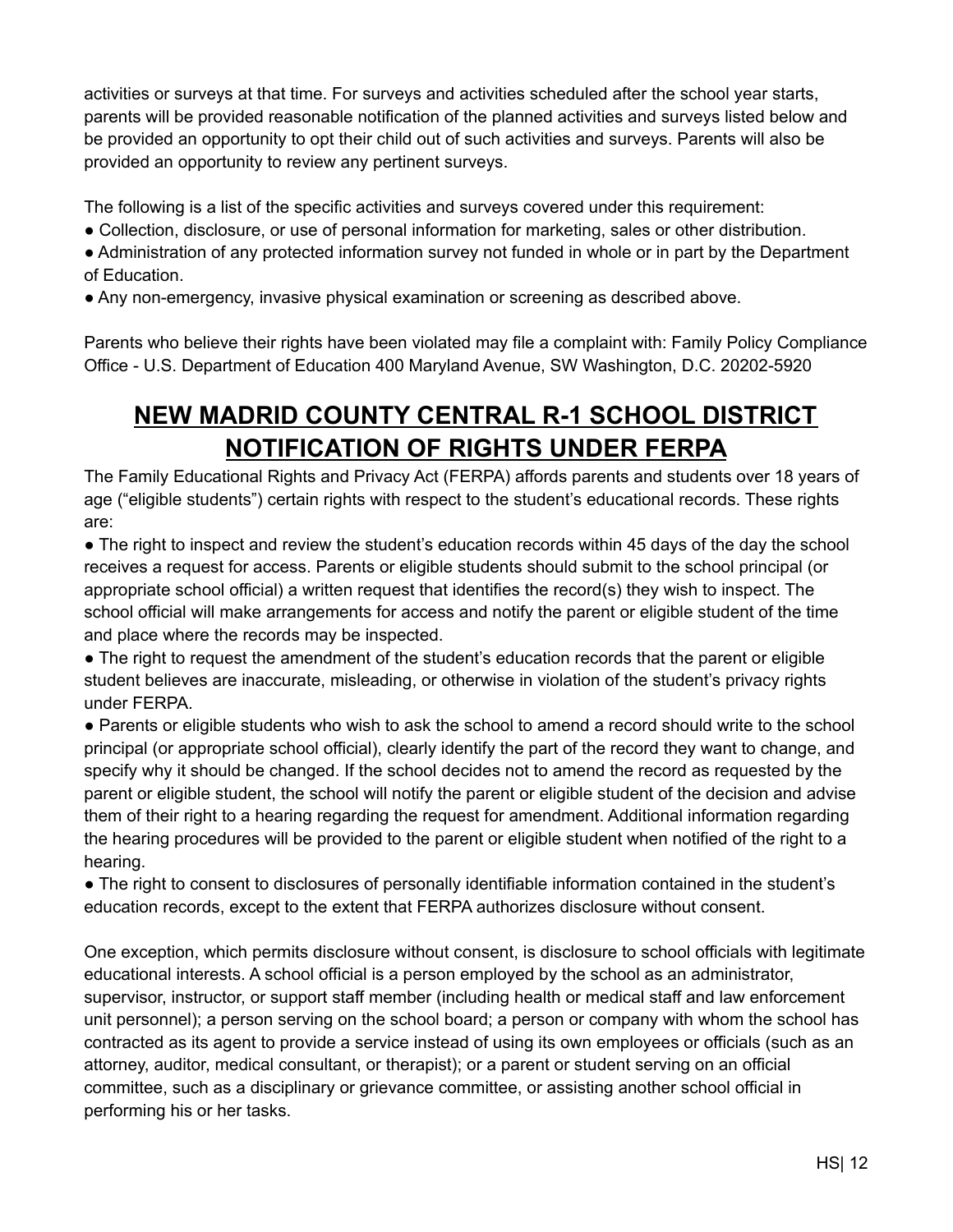A school official has a legitimate educational interest if the official needs to review an education record in order to fulfill his or her professional responsibility.

Upon request, the school discloses education records without consent to officials of another school district in which a student seeks or intends to enroll. (NOTE: FERPA requires a school district to make a reasonable attempt to notify the parent or student of the records request unless it states in its annual notification that it intends to forward records on request.)

Family Policy Compliance Office U.S. Department of Education 400 Maryland Avenue, SW Washington, DC 20202-5920

# **ADMISSION OF HOMELESS STUDENTS [\(JEC-1](https://simbli.eboardsolutions.com/Policy/ViewPolicy.aspx?S=327&revid=zurMRwkEOE1BukIrwTyyHQ==&PG=6&st=homeless&mt=Exact) )**

<span id="page-13-0"></span>The Board of Education is committed to providing equal access for all eligible homeless students to a free, appropriate education in the same manner as is provided to other District students. In carrying out this commitment, the District will identify and assess the needs of the District's homeless students; provide for the placement of its homeless students in the school of best interest; provide access to the District's programs; and appoint a homeless coordinator. The Superintendent will review all District policies to determine whether they act as barriers to the enrollment of homeless students. Special attention will be given to policies regarding transportation, immunization, residency, birth certificates, school records and guardianship.

# **FOSTER CARE ([JGBE-1](https://simbli.eboardsolutions.com/Policy/ViewPolicy.aspx?S=327&revid=2m5slsh0plusdUQRvXaATEtShwMw==&PG=6&st=foster%20care&mt=Exact))**

<span id="page-13-1"></span>The District is committed to ensuring and facilitating the proper educational placement, enrollment in school and checkout from school for foster children.

In order to facilitate this process and to serve as the educational liaison for District foster children, the District will designate the Director of Special Education to oversee and assess the District's foster care program.

A foster care child whose home placement is changed may remain enrolled and attend their school of origin, or to return to a previously attended school in an adjacent district. The District will accept for credit full or partial course work satisfactorily completed by a foster child while attending a public school, nonpublic school or non-sectarian school in compliance with District policies, regulations and practices.

If a child in foster care is absent from school due to a decision to change the placement of a pupil made by a court or child placing agency, or due to a verified court appearance or related court-ordered activity, the grades and credits of the pupil will be calculated as of the day the pupil left school and no reduction in grades will occur as a result of the pupil's absence under these circumstances.

If a foster care student transfers into the District prior to or during a school year, the District will initially honor the placement of the student in educational courses and programs based on the student's prior enrollment or educational assessments; will provide comparable services to transferring foster care students with disabilities based on the student's current IEP; and will make reasonable accommodations and modifications to address the needs of a student with disabilities, subject to an existing 504 or Title II Plan in order to provide equal access to education.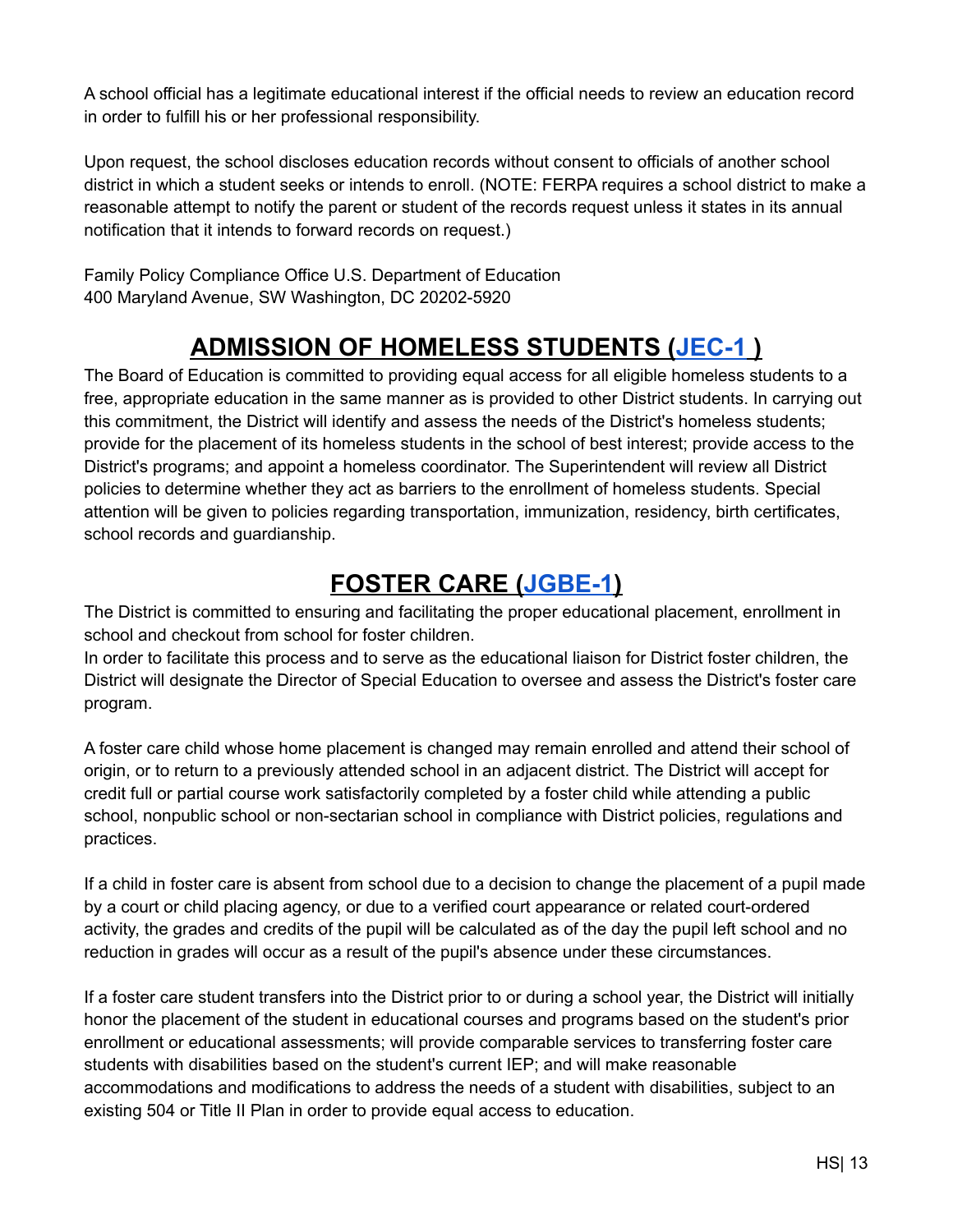The District will conduct evaluations, where necessary, to ensure proper placement and services. The District will waive specific courses required for graduation if similar course work has been satisfactorily completed at another school. Similarly, the District may waive prerequisites for placement in a District course or program based upon courses taken at a prior school. If a waiver is denied for reasonable justifications, the District will provide an alternative means of acquiring the 12 required course work so that graduation may occur on time. If foster care students who transfer at the beginning of their senior year or during their senior year are deemed ineligible to graduate after all alternatives have been considered, the sending District and this District will ensure that a qualified student who satisfies graduation requirements of the sending school, will receive a diploma from the sending school.

Students in foster care who have completed the graduation requirements of the District while under juvenile court jurisdiction will receive a diploma in the same manner as other District students.

#### **District Foster Care and Homeless Liaison**

Bridgett Masterson 310 Highway 61 New Madrid, MO 63869

# **DIRECTORY INFORMATION**

<span id="page-14-0"></span>The New Madrid County Central R-1 School District strives to provide our students with appropriate instruction and educational services. In order to do so, it is necessary for the district to maintain extensive and sometimes personal information about students and families. These records must be kept confidential in accordance with the law, but must also be readily available to district personnel who need the records to effectively serve the district's students.

Directory information is information contained in an education record of a student that generally would not be considered harmful or an invasion of privacy if disclosed. The following items have been designated by the school district as directory information:

● **Middle school students—**Student's name; parent's name; address; telephone number; date and place of birth; grade level; bus assignment; enrollment status (e.g., full-time or part-time); participation in school-based activities and sports; weight and height of members of athletic teams; dates of attendance; degrees, honors and awards received; artwork or coursework displayed by the district; most recent previous school attended; and photographs, videotapes, digital images and recorded sound unless such photographs, videotapes, digital images and recorded sound would be considered harmful or an invasion of privacy.

Please notify the school district if you do not want your child included in the directory of information. If you have any questions about this notice or other questions regarding school records, please contact your child's building principal

# **PARENT NOTIFICATION OF TEACHER QUALIFICATIONS**

<span id="page-14-1"></span>Our district is required to inform you of certain information that you, according to the Every Student Succeeds Act of 2015 (Public Law 114-95), have the right to know. Upon your request our district is required to provide you, in a timely manner, the following information: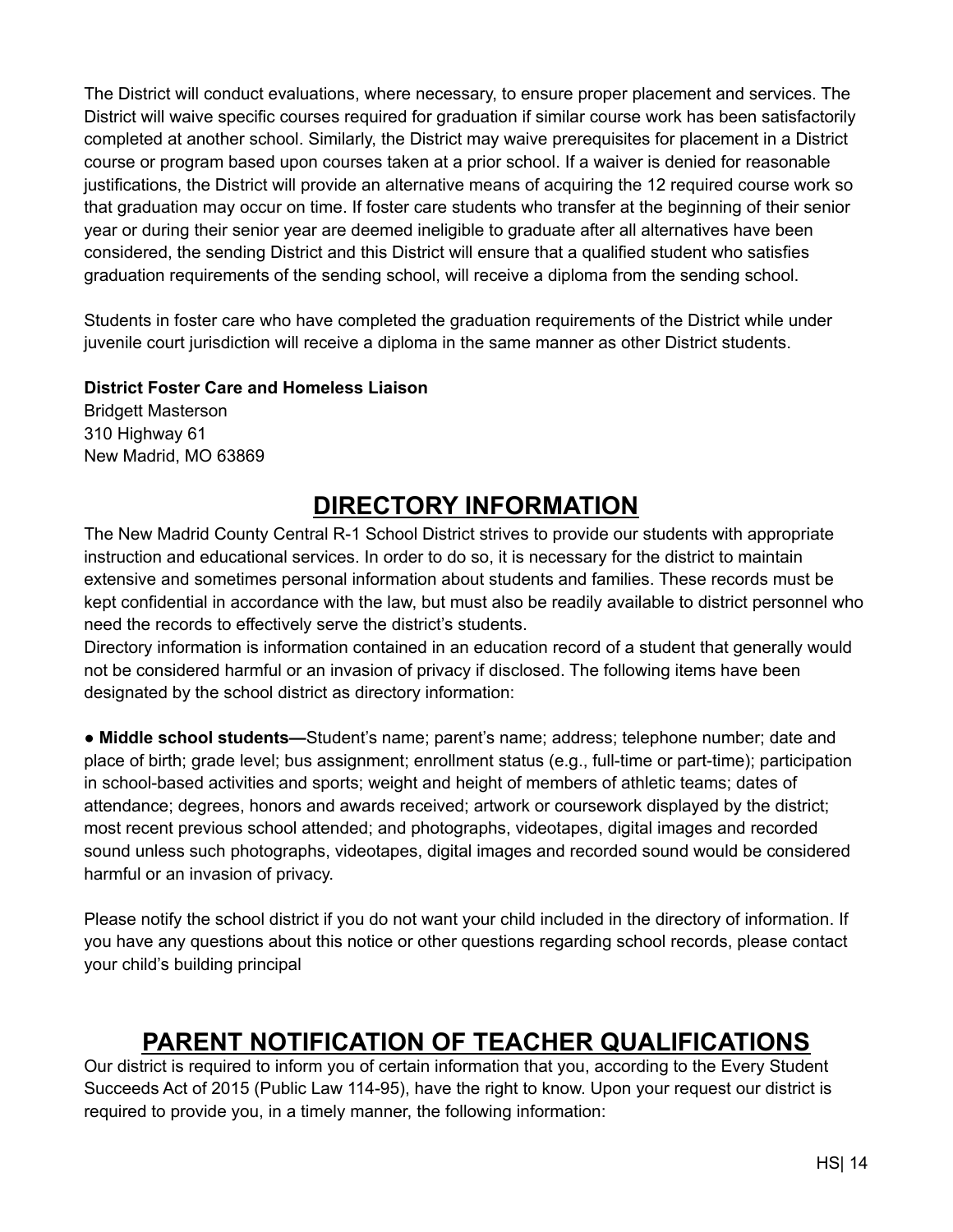● Whether your student's teacher has met State qualification and licensing criteria for the grade levels and subject areas in which the teacher provides instruction.

- Whether your student's teacher is teaching under emergency or other provisional status through which State qualification or licensing criteria have been waived.
- Whether your student's teacher is teaching in the field of discipline of the certification of the teacher.
- Whether your child is provided services by paraprofessionals and, if so, their qualifications.

In addition to the information that parents may request, a building receiving Title I.A, funds must provide to each individual parent:

● Information on the achievement level and academic growth of the student, if applicable and available, on each of the State academic assessments required under Title I.A.

• Timely notice that the student has been assigned, or has been taught for four or more consecutive weeks by, a teacher who has not met applicable state certification or licensure requirements at the grade level and subject area in which the teacher has been assigned.

# <span id="page-15-0"></span>**Missouri Department of Elementary and Secondary Education EVERY STUDENT SUCCEEDS ACT OF 2015 (ESSA) COMPLAINT PROCEDURES**

Local education agencies are required to disseminate, free of charge, this information regarding ESSA complaint procedures to parents of students and appropriate private school officials or representatives.

This guide explains how to file a complaint about any of the programs that are administered by the Missouri Department of Elementary and Secondary Education under the Every Student Succeeds Act of 2015 (ESSA) .

1. What is a complaint? For these purposes, a complaint is a written allegation that a local education agency or the Missouri Department of Elementary and Secondary Education has violated a federal statute or regulation that applies to a program under ESSA.

2. Who may file a complaint? Any individual or organization may file a complaint.

3. How can a complaint be filed? Complaints can be filed with the LEA or with the Department.

4. How will a complaint filed with the LEA be investigated? Complaints filed with the LEA are to be investigated and attempted to be resolved according to the locally developed and adopted procedures.

5. What happens if a complaint is not resolved at the local level (LEA)? A complaint not resolved at the local level may be appealed to the Department.

6. How can a complaint be filed with the Department? A complaint filed with the Department must be a written, signed statement that includes:

1. A statement that a requirement that applies to an ESSA program has been violated by the LEA or the Department, and

2. The facts on which the statement is based and the specific requirement allegedly violated.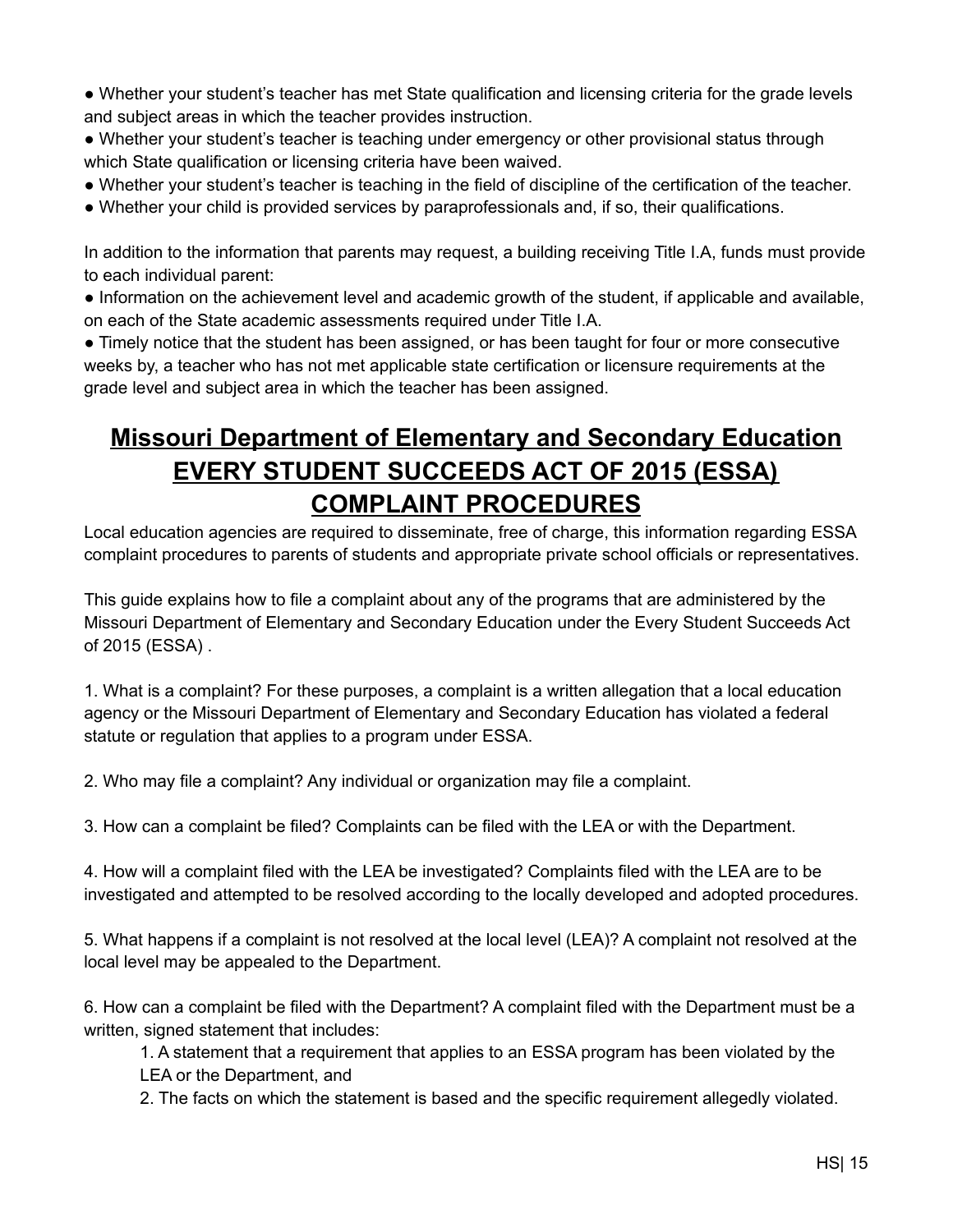7. How will a complaint filed with the Department be investigated? The investigation and complaint resolution proceedings will be completed within a time limit of forty-five calendar days. That time limit can be extended by the agreement of all parties. The following activities will occur in the investigation:

1. A written record of the investigation will be kept.

2. Notification of LEA. The LEA will be notified of the complaint within five days of the complaint being filed.

3. Resolution at LEA. The LEA will then initiate its local complaint procedures in an effort to first resolve the complaint at the local level.

4. Report by LEA. Within thirty-five days of the complaint being filed, the LEA will submit a written summary of the LEA investigation and complaint resolution. This report is considered a public record and may be made available to parents, teachers, and other members of the general public.

5. Verification. Within five days of receiving the written summary of a complaint resolution, the Department will verify the resolution of the complaint through an on-site visit, letter, or telephone call(s).

6. Appeal. The complainant or the LEA may appeal the decision of the Department to the U.S. Department of Education.

8. How are complaints related to equitable services to nonpublic school children handled differently? In addition to the procedures listed in number 7 above, complaints related to equitable services will also be filed with the U.S. Department of Education, and they will receive all information related to the investigation and resolution of the complaint. Also, appeals to the United States Department of Education must be filed no longer than thirty days following the Department's resolution of the complaint (or its failure to resolve the complaint).

9. How will appeals to the Department be investigated? The Department will initiate an investigation within ten days, which will be concluded within thirty days from the day of the appeal. This investigation may be continued beyond the thirty day limit at the discretion of the Department. At the conclusion of the investigation, the Department will communicate the decision and reasons for the decision to the complainant and the LEA. Recommendations and details of the decision are to be implemented within fifteen days of the decision being delivered to the LEA.

10. What happens if a complaint is not resolved at the state level? The complainant or the LEA may appeal the decision of the Department to the United States Department of Education.

# **VISITORS TO THE SCHOOL**

<span id="page-16-0"></span>Parents and patrons of the school district are welcome to visit district schools and attend district events. The Board of Education encourages the participation and input of parents and patrons of the school district. At times, parents and patrons of the school district may desire to visit the school facilities. However, all visitors during the regular school day, including Board members, shall sign or check in at the building office prior to receiving permission from the building administrators to proceed elsewhere in the building, even if the visitor has received advance approval for the visit from the building principal or designee. The district discourages parents or others from using the school as a site for visiting students and may refuse the use of the school for that purpose. To ensure that building safety and an appropriate educational environment are maintained, the following additional procedures are required for visits by parents and patrons, including Board of Education members: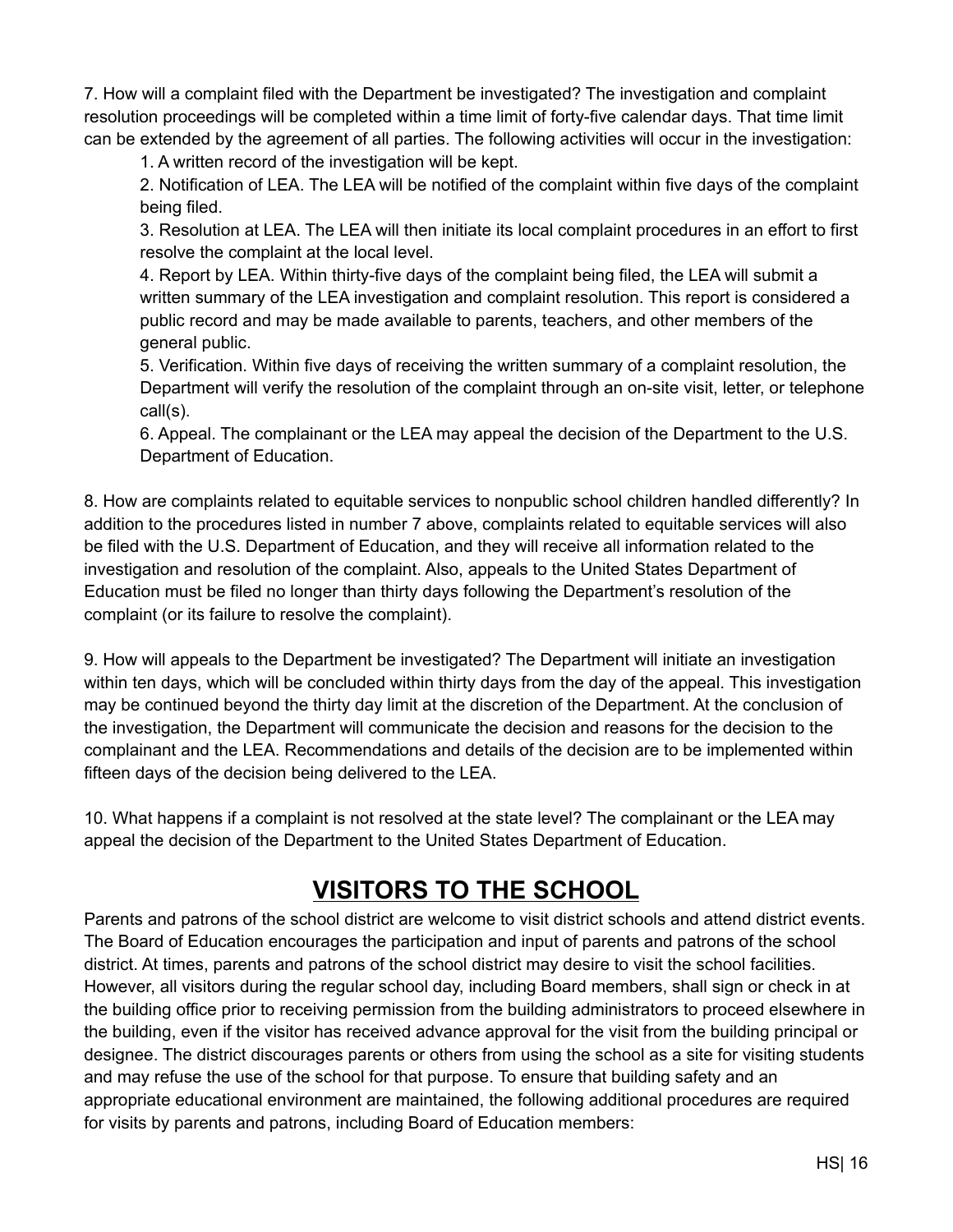The building principal or designee retains the right to restrict the time or manner of parent and patron visits to prevent disruption, annoyance, distraction, hindrance, interruption or intrusion to any class or other school activities including, but not limited to, any instructional process. The building principal or designee may, with or without consultation with the classroom teacher, restrict the time or manner of such visits.

# <span id="page-17-0"></span>**MISSOURI COURSE ACCESS AND VIRTUAL SCHOOL PROGRAM MOCAP INSTRUCTIONAL SERVICES ([IGCD](https://simbli.eboardsolutions.com/Policy/ViewPolicy.aspx?S=327&revid=EALFCRheXMBfcuhmy4MU4g==&PG=6&st=mocap&mt=Exact))**

The District will participate in the Missouri Course Access and Virtual School Program ("Program"). The Program offers District students the opportunity to enroll in virtual school courses in a variety of grade levels and content areas from Kindergarten through grade 12. The District may elect to offer specific courses as part of the program. Any on-line courses or virtual programs offered by the District prior to August 18, 2018 will be automatically approved for program participation, where the District course meets program requirements.

#### Missouri Course Access Program (MOCAP)

The New Madrid County Central R-1 School District will provide access to virtual (online) coursework for students. Students and families that are interested in virtual coursework should contact the student's school counselor and inquire about the Missouri Course Access Program (MOCAP).

MOCAP offers virtual online courses for students statewide. Students can take an entire course from any Internet-connected computer, available 24 hours a day, seven days a week.

MOCAP's mission is to offer Missouri students equal access to a wide range of high quality courses and interactive online learning that is neither time nor place dependent.

The Missouri Department of Elementary and Secondary Education (DESE) and the State Board of Education oversee administration and quality assurance activities such as related content and delivery of courses.

Missouri-certified teachers facilitate MOCAP courses. MOCAP provides Missouri students with equal access to a wide range of coursework, anywhere, any time. For more information, visit the MOCAP website.

Student Skills Necessary for Success in Virtual Courses:

● Student has demonstrated time-management skills that indicate the student is capable of submitting assignments and completing course requirements without reminders.

● Student has demonstrated persistence in overcoming obstacles and willingness to seek assistance when needed.

● Student has demonstrated verbal or written communication skills that would allow the student to succeed in an environment where the instructor may not provide nonverbal cues to support the student's understanding.

- Student has the necessary computer or technical skills to succeed in a virtual course.
- Student has access to technology resources to participate in a virtual course.
- Consideration of the student's previous success (or struggle) in virtual coursework.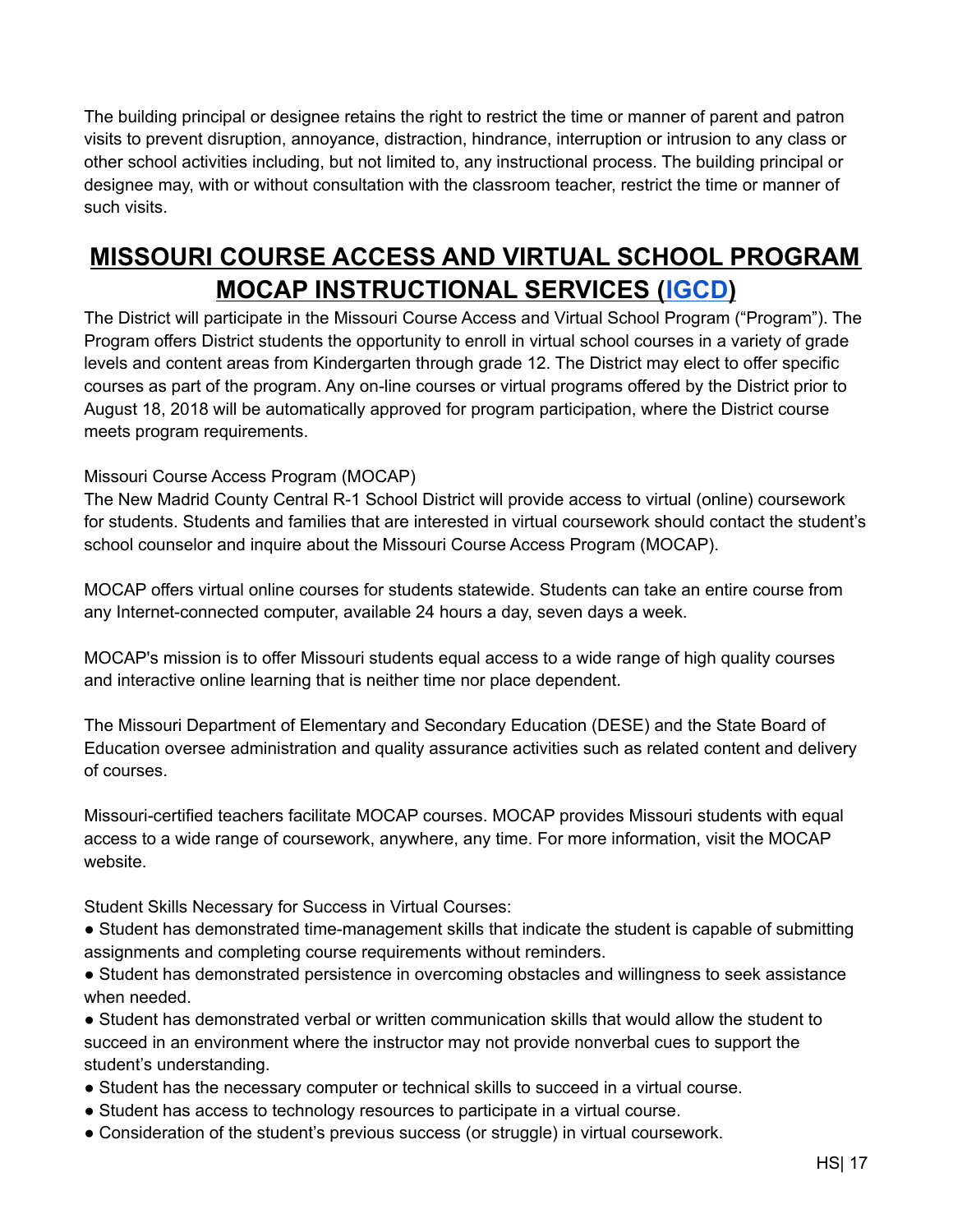Notice: Because virtual instruction can be an effective education option for some students, the district may offer virtual courses to students through district staff or by contracting for those services as part of the district-sponsored curriculum.

In addition, eligible students may enroll in virtual courses offered through the Missouri Course Access Program (MOCAP). The district will accept all grades and credits earned through district-sponsored virtual instruction and MOCAP.

The district will pay the costs of a virtual course only if the district has first approved the student's enrollment in the course as described in this policy. Even if a student or his or her parents/guardians pay the costs for a virtual course, the student or parents/guardians should meet with the principal or designee prior to enrollment to ensure that the course is consistent with the student's academic and personal goals.

The district is not required to provide students access to or pay for courses beyond the equivalent of full-time enrollment. The district will provide supervision for students who take virtual courses in district facilities but will not provide supervision for students taking virtual courses offsite.

Students taking courses virtually are subject to district policies, procedures and rules applicable to students enrolled in traditional courses including, but not limited to, the district's discipline code and prohibitions on academic dishonesty, discrimination, harassment, bullying and cyberbullying.

All "Requests to Enroll" in Virtual Education are due two (2) weeks prior to the semester for which the request is being made. The "Request to Enroll" form should be turned in to the building counselor.

#### **ENROLLMENT AGE/DOCUMENTS REQUIRED**

<span id="page-18-0"></span>All students are to provide the middle school office with birth certificates, social security numbers, immunization records and proof of residency upon enrollment. Parents must also complete enrollment forms (yearly) and a developmental and health history form. In instances where there may be custody or visitation issues, it is very helpful to have copies of any legal documents which would indicate such arrangements. Such documents will be kept on file in the student's permanent folder.

**As phone numbers and addresses change it is extremely important to have this information updated in our system.**

#### **FOOD SERVICES**

<span id="page-18-1"></span>It is the goal of the New Madrid County Central R-1 School District and Opaa to become a partner in your child's education by providing healthy, well balanced and nutritious meals. The meals served in our school cafeterias meet the nutrient requirement of the recommended dietary allowance and the dietary guidelines for Americans as set forth by the U.S Department of Agriculture.

Students can bring their lunch if they choose to do so.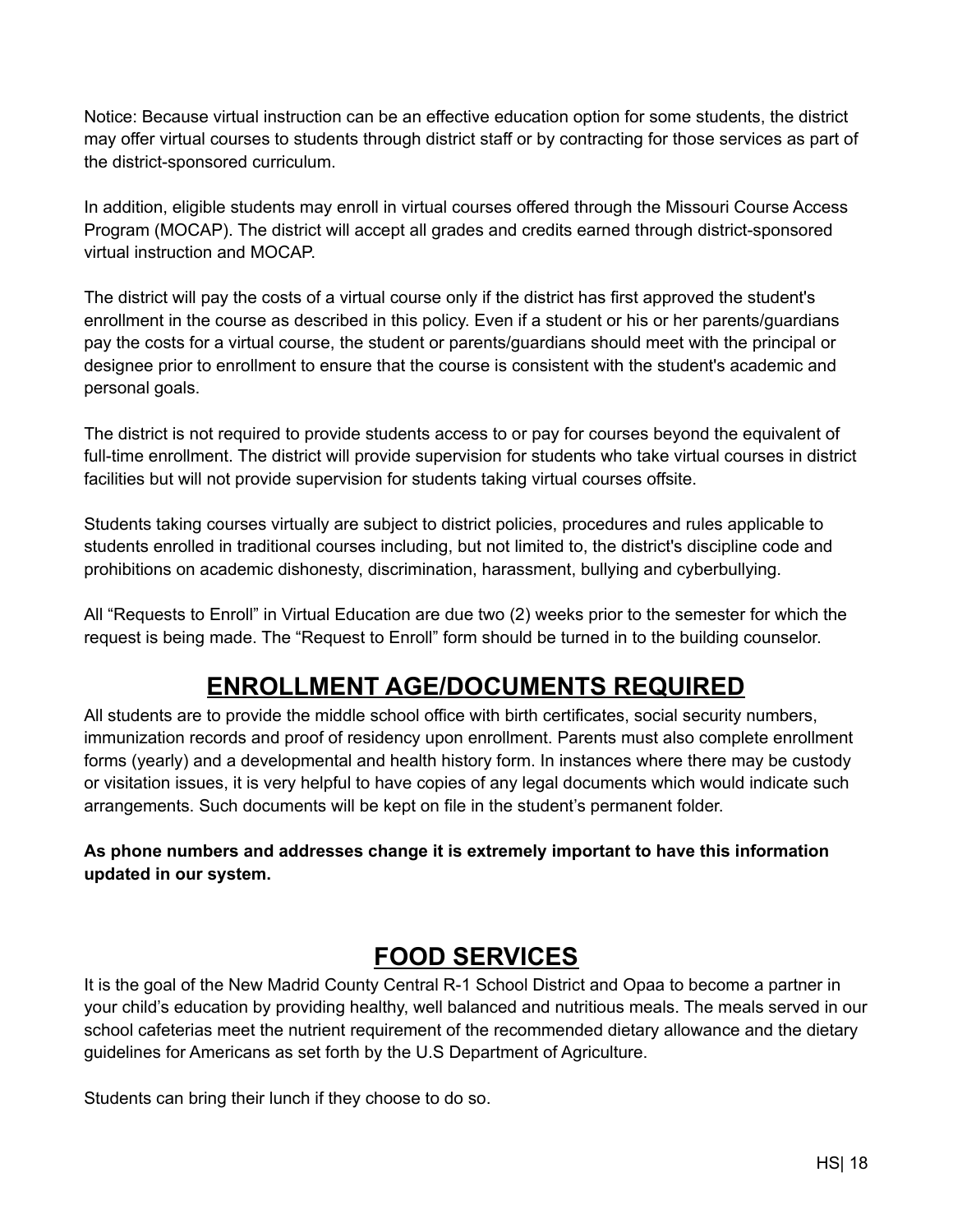Students are not allowed to charge over the amount of \$20.00 from ala carte items in the cafeteria. Items will not be allowed to be purchased after a student has hit this limit.

<span id="page-19-0"></span>A student's lunch balance can be viewed through the student portal.

#### **USE OF OFFICE TELEPHONE**

There is a phone outside of the office for student use if the need should arise. Students may use the phone between classes or with teacher permission. Students are to use the office phone, not cell phones to call/text parent/guardian.

# **SEVERE WEATHER POLICY**

<span id="page-19-1"></span>School will be in session unless the weather makes it dangerous for school buses to run. On doubtful mornings, an Eagle Alert and/or School Messenger call will announce the school district decision no later than 7:00 am. It will also be announced on the local radio and television station (KFVS CHANNEL 12). If, during the day, weather conditions become severe enough to require buses to make their runs before the regularly scheduled time, an Eagle Alert will be made, plus each local radio and television station will be notified. If the procedures for your child's transportation after school will be different than normal, you need to discuss in advance with your child who will pick him/her up or what to do in case school is dismissed early.

#### **EMERGENCY NUMBERS**

<span id="page-19-2"></span>The school must **ALWAYS** be informed as to a work telephone number or emergency number in the event your child becomes ill or is injured at school and requires your presence. Should there be an emergency involving an accident and we cannot reach you, the child will be taken to the hospital emergency room for treatment. It is important to notify the school of any change of address or telephone number so that this can be updated in our student information system.

# **IMMUNIZATIONS FOR STUDENTS**

<span id="page-19-3"></span>It is the policy of the New Madrid County Central R-1 School District that all students attending the district schools shall be immunized in accordance with law. The district will not allow a student to attend school until the district has satisfactory evidence on file that the student has been immunized, that the immunization process has begun and satisfactory progress is being accomplished or that the student is exempted from obtaining immunizations in accordance with law.

A student is exempted from obtaining immunizations if the district has on file the completed forms necessary to prove that the student will not be immunized for religious or medical reasons. An exemption for medical reasons requires certification by a licensed doctor of medicine or doctor of osteopathy that either the immunization would seriously endanger the child's health or life or that the child has documentation of laboratory evidence of immunity to the disease.

An exemption for religious reasons requires written certification from the Health Department that immunization of the student violates his or her religious beliefs.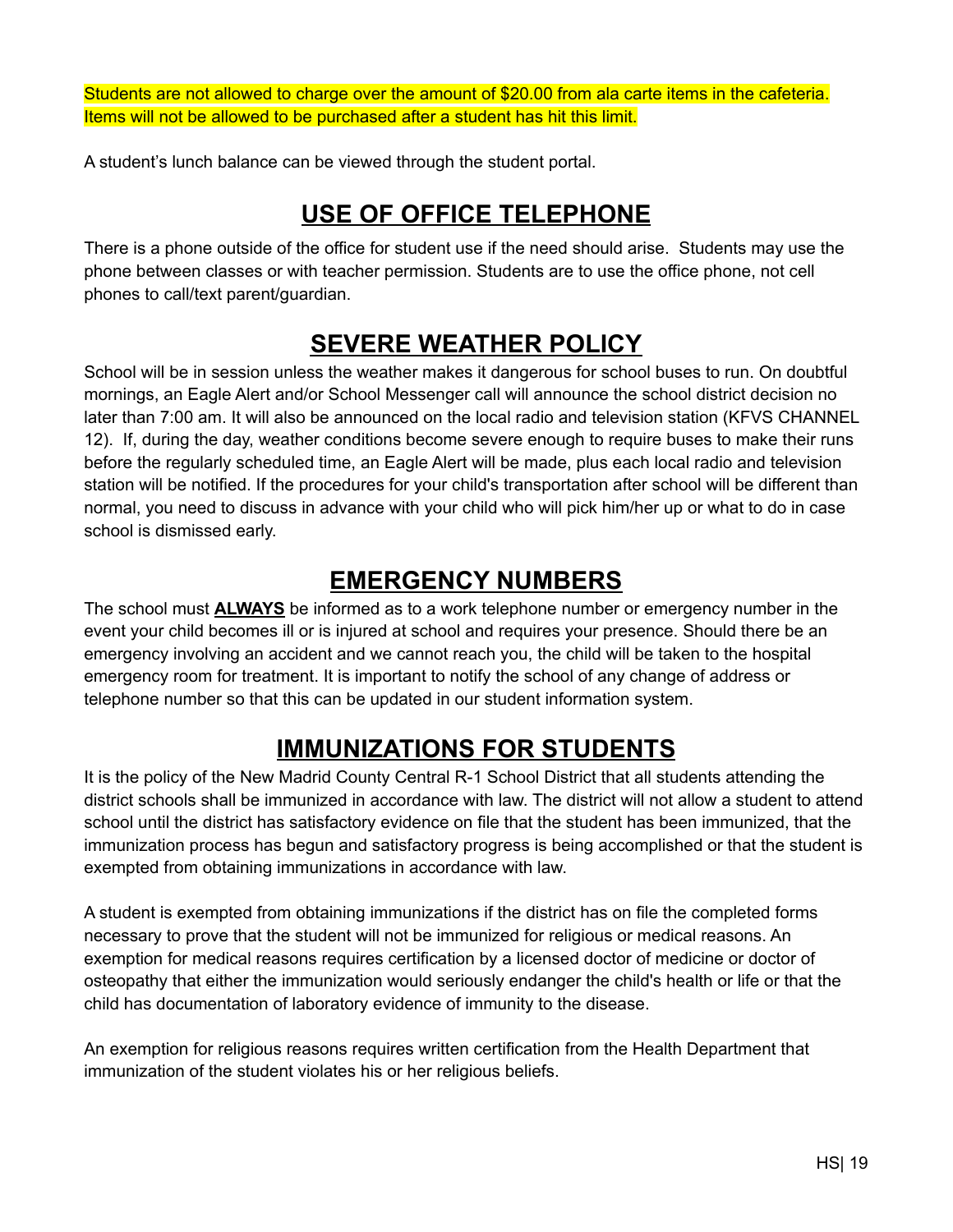The health staff shall notify the student of the immunization needed. It shall be the student's responsibility to bring written confirmation to the school nurse. Telephone calls cannot be accepted.

# **STUDENT SUPPORT SERVICES**

<span id="page-20-0"></span>**HEALTH SERVICES:** Nurses and/or teachers are not permitted to give oral medicines including aspirin, cold remedies, digestive medicines, etc. unless they are brought by the parent and left in the office. At times it may be necessary for your child to be sent home during the school day because of various health reasons. (A fever of 99.6 or higher, vomiting, head lice, bowel accident, etc) If a student is sent home with a temperature, the student is not allowed to return to school until they have been fever free (without fever reducing medication for 72 hours. (re-entry plan)

**COUNSELING SERVICES:** Students may wish to consult with counselors concerning educational and personal matters and problems. Counselors are available to assist students in these areas. The counseling staff also helps students: (a) make positive adjustments to high school; (b) to recognize their educational and career interests, aptitudes, and weaknesses; and (c) make arrangements for attending college or other post-secondary institutions. Students must have a pass from a counselor to present to the teachers prior to the conference.

#### **USE OF FACILITIES**

<span id="page-20-1"></span>Students are not to be in any part of the school without being directly supervised by an adult employed by the school district.

#### **SEARCH AND SEIZURES**

<span id="page-20-2"></span>School lockers and desks are the property of the Board of Education and are provided for the convenience of students, and as such, are subject to periodic inspection without notice, without student consent, and without a search warrant. The lockers and desks may be searched by school administrators or staff who have a reasonable suspicion that the lockers or desks contain drugs, alcohol, material of a disruptive nature, stolen properties, weapons, items posing a danger to the health or safety of students and school employees, or evidence of a violation of school policy.

In addition, the Board of Education authorizes the use of trained dogs to sniff lockers or other school property to assist in the detection of the presence of drugs, explosives, and other contraband. Students or student property may be searched based on reasonable suspicion of a violation of district rules, policy or state law. Reasonable suspicion must be based on facts known to the administration, credible information provided or reasonable inference drawn from such facts or information. The privacy and dignity of students shall be respected. Searches shall be carried out in the presence of adult witnesses, if such witnesses are available. Students may be asked to empty pockets, remove jackets, coats, shoes and other articles of exterior clothing for examination if reasonable under the circumstances.

# **STATEMENT OF ACADEMIC HONESTY**

<span id="page-20-3"></span>Academic honesty is a necessary characteristic of all students at New Madrid County Central Middle School. Academic dishonesty is not acceptable behavior. Academic dishonesty includes the following: any action involving cheating or deception done to improve a student's grade and any action that aids another student in committing an act of academic dishonesty.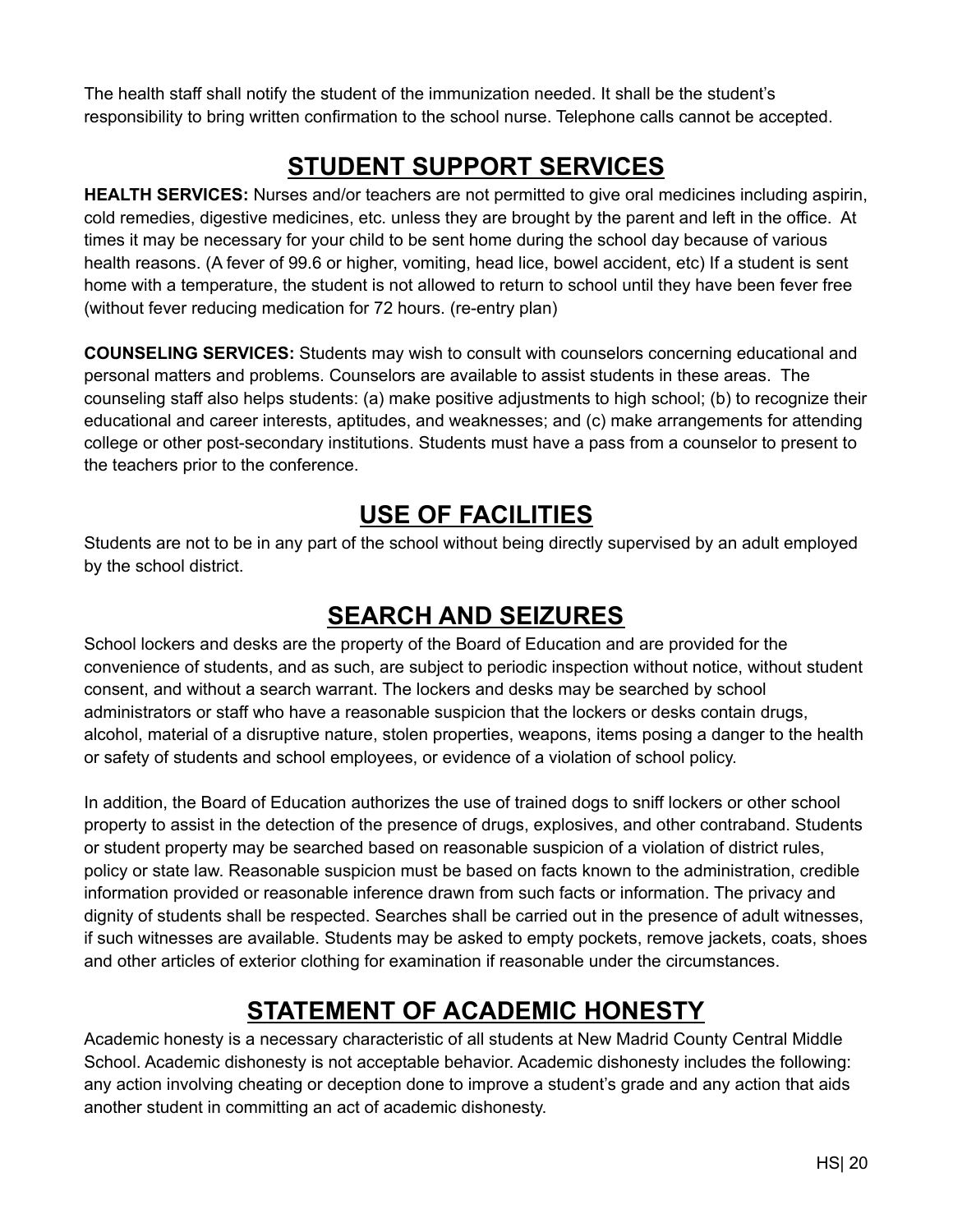Some examples of academic dishonesty are copying test or homework answers, copying written material and presenting it as one's own, and letting another student copy one's work. Students involved in cheating on tests, homework assignments, research papers, etc. will be penalized. A portion of the penalty will include a zero for the project with no opportunity for making up the work. The teacher will make personal contact with the parents and a copy of the cheating offense will be sent home. Also a record of the cheating offense will be included in the student discipline folder.

# **PROTECTION OF INSTRUCTIONAL TIME**

<span id="page-21-0"></span>The New Madrid County Central R-1 School District is committed to providing each student with the best educational opportunity available. To provide a comprehensive, quality education for all children requires that student's instructional time be safeguarded.

Missouri state guidelines will be adhered to and extracurricular activities will be scheduled to minimize lost instructional time. Faculty phone calls will be deferred to the planning period. Assemblies will focus on curriculum alignment and instructional management. Field trips will be scheduled for the least interference to student instructional time.

Students who will be missing class due to school sanctioned events must fill out a student work form before missing the class.

# **THE IMPORTANCE OF A SCHOOL RECORD**

<span id="page-21-1"></span>Students should be made aware of the importance of a school record. A student's school cumulative record is very important to an individual during his or her school days. It is one which remains with that individual throughout life, whether it is good or bad. Each week without exception, some employer writes for information on a former student of this school for employment.

Where do we get this information for the employer?

The information that we put on the questionnaire comes off the following questions, in about this order: 1. School Attendance - If a student attends school regularly, the employer feels the individual will be on the job regularly.

2. School Tardiness - The employer feels that a student who is late to class will also be late to work. A student that is prompt to class will also be on time to work.

3. Discipline Problem in School - Employers feel that if a student can't get along at school with fellow students, teachers, and administrators, they probably can't get along on the job. It is very important that you be able to take orders and criticism from people who are in charge.

4. Activities - The employer always asks about how many extracurricular activities an individual participated in during high school. The employer feels that if an individual will put forth extra effort at school, he or she will also do the same on the job.

Employers are not looking for individuals who are waiting for quitting time and payday.

5. Test Scores -- Anytime a student takes a test, he or she should always do his or her best.

Achievement Test Scores and other specialized test scores will be placed directly on cumulative records. The student should do his or her best on class examinations as these scores make up a large percentage of the grade a student will receive for a particular class.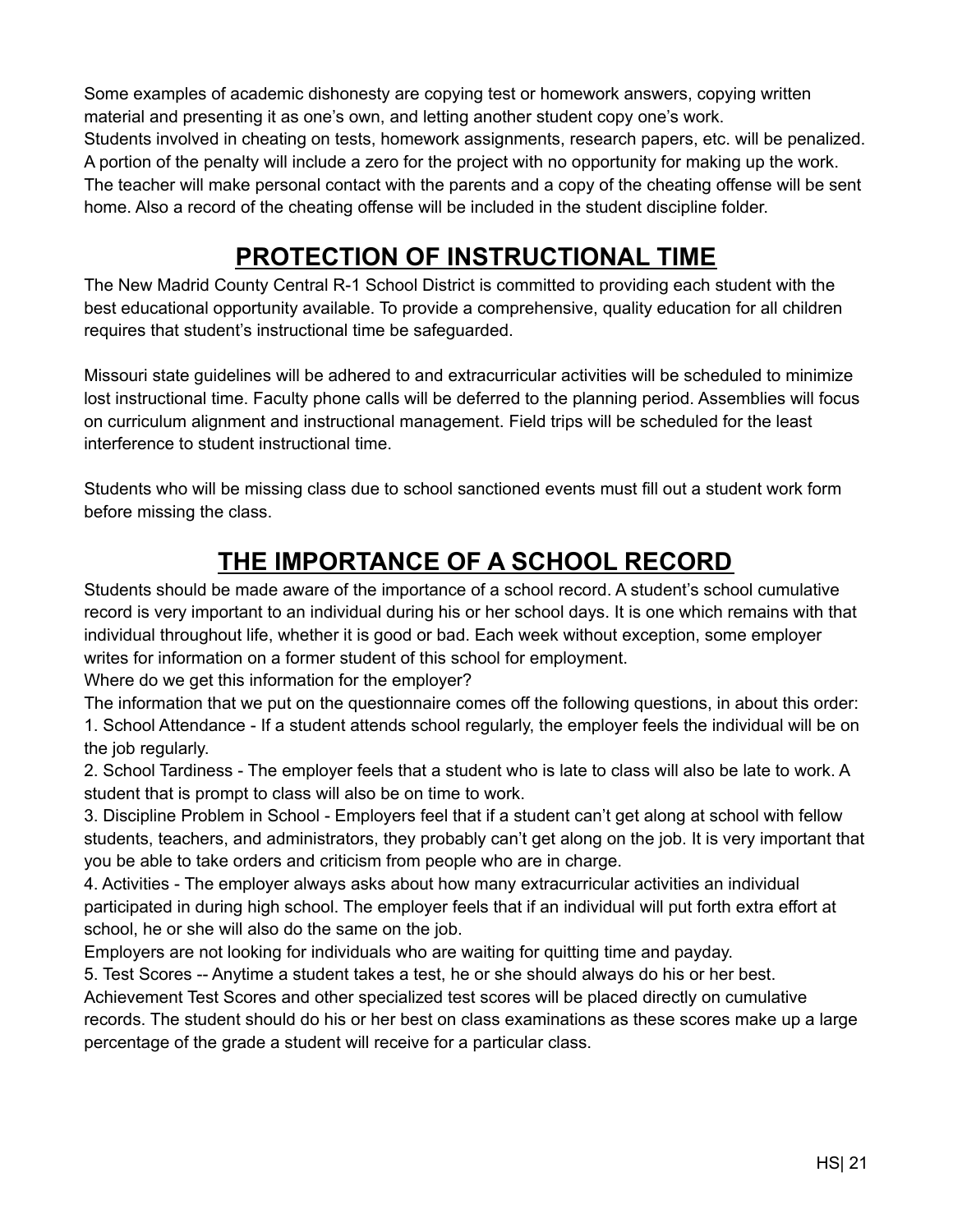#### **GRADING SCALE**

#### <span id="page-22-0"></span>**NEW MADRID COUNTY CENTRAL MIDDLE SCHOOL GRADING SYSTEM**

| 100-90 |  |
|--------|--|
| 89-80  |  |
| 79-70  |  |
| 69-60  |  |

A 90-100= 4.0 Grade Points B 80-89 = 3.0 Grade Points  $C \t 70-79 = 2.0$  Grade Points D 60-69 = 1.0 Grade Points 59 or below F Below 60 = 0.0 Grade Points We will be using Pass/Fail in courses not for credit. (L. D. Resource Room, etc.)

*Unless otherwise indicated in a student's individualized education plan.*

• An Eagle Alert will include a text when progress reports are available each quarter.

# **HONOR ROLL**

- <span id="page-22-1"></span>a. A four point scale from "A" through "F" will be used.
- b. At the end of each quarter students with a minimum GPA of 3.0 will be recognized as a member of Honor for that Quarter.
- c. Also at the end of each quarter students with a minimum GPA of 4.0 will be recognized as a member of Honor Roll with Distinction for that Quarter.

# **REPORT CARDS AND PROGRESS REPORTS**

<span id="page-22-2"></span>Report cards are issued at the end of each quarter. Progress reports are issued at the end of the 5th week of each quarter for all students. Parents of students doing inadequate work may be notified by note or phone of their child's unsatisfactory progress. Parents can check student grades at any time by logging on to the Tyler SIS parent portal. To obtain a username and password, contact the school office.

# **COURSE INFORMATION**

<span id="page-22-3"></span>For more information on the courses offered at New Madrid County Central Middle School and the prerequisites for each course, please contact the Middle School Office.

# **HOMEBOUND INSTRUCTION FOR LONG TERM ILLNESS**

<span id="page-22-4"></span>Homebound instruction may be available to students who are too ill to attend school for an extended period of time, or have a condition that requires long term absence from school. The amount of instruction and support shall be determined by the needs of the individual student's circumstance. Students on homebound are not eligible for extracurricular activities. Medical documentation and communication with the building principal and special services office should be provided and the decision made by administration. All Homebound prescriptions should have a start and end date posted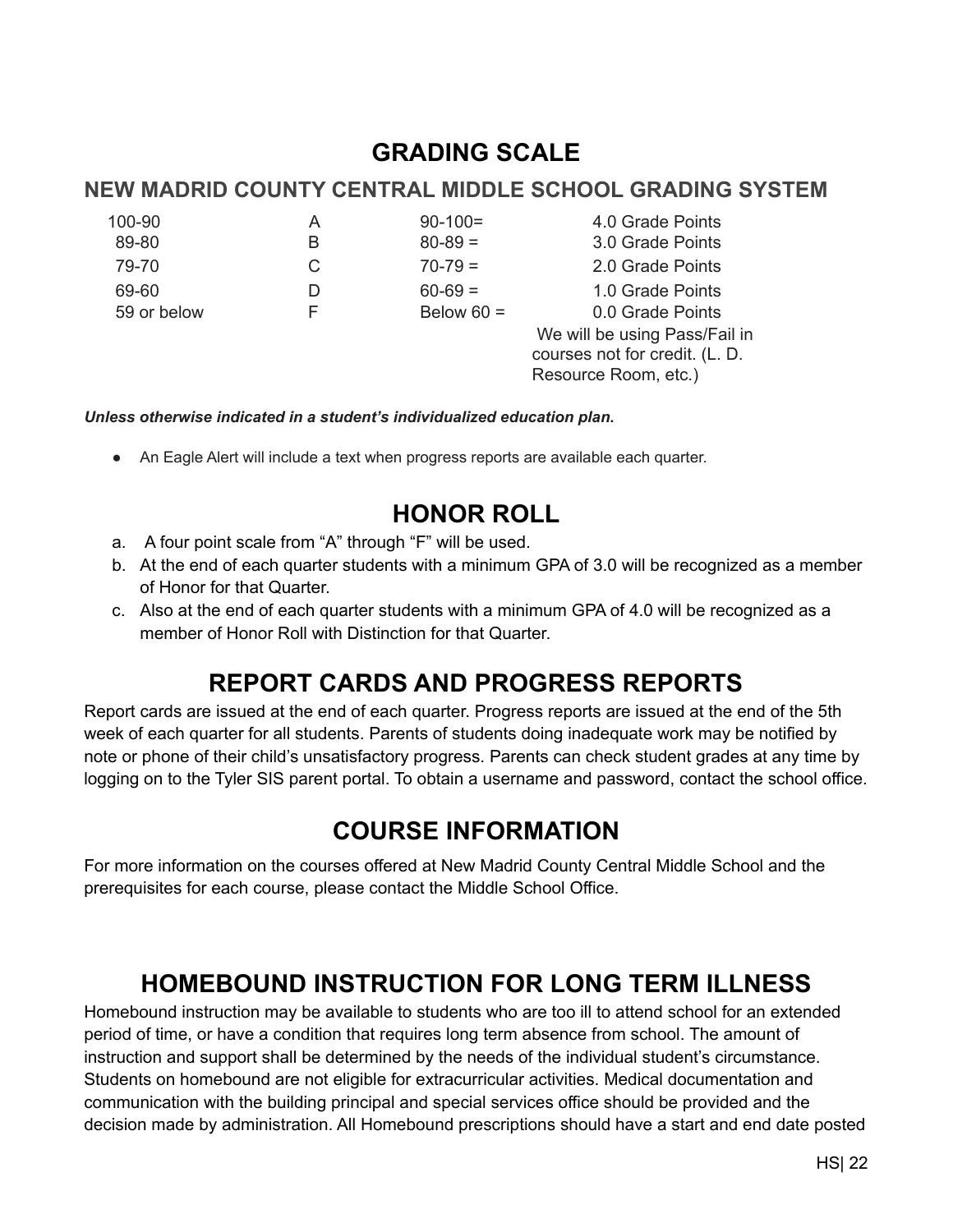and signed by the physician (Homebound prescriptions signed by anyone other than a practicing licensed physician [MD or DO] will not be considered). The student or guardian of the student must bring the prescription order to the school or have it faxed to the school from the doctors office.

# **STANDARDS OF PUPIL CONDUCT**

<span id="page-23-0"></span>The Excellence in Education Act of 1985, enacted by the 83rd General Assembly, provides for the establishment of a written policy of discipline. This policy shall contain the consequences of failure to obey standards of conduct set by the Board of Education.

The intent of this legislation is to establish and maintain an atmosphere where orderly learning is possible and encouraged. Toward this end, school officials are authorized to hold every student strictly accountable for any disorderly conduct while in school, on school property or on a school bus going to or returning from school or a school sponsored activity.

The Board of Education holds school officials accountable for the maintenance of adopted standards of conduct. This can best be achieved with the school and home working together.

This handbook is provided in order that each student will know the various rules, regulations, and procedures which must be followed. These rules, regulations, and procedures have been established to create the best possible learning atmosphere for the education of all students. They are based on respect for the rights of others to learn and the individual responsibility that each student must accept to perform to the best of his/her abilities.

It should be pointed out that this set of regulations does not cover all possible incidents that will occur during the school year but only those areas that have potential problems or areas that have been a problem in the past. Your good use of the information provided will be to your best advantage and will help our school continue to maintain the standards we have all come to expect.

# **MSHSAA ATHLETIC ELIGIBILITY STANDARDS:**

<span id="page-23-1"></span>Athletic Physicals and MSHSAA Requirements New Madrid County Central Middle School is a member of the Missouri State High School Activities Association and abides by the rules and regulations formulated by member schools for participation in interscholastic activities. A physical exam is required before a student can participate in interscholastic sports (practice or contests). The Missouri State High School Activity Association (MSHSAA) has updated their guidelines for student physicals. Physicals will now be valid for two years from the time of the physical exam. This will apply to any physical completed February 1, 2018 or after. Minimum student insurance is required of a student before he or she is permitted to participate in interscholastic athletics.

1. Bona Fide Student

• In order to represent your school, you must be a bona fide student and meet all eligibility requirements. You must be regularly attending classes and you must meet the academic requirements in MSHSAA By-Law 2.3 and those of your school.

2. Citizenship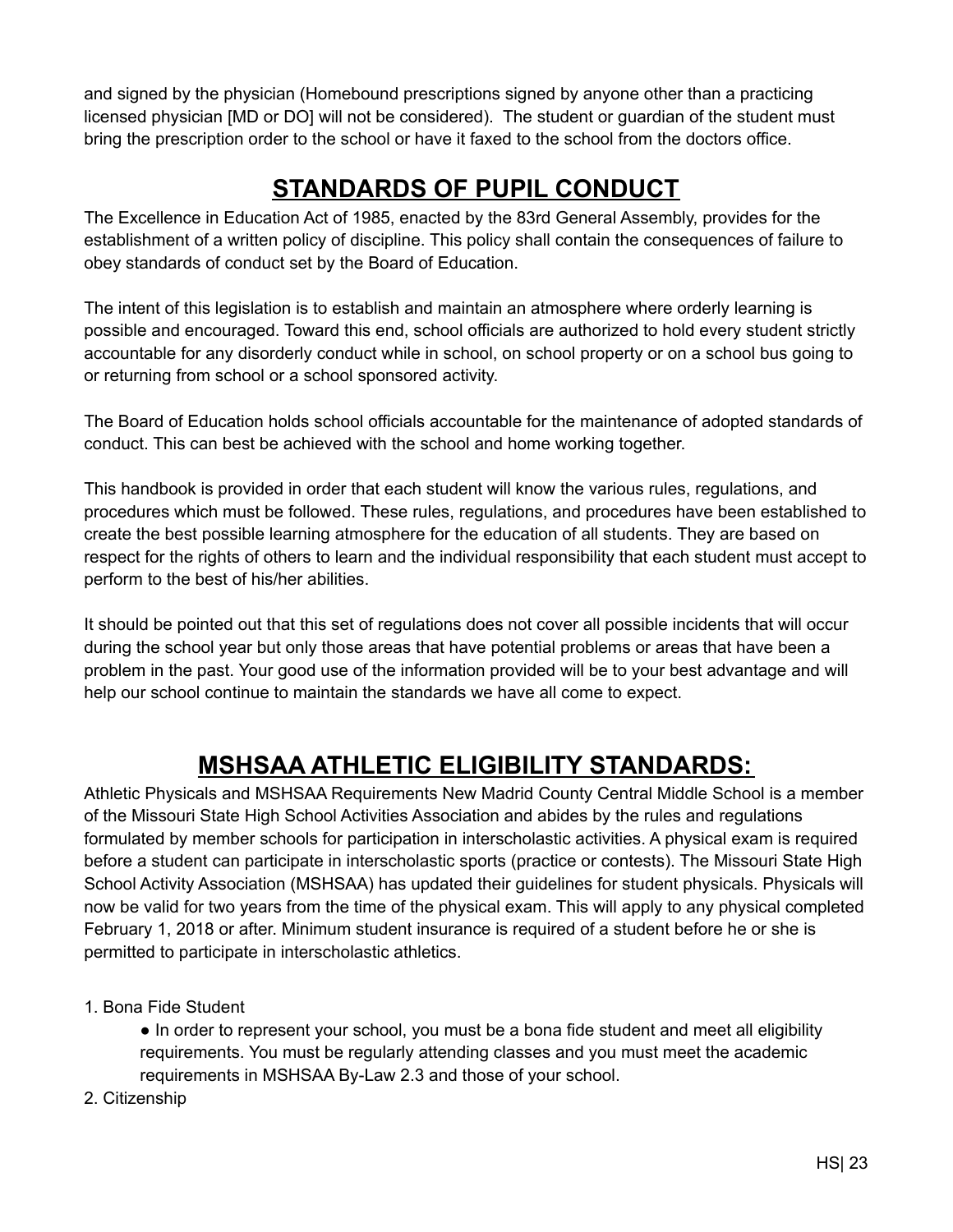● You must be a credible citizen. Creditable citizens are those students whose conduct - both in school and out of school - will not reflect discredit upon themselves or their school.

● NOTE: Conduct involving law enforcement must be reported to your principal or athletic director immediately as your conduct may affect eligibility or contest outcomes.

#### 3. Sportsmanship

● If you commit an unsportsmanlike act while participating in an event, you could become ineligible.

● If your conduct as a spectator is found to be unsportsmanlike, you could be barred from attending any further high school contests. Spectators can also be barred from events for being unsportsmanlike at events.

#### 4. Academics

- Grading Period Prior: A "grading period" is a period no less than six weeks and no greater than nine weeks where progress is determined and is reported to students/parents. A student must have been promoted to a higher grade or a higher level in special education at the close of the previous year. However, any such student who failed more than one scheduled subject, or failed to make standard progress in special education, shall be ineligible the following grading period regardless of promotion to the higher grade. (However, see also item c below).
- Grading Period of Participation: The student shall be currently enrolled in and regularly attending the normal course of that grade or must have enrolled in a full course at his or her level in any public school program for the handicapped approved by the Missouri State Department of Education which, though upgraded, enrolls pupils of equivalent chronological age.
- Entry into the 7th or 9th Grade: This section shall not apply to students promoted for the first time into the 7th or into the 9th grade prior to the first day of classes.

# **NEW MADRID COUNTY CENTRAL R-1 PROCEDURES AND CLASS SCHEDULE**

#### **CLUBS AND ORGANIZATIONS**

<span id="page-24-1"></span><span id="page-24-0"></span>Students are encouraged to become an active member in one of NMCC's clubs and organizations. Current clubs/organizations available to NMCC students include:

- 
- 
- 3. National Junior Honor Society 7. NMCCMS Athletic Teams
- 

1. Band 5. F.C.A.

- 2. Choir 6. Archey
	-
- <span id="page-24-2"></span>4. Student Council 8. Head To The Top

# **ELIGIBILITY REQUIREMENTS FOR CLASS OFFICER**

Elected Offices: President, Vice President, Secretary and Treasurer. To be elected to one of these offices, a student must have: 3.0 or above cumulative Grade Point Average 3 Teacher Recommendations 10 Signatures of Classmates (from your own class) Good Attendance No Discipline Referrals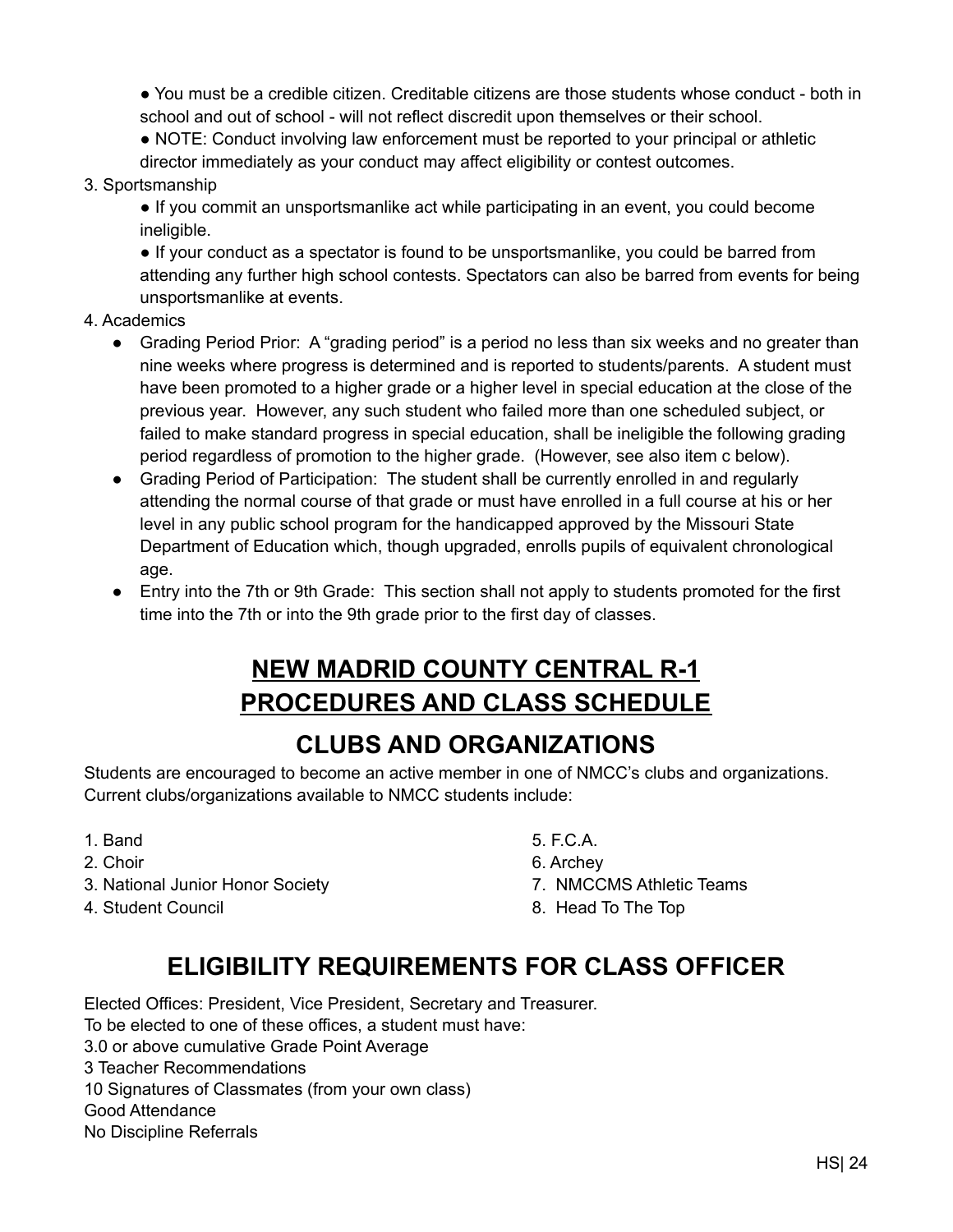#### **SCHOOL HOURS**

<span id="page-25-0"></span>Parent and student cooperation is requested in observing the daily school schedule.

| 2021-2022 Bell Schedule |              |            |           |
|-------------------------|--------------|------------|-----------|
|                         |              | 1st Bell   | $8:02$ AM |
|                         | Hour Start   |            | End       |
|                         | 1            | $8:07$ AM  | 8:57 AM   |
|                         | $\mathbf{2}$ | 9:02AM     | $9:52$ AM |
|                         | 3            | 9:57 AM    | 10:47 AM  |
| <b>1st Lunch Shift</b>  |              | 10:47 AM   | 11:09 AM  |
|                         | 4            | $10:52$ AM | 11:42 AM  |
|                         | 4            | 11:14 AM   | 12:04 PM  |
| 2nd Lunch Shift         |              | 11:42 AM   | 12:04 PM  |
|                         | 5            | $12:09$ PM | 12:59 PM  |
|                         | 6            | $1:04$ PM  | 1:54 PM   |
|                         | 7            | $1:59$ PM  | 2:49 PM   |

All class periods are 50 minutes in length with 5 minutes for passing time between each class.

# **ELECTRONIC DEVICES (Cell Phones)**

<span id="page-25-1"></span>The New Madrid County Central School District understands and acknowledges that cell phones are a necessity for many students and parents. Students may have cell phones on campus, but they must be turned off and put away. These rules are designed to protect student privacy and academic integrity of courses at NMCC. Headphones are allowed for use with chromebook devices. (They are not to be worn in hallways or between classes.) Students may not use cell phones, apple watches, personal laptops, ipads, tablets for non-educational purposes. The school is not responsible for the theft or loss of devices. If a student is seen on a cell phone texting, talking, or viewing, the student should be written up, and the device confiscated. Students should also not wear earbuds in the hallways.

• 1st offense the device will be given back at the end of the day. (Warning)

• 2nd offense results in detention and the parent or guardian must pick up the device from the office. (Detention)

- 3rd offense will result in detention for the student with parent/guardian picking up device
- 4th offense will result in ISS, with parent and guardian picking up device

• 5th offense and each subsequent offense will result in 2 days of ISS, with parent quardian picking up device

● Failure to turn over a cell phone will result in ISS/OSS at Principal discretion. = ISS or OSS of multiple days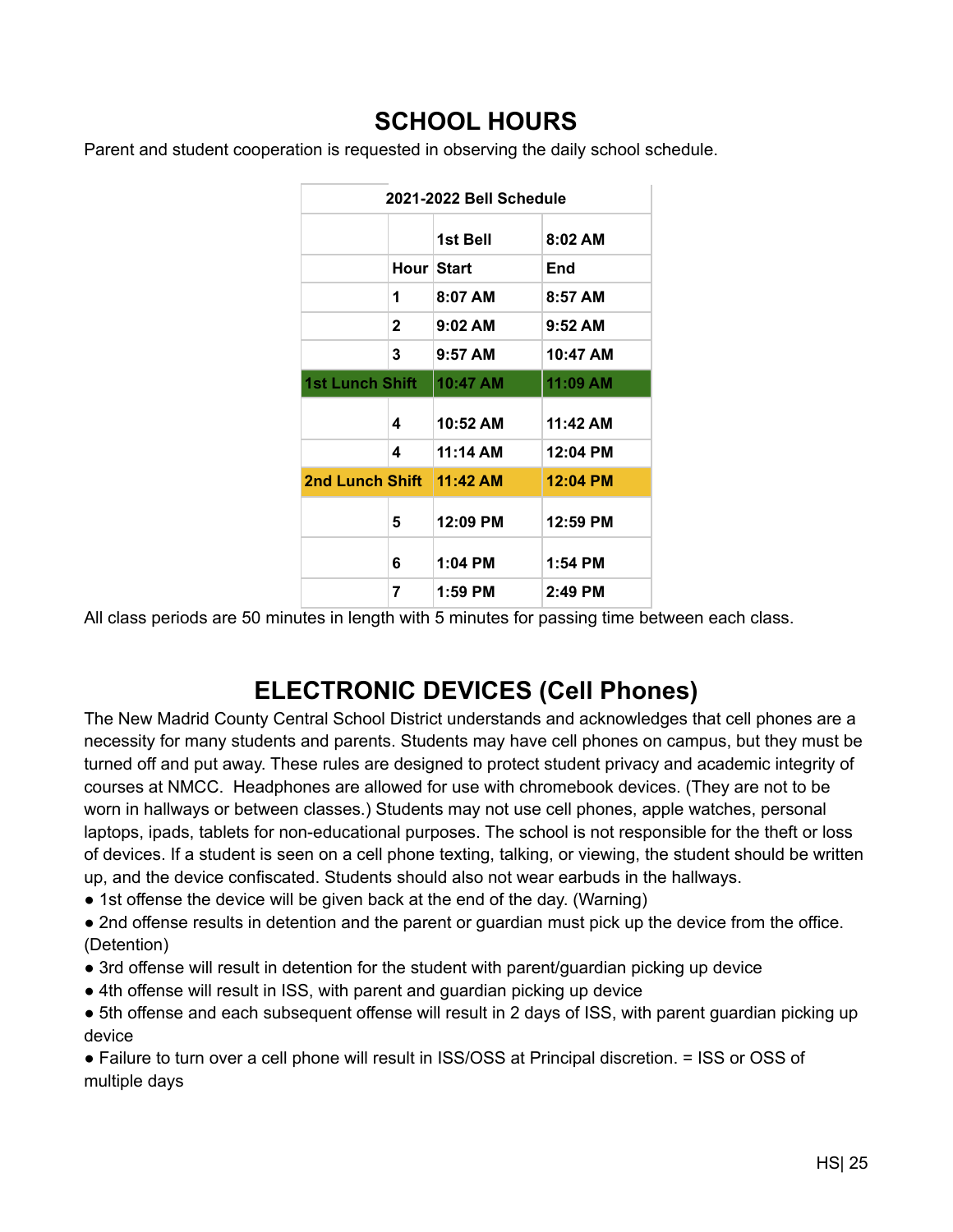# **HALLWAY FLOW AND TRAFFIC**

<span id="page-26-0"></span>Congestion in the halls can be improved by keeping to the right and moving on to your destination as quickly as possible. There is no need for running, scuffling, loud talking, whistling, and standing in large groups that block the halls and the efficient flow of traffic. Students are expected to follow the guidelines and flow of traffic when going to their classes.

#### **GYMNASIUM AND AUDITORIUM**

<span id="page-26-1"></span>Students are not to be in the gym or building without proper teacher supervision. Students using the gym must be supervised by a coach/teacher. Students are not to use the gym as a hallway during passing times. The gymnasium is a classroom and should not be disrupted during the day.

# **LOCKER PRIVILEGES**

<span id="page-26-2"></span>Lockers are provided for the students during physical education for the necessary school items and clothing. Abuse of the use of the locker or its immediate area may result in loss of privileges. The storing of edible items in lockers is a cause for loss of the locker privileges. The school administration reserves the right to search the lockers in case of suspected violations of school policy.

School Districts must create a climate in the school which assures the safety and welfare of all students. School authorities may search a student's locker, desk, personal belongings, or make a personal search and seize any illegal contraband, dangerous weapons, or stolen property. A search may be conducted if there is reasonable belief that a controlled substance, gun, stolen property, or other contraband is present. The school is not responsible for lost or stolen articles.

#### **STUDENT CHEMICAL ABUSE**

<span id="page-26-3"></span>The New Madrid County Central R-1 School District instituted a Student Chemical Abuse Policy in 2008. This applies to students who participate in school athletic teams and students who participate in school clubs and organizations. This program does not affect other policies and practices of the district, which deal with drug possession or use where reasonable suspicion is obtained by means other than random sampling provided in this policy. Students in extracurricular activities will be subject to random drug tests with parental notification of positive results. If a student tests positive on a drug test, they will be tested on all subsequent tests of that academic year. A positive test results in student discipline and suggested counseling. To view the complete policy, you may access the Board Policy available on the district's website under Athletics and at the administrative offices.

#### **INELIGIBILITY LIST**

<span id="page-26-4"></span>An extracurricular activity is one in which the student does not receive a grade or credit for attendance. These activities include athletic events, dances, and trips.

Any student participating in extracurricular activities who receives more than one F for the quarter will not be allowed to participate in any extracurricular activity during the next quarter following the quarter in which the F's were made. Any student owing money to the school over the daily allowance, may not be allowed to participate or attend any extracurricular student activity. Technology Fines, Lunch accounts, Equipment and Uniform Responsibilities may also validate a student being placed on the ineligibility list. (Exception) Students receiving special services with appropriate and updated IEP's will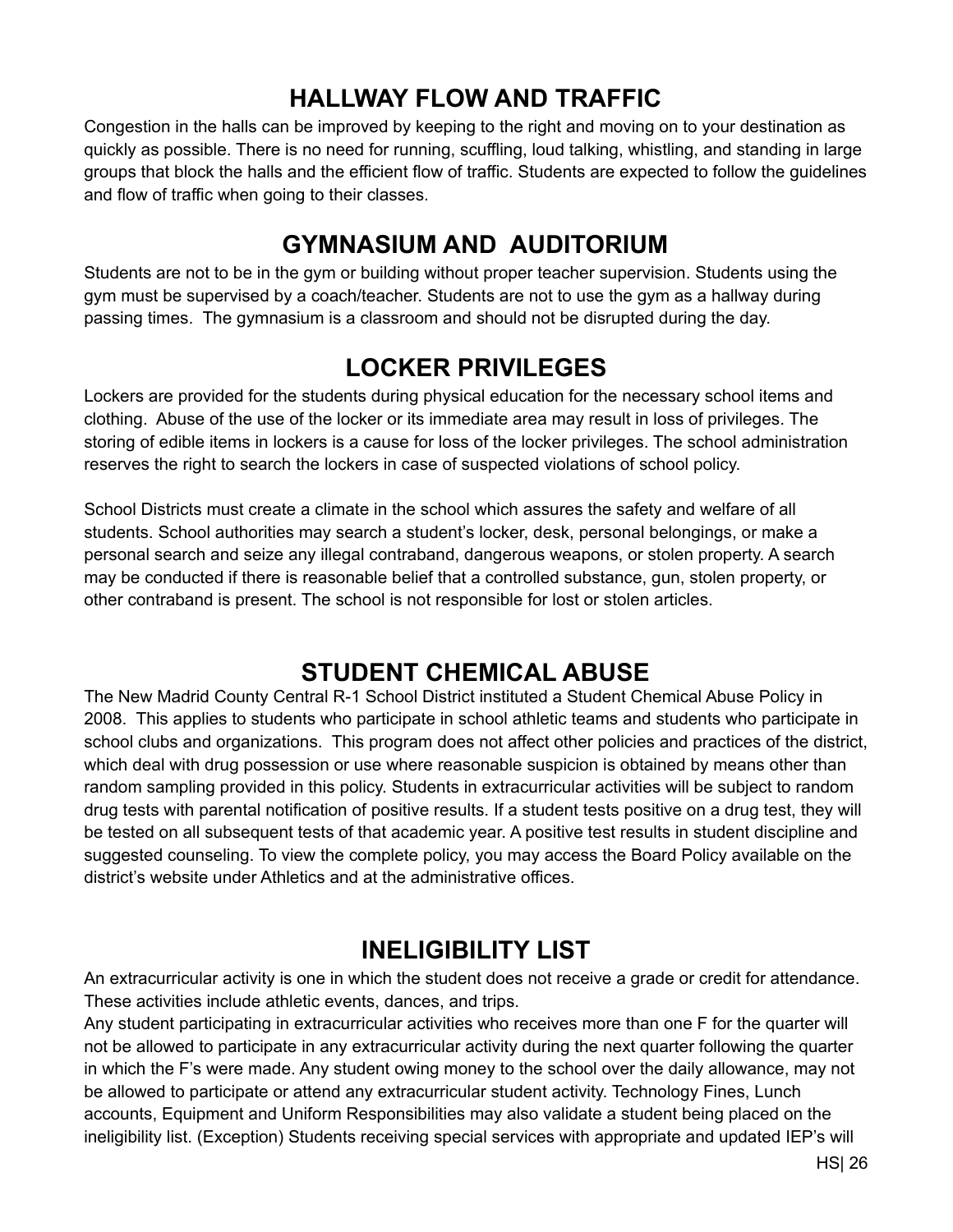be expected to achieve satisfactory progress on that IEP. ("Satisfactory progress" to be determined by the instructor and the Principal). The state guidelines allow incoming seventh and ninth graders who have been promoted to have a "clean start" in regard to extracurricular activity. Students transferring from another school will be allowed to participate in extracurricular activities if they fulfill the Missouri State High School Activities Association Guidelines, until the end of that quarter. At the end of that quarter the above stated rule will become effective.

#### **DANCES**

- <span id="page-27-0"></span>• Middle School will have two dances, one per semester, sponsored by the Student Council.
- Students may not attend if they have been assigned more than 3 days in ISS or if they have been suspended during the semester. Students may not attend if they have more than (6) absences per semester. Excessive office referrals may also result in denial of attendance unless otherwise directed by the superintendent of schools.
- School lunch balances and fines should be paid before attending.
- School Dress Code should be followed by all attendees.

# **HEADED TO THE TOP OF THE CLASS**

Every student is a member of this club at the beginning of each quarter. Eligibility requirements for the Headed to the Top trip are as follows:

- Must pay a \$0.25 entry fee
- Sign and return the contract
- No more than 21 hours absent per quarter (excused or unexcused)
- Maintain a "C" average in all classes
- <span id="page-27-1"></span>● No discipline referrals for the quarter (this includes corporal punishment, ISS and suspension)

#### **SCHOOL SPONSORED TRIPS**

- 1. Students must have a signed permission slip to attend any school sponsored field trip and are responsible for all academic work missed while on the trip. Students must pick up the school trip form in the Middle School office to document missed work from the field trip.
- 2. All students who take school sponsored trips must leave and return on the school bus or other transportation furnished for the trip. In the event a student is not present at the appointed time to return from an activity and after all reasonable efforts to locate the student have been exhausted, the sponsor shall contact his/her principal and/or technical skills center director or their immediate supervisor. The administrator will then make every reasonable effort to contact the student's parents/guardians. If the principal and/or another administrator cannot be contacted, the sponsor shall call the New Madrid County Sheriff's Office for assistance in locating an administrator. At least one sponsor, with transportation, will remain in the designated pick-up area until the following provisions have been made: (a) the student's parents/guardians have been contacted by the administrator, and (b) the student's parents/guardians direct the administrator to instruct the sponsor to return home.
- 3. Student's affected by Section 1 (above) will face disciplinary measures which are appropriate considering the degree of the violation. These measures include, but are not limited to: (a) removal from the organization or group involved; (b) being banned from any activities/trips for a period of 365 days; (c) suspension from school.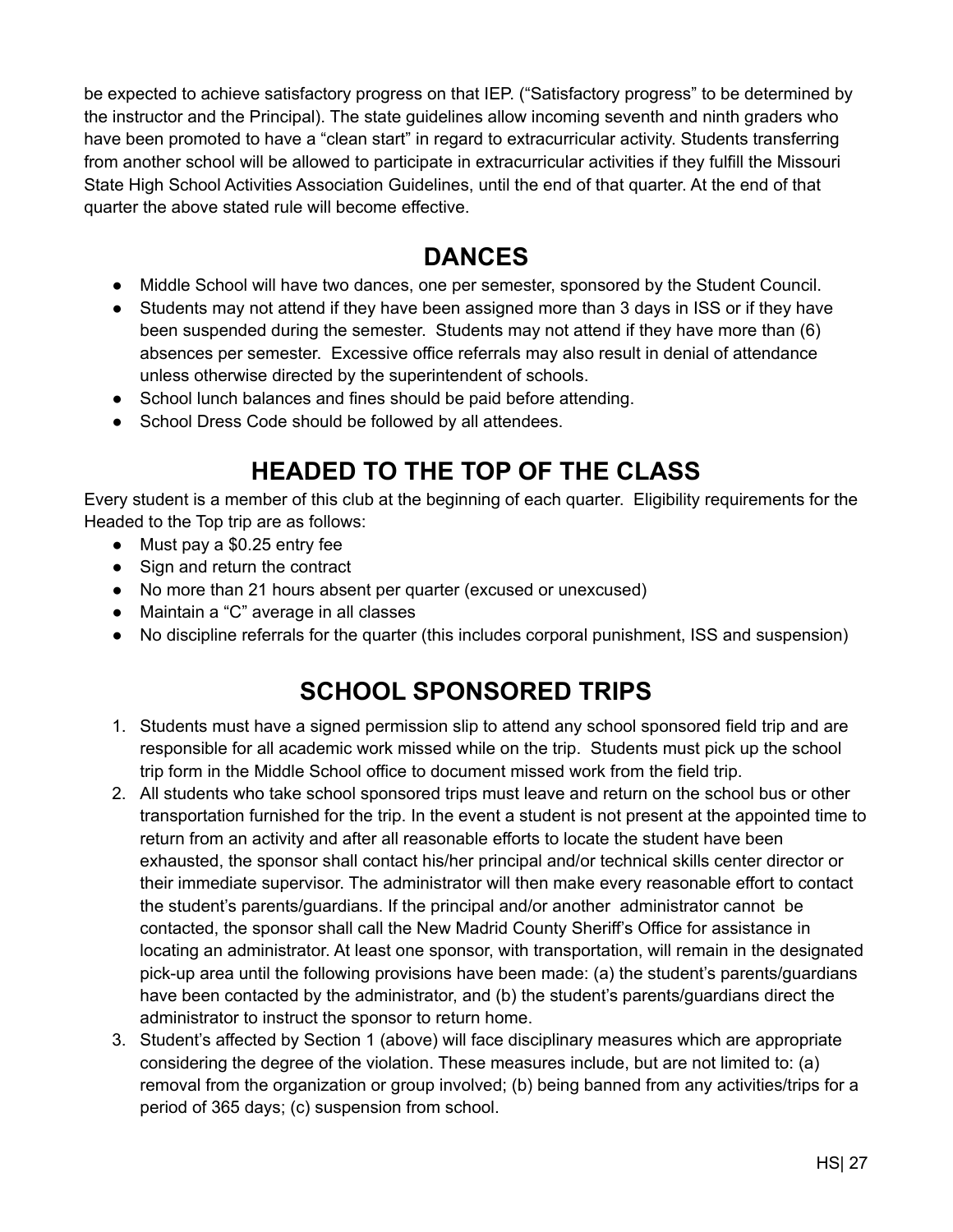# **SCHOOL DISCIPLINE**

<span id="page-28-0"></span>Certain basic rules are necessary for maintaining proper order in school and at school activities. Discipline, the process of enforcing school rules, begins with the teacher, who is responsible for the orderly operation of the school as well as his/her classroom. Serious or repeated behaviors may be reported to the principal, superintendent, and school board in an ascending order with due process procedures being observed at all levels. Parental/guardian assistance and cooperation will be solicited in efforts to encourage behavioral changes in those students who choose not to abide by school rules. The enforcement procedure for a standard of student conduct must be broad and flexible enough to allow for individual differences and various circumstances. At the same time, they must be specific enough to enhance consistency of disciplinary action and uniform understanding of those involved. Students with disabilities will be disciplined according to their Individualized Education Plan (IEP).

#### **STUDENTS WHO REFUSE TO COMPLY A DISCIPLINARY ACTION WILL RECEIVE IN SCHOOL SUSPENSION OR OUT OF SCHOOL SUSPENSION AT PRINCIPAL'S DISCRETION. CONSEQUENCES FOR INAPPROPRIATE BEHAVIOR**

Consequences for inappropriate behavior are listed from minimum to maximum and may be assigned at the discretion of the building principal depending upon the discipline record of the student and the severity of the offense. For example, third and fourth offense punishment may be assigned if the behavior is extreme on the first offense. The principal may decide on specific offenses not listed in the handbook.

#### **DETENTION**

<span id="page-28-1"></span>The control of student behavior is the responsibility of the teachers and administration in cooperation with the parents. The desired outcome is the development of self discipline on the part of the individual student. It is the responsibility of the school to utilize the most effective means of punishment which is usually administered in a graduated manner from minor to a more severe method of punishment, with suspension or expulsion being the most severe. It is generally agreed upon that a student is best suited to remain in the school environment while receiving punitive actions. Only when a student is a threat to others, himself, or is a definite disruption to the educational process is suspension or expulsion utilized. It is felt that the utilization of a detention, which requires students to stay a specified period of time under appropriate supervision will add additional dimension to the punitive actions available and will provide opportunity to correct misbehavior short of suspension or expulsion. Detentions will be one or two hour(s) in length and will be served on the designated day (Monday-Thursday) each week starting at 3:00 in the library. The students will have 2 opportunities to serve their detention and then will be placed in ISS if not served. You cannot satisfy more than one detention during a one hour period. If you have more detention than you can serve in a timely manner you will serve the remainder in ISS, one day for each detention. After the fourth detention in a semester, students will serve progressive days in ISS in place of detentions. Requirement of a student to attend detention is at the discretion of the principal. To require a student to stay after school imposes upon his/her personal time and places certain requirements on the family. This authority should not be taken lightly. If a parent/guardian refuses to allow for his/her child to remain after school-time for detention, the student will be suspended from school for a period of three (3) days or serve In-School Suspension.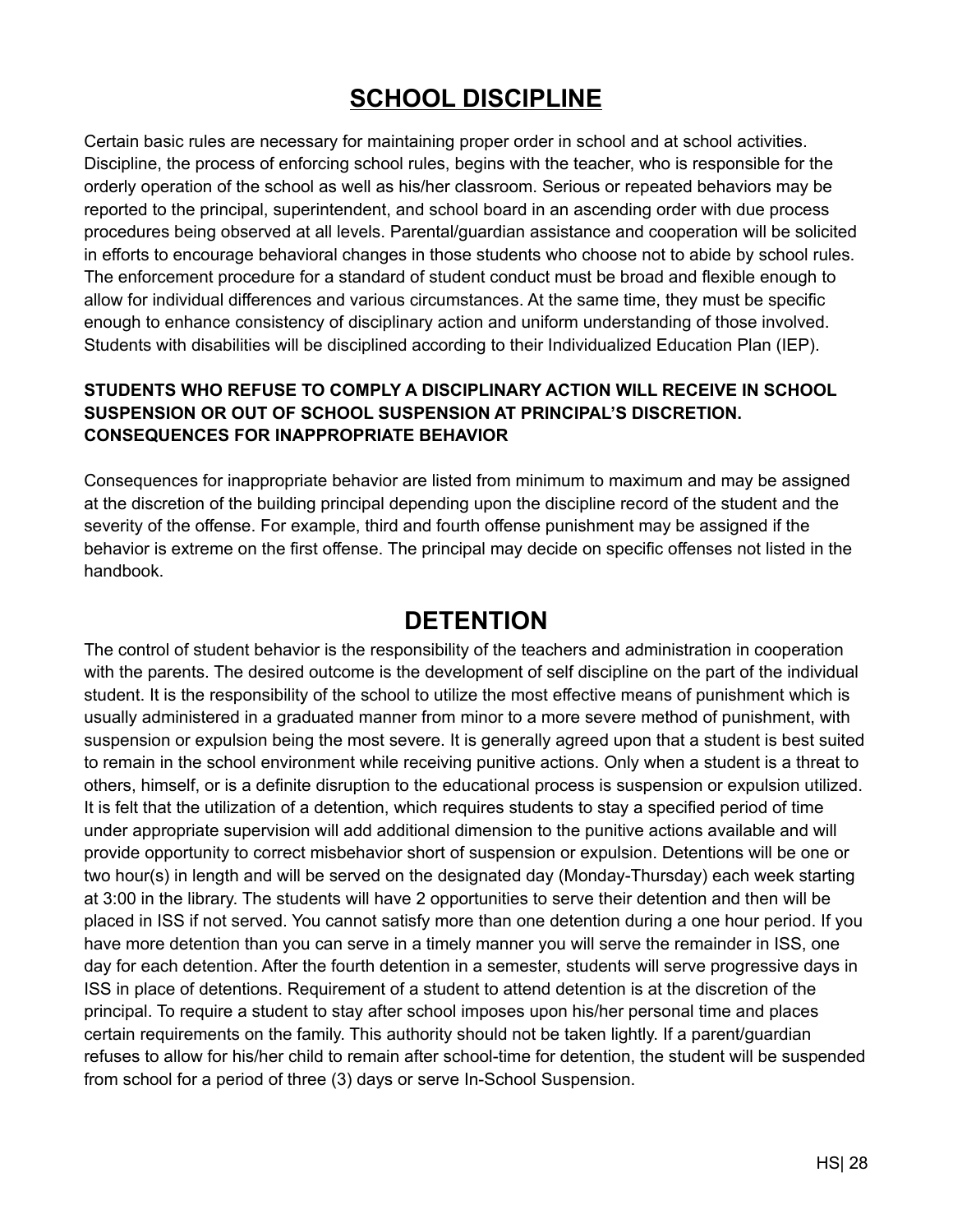# **CORPORAL PUNISHMENT**

<span id="page-29-0"></span>Corporal punishment should be used only after other methods have failed and when there is reason to believe it will be helpful in maintaining discipline or in the development of the student's character and power of self-control. All instances of corporal punishment shall be witnessed by at least one other certified staff member of the school staff and will only be administered by a principal or other District administrator. The use of reasonable force for a District employee to protect persons or property is not abuse within the meaning of Chapter 210, RSMo.

# **IN SCHOOL SUSPENSION**

<span id="page-29-1"></span>In-school suspension is a structured disciplinary action in which a student is isolated or removed from regular classroom activities, but is not dismissed from the school setting. The principal/designee may assign students to the in-school suspension program for a reasonable and specified period of time. The New Madrid County Central R-1 School District Suspension (ISS) program is designed to provide a firm disciplinary alternative for those students who have become involved in a disciplinary incident, yet at the same time providing the opportunity for the student to remain in the educational learning environment where he/she can continue to receive instructional guidance. ISS placement will begin immediately after the student is assigned to ISS. If ISS is full and students must wait to serve their time in ISS, they will not be allowed to participate in extracurricular activities until their ISS time is served. Objectives:

1. To provide adequate and suitable punishment for those students involved in a disciplinary incident, to include removal from the regular classrooms and the mainstream activities.

2. To attempt to bring about a positive change in undesirable and unacceptable student behavior.

3. To reduce the amount of educational learning time lost through out-of-school suspension.

4. To provide the student the opportunity to remain in the educational learning environment where he or she can continue to receive instructional guidance.

# **POLICIES**

<span id="page-29-2"></span>1. Administrators of the New Madrid County Central R-1 School District have the authority to place students in the ISS program. This placement may be for such time as the administrator deems necessary for proper behavior adjustment.

2. Assignment to the ISS program will be for the entire school day unless otherwise indicated by an administrator. Students must copy the ISS rules daily while in attendance for their discipline. Students may also be required to write the policy that was broken while serving. Students who do not complete the entire school day in ISS will not have that day counted toward their ISS assignment, unless they have received prior approval from an administrator to be absent from the program. Partial days do not count toward the assigned number of days in ISS.

# **OUT OF SCHOOL SUSPENSION (OSS)**

<span id="page-29-3"></span>OSS- refers to an exclusion from school for a specific period of time short of permanent exclusion. Building principals are authorized to suspend students for periods of time not to exceed ten (10) consecutive school days for violation of District regulations, and are authorized to impose additional suspensions of not more than 10 consecutive school days in the same school year for separate acts of misconduct. The days of suspension will not be counted against the days allowed by Board policy unless the student is in Alternative School. Alternative School student suspensions will count toward the allowed number of days. Building principals may also recommend extensions of suspension for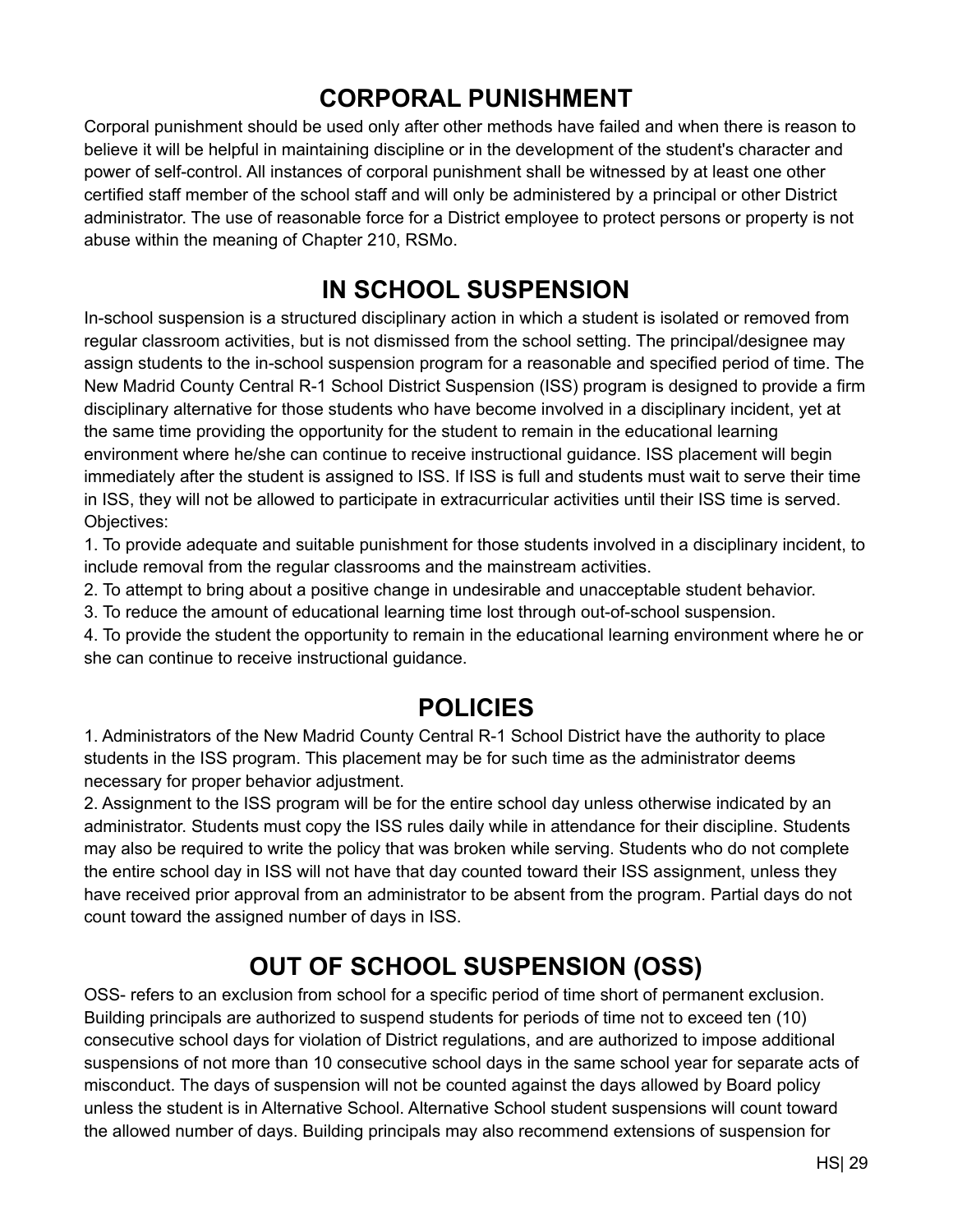periods of time up to 180 consecutive school days to the Superintendent. The Superintendent of schools may suspend students for periods up to 180 consecutive school days and recommend longer suspensions and expulsions to the Board of Education. Only the Board may impose suspensions in excess of 180 consecutive school days. These days are not to exceed the end of the grading period in which the student was suspended.

#### **EXPULSION**

<span id="page-30-0"></span>The term "expulsion" refers to permanent exclusion from school. If a student consistently or grossly refuses to conform to school policies, rules and/or regulations, the Superintendent may recommend to the Board of Education that the student be expelled from school. Parent(s) (guardian(s)) may waive the right to a hearing for their student provided the student is under the age of eighteen (18) and provided the waiver is in writing.

#### **STUDENT BEHAVIOR CODE**

<span id="page-30-1"></span>All students are expected to conduct themselves at all times in a manner that will contribute to the best interest of the school system and not infringe on the rights of others. The following activities are considered improper conduct and will subject the student to disciplinary action including, and not limited to, suspension or expulsion from school. A violation of the rule will occur whether the conduct takes place on the school grounds at any time, off the school grounds at a school activity, function, or event, en-route to and from school.

#### **STUDENT RULES**

<span id="page-30-2"></span>Students will receive detention or other punishment for violation of certain school rules. Administrators have some discretion as to the appropriate discipline. Students who refuse to serve detentions will be assigned In School Suspension or 3 days Out-Of-School suspension. All suspensions of ten days or more may require student appearance before the school board before the student is allowed to return to school. Certain violations of the student behavior code result in contact with legal authorities. Below is an abridged list of rules that can and will earn a student disciplinary action, however, there is no way to have a complete list of any infraction that may be brought before the school's attention. You can access the full Board Approved Policy on the New Madrid County Central R-1 School District Website.

#### **DRESS CODE**

<span id="page-30-3"></span>New Madrid County Central R-1 Middle School is committed to providing an environment free from distractions in the educational setting. The appearance and dress of each student plays a role in this process. The following guidelines should be followed by students regarding their choice of dress while at school and at district sponsored extracurricular activities. Administration has the final decision on ALL dress code offenses. Clothing should promote decency and modesty appropriate for a learning environment. Undergarments should not be visible. The district prohibits any clothing that promotes disruptive behavior. No article of clothing and/or accessories may be worn that has words, symbols, or pictures, associated with alcohol, tobacco, drugs, profanity, double meanings, gang affiliation, and other products or activities deemed inappropriate by the administration. Pajamas, house shoes, or slides may not be worn to school. Blankets and pillows are not to be brought into the buildings, worn or used during school time.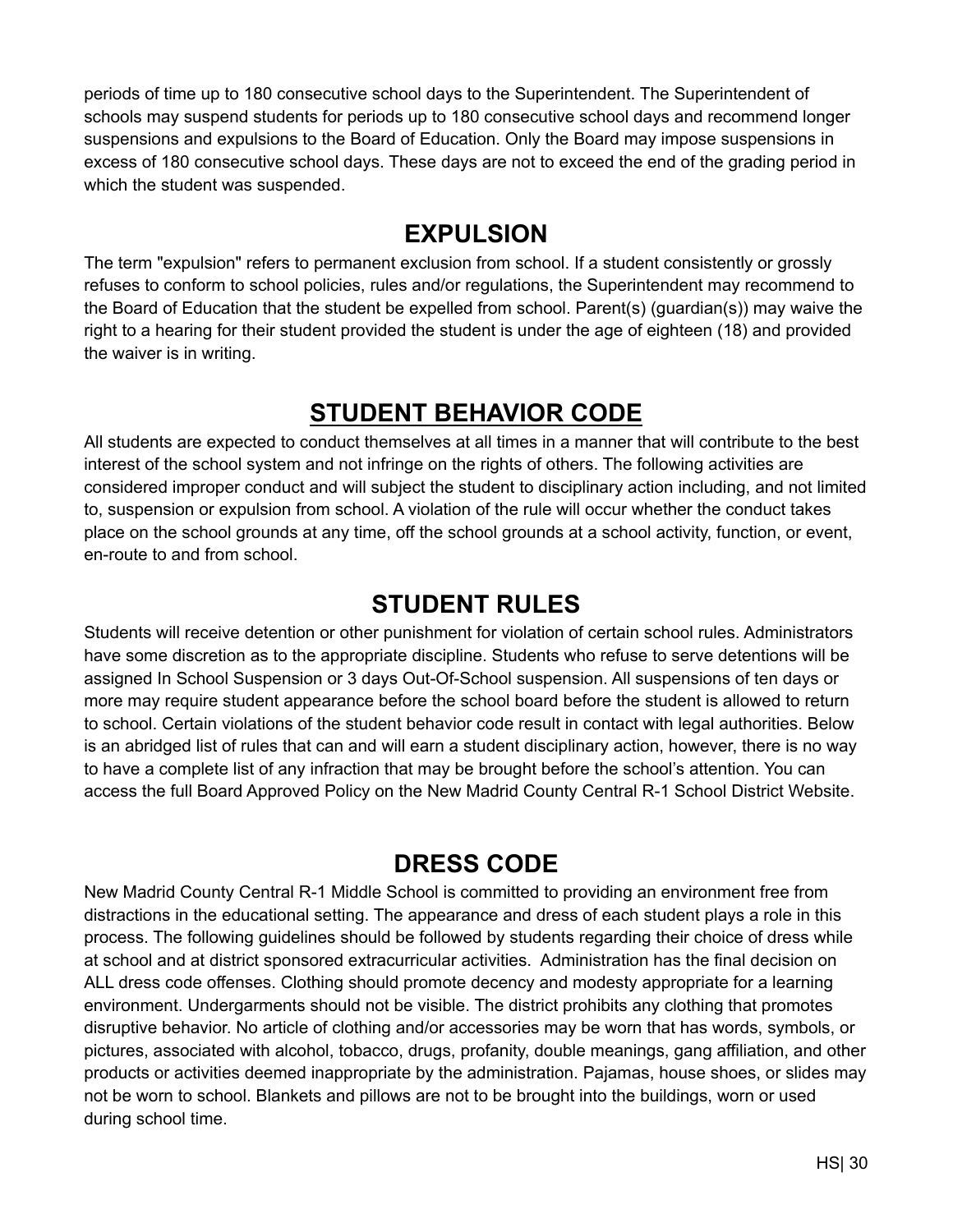#### **TOPS/SHIRTS**

- Tops/Shirts must cover the entire torso.
- Tank Tops may only be worn under another shirt or jacket
- Tops that reveal cleavage are not allowed. No strap or color of a student's bra should be visible.
- Strapped Tops must be 2 inches in width, and off the shoulder tops are not allowed.

#### **BOTTOMS**

● Shorts and skirts are to be at least fingertip length with arms extended at your side. This is to be checked immediately by the teacher when addressed.

- Running shorts that are cut on the side must be fingertip length or longer at the highest cut.
- There are to be no holes or excessive frayed areas in jeans that are above the knee (same as shorts and skirts above).
- No words or art work are allowed on the seat of pants.
- Students are not to wear sagging pants that show underwear, even with a long shirt.

• Students are not to wear leggings/tight revealing workout/yoga pants without a shirt that completely covers their front and buttox area while standing at fingertip length. Cover Shirts should be at least fingertip length for students while standing with arms extended at your side. This should be checked and addressed immediately upon report.

- House shoes, slides, skates and pajamas are not allowed to be worn on campus.
- No blankets, comforters, or pillows are allowed on campus or in classrooms.

1. Students should not wear vulgar or distracting clothing. Determination for vulgar and distracting dress will be made by staff and administration.

2. Students should not wear clothing that bears slogans that carry a double meaning.

Determination of double meaning will be made by staff and administration.

3. Students should not wear clothing that denotes gang affiliation or garments that are sexually explicit, or sexual terms of that nature.

4. Students should not wear see-through blouses/shirts, midriff tops, pajamas, halter tops, strapped tops, off the shoulder tops, muscle or sleeveless top garments. Clothing cannot advertise products that are not appropriate for student use or advertisement at school. This includes tobacco, drugs, alcoholic products, or describes sex/sexuality in nature.

5. Students should not wear shorts or skirts that are shorter than fingertip length at the highest cut with students' hands at their side. Skin tight clothing that forms itself to the body can only be worn as an undergarment. An outer garment must cover the body to at least fingertip length, with the students arms extended by their side. Garments with holes and frayed areas cannot be worn at school if the holes are above fingertips length, or above knee.. Holes and frayed areas can have appropriate sewn repairs made and meet school criteria. Taped patches are not acceptable.

6. Sunglasses are not to be worn during the school day unless under documented doctor's orders.

7. Students are not to wear headgear (caps, sock hats,curlers, stockings, visors, sweatbands, do-rags, bandanas, hooded sweat suits or hooded jackets) during the school day. Students should put their headgear in their backpack at the 7:56 am bell. The buildings are open during inclement weather, please go inside if it is cold enough for head gear.

8. Students are not to wear earbuds or headphones in the hallways or between classes.

9. Pillows and Blankets are not allowed on campus. (exception- Overnight trips with clubs & organizations)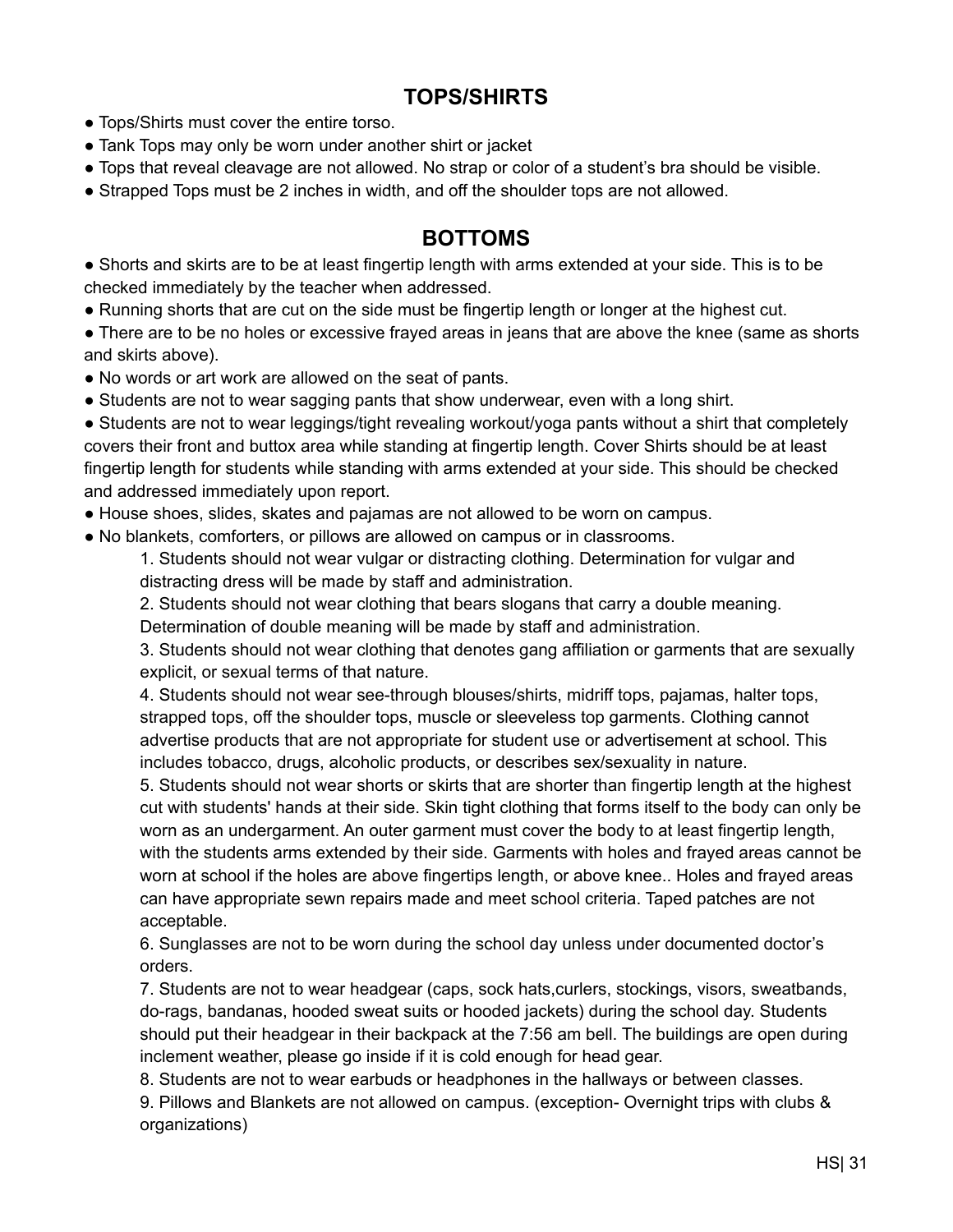10. No spiked accessories or chains including those attached to wallets or belt loops.

**1st Offense- Principal/Student conference and change of clothes if not contacted ISS for the day.**

**2nd Offense- Change of clothes and Detention if not contacted student ISS for the day + detention.**

**Subsequent Offense- Progressive days of In-School-Suspension, + 2 DETENTIONS.**

#### **ACADEMIC DISHONESTY**

<span id="page-32-0"></span>Cheating on tests, assignments, projects or similar activities; plagiarism; claiming credit for another person's work; fabrication of facts, sources or other supporting material; unauthorized collaboration; facilitating academic dishonesty; the use of computer applications to produce work that is not the students, and other misconduct related to academics.

1st Offense-No credit for the work, grade reduction, or replacement assignment.

2nd Offense-No credit for the work, grade reduction, course failure, or removal from extracurricular activities.

**1st Offense-** Detention, In-School-Suspension, 1-180 days Out-of-School Suspension or Expulsion. Restitution if appropriate.

**Subsequent Offense**- 1-180 days Out-of-School Suspension or Expulsion. Restitution if appropriate.

#### **ARSON**

<span id="page-32-1"></span>Intentionally causing or attempting to cause a fire or explosion

**First Offense-** Detention, In-School-Suspension, 1-180 days Out-of-School Suspension or Expulsion. Restitution if appropriate. **Subsequent Offense-** 1-180 days Out-of-School Suspension or Expulsion. Restitution if appropriate.

#### **ALCOHOL**

<span id="page-32-2"></span>Possession of or presence under the influence of alcohol regardless of whether the student is on school premises

**First Offense-** In-School-Suspension or 1-180 days Out-of-School Suspension. **Subsequent Offense-** 1-180 days Out-of-School Suspension or Expulsion.

#### **ASSAULT**

<span id="page-32-3"></span>Assault of a Student or Staff Member - Use of physical force with the intent to do bodily harm.

**1st Offense-** Principal/Student conference, Detention, Corporal Punishment, In-School-Suspension, 1-180 days Out-of-School- Suspension or Expulsion. Possible contact of authorities.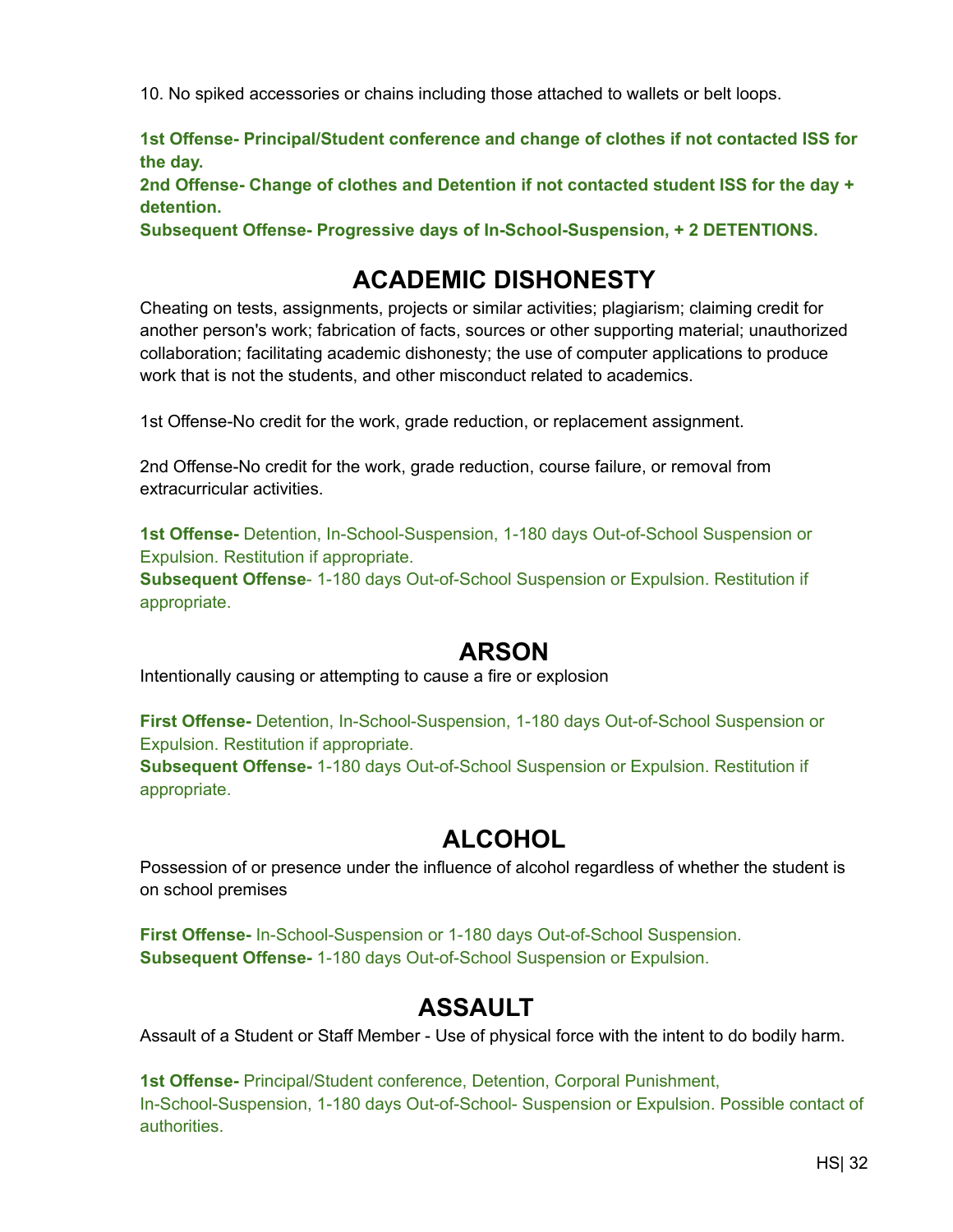**Subsequent Offense-** Corporal Punishment, In-School-Suspension, 1-180 Days Out-of-School Suspension or Expulsion. Possible contact of authorities.

#### **BULLYING**

<span id="page-33-0"></span>Intentional intimidation or infliction of physical, emotional, or mental harm . Bullying forms will be filled out upon report.

**1st Offense-** Detention, In-School-Suspension, or 1-180 days OSS Meeting with Admin, Counselor, bullying contract, etc., Parental Contact. **Subsequent Offense-** 1-180 Days Out-of-School Suspension or Expulsion. *The police may be notified and Charges may be filed.*

#### **COMMONS PROCEDURES/RULES VIOLATIONS**

<span id="page-33-1"></span>**1st Offense-** Conference with Principal, Lunch Detention, Detention, Corporal Punishment, In-School-Suspension

**Subsequent Offense-** Lunch Detention, Detention, ISS

#### **ELECTRONIC DEVICES/CELL PHONES**

<span id="page-33-2"></span>Students may not use cell phones, personal laptops, apple watches and other electronic devices during the school day. Use of such devices for reasons other than school related business will result in confiscation of the device and other specified punishment. The school is not responsible for theft or loss of electronic devices. Students should not be taking or making calls on their phones or texting. Students should also not wear earbuds or headphones in the hallways or between classes. Personal devices should be off and put away while at school. Exception-After school for extra curricular activities, games, etc. (Safety precaution) A student who will not relinquish their cell phone to teachers or administration will receive OSS, and/ or ISS if the students' parent or guardian comes and picks up the device.

**1st offense-** Warning and the device returned to the student at the end of the day. **2nd offense-** Confiscation of device, detention, and parent must pick up the device. **3rd offense-** Confiscation of device, detention, parent must pick up device. **4th offense-** ISS, confiscation of device, parent must pick up device. **5th offense-** ISS, confiscation of device, parent must pick up device.

# **DEFIANCE OF AUTHORITY**

<span id="page-33-3"></span>Refusal to obey directions or defiance of staff authority.

**1st Offense-** Principal/Student conference, Detention, Corporal Punishment, In-School-Suspension, or 1-180 days Out-of-School Suspension **Subsequent Offense-** Corporal Punishment, In-School-Suspension, 1-180 days Out-of-School Suspension or Expulsion.

# **DISHONESTY**

<span id="page-33-4"></span>Any act of lying, whether verbal or written, including forgery.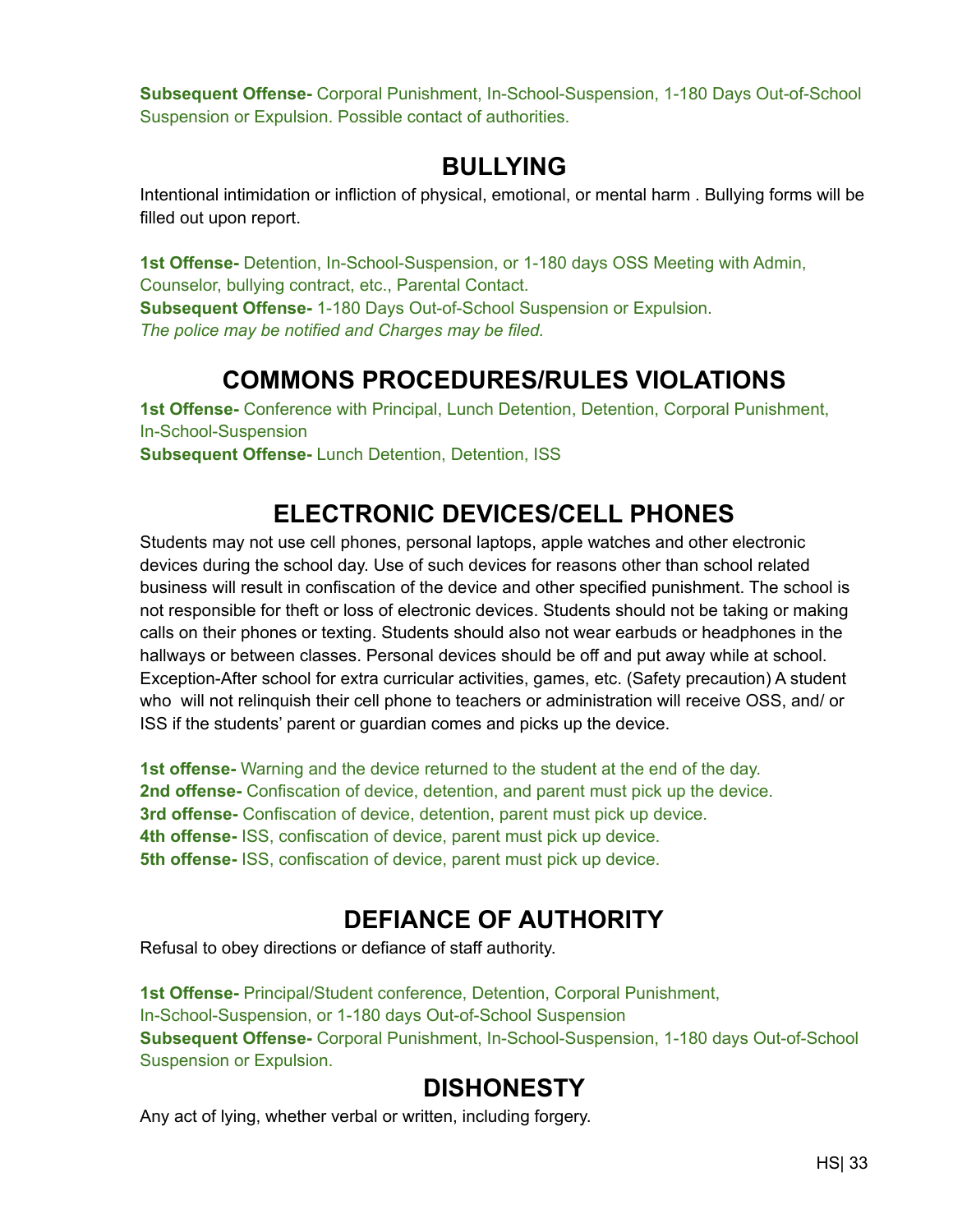**1st Offense-** Nullification of forged documents. Principal/Student conference, Detention, Corporal Punishment, In- School Suspension, or 1-10 days Out-of-School Suspension. **Subsequent Offense**- Nullification of forged documents. Detention, Corporal Punishment, In-School Suspension, 1-180 days Out-of-School Suspension, or Expulsion.

# **DISRUPTIVE BEHAVIOR**

<span id="page-34-0"></span>Conduct which has the intentional effect of disturbing education or the safe transportation of a student.

**1st Offense-** Principal/Student conference, Detention, Corporal Punishment, In-School-Suspension, or 1-180 days Out-of-School Suspension **Subsequent Offense-** Corporal Punishment, Detention, In-School-Suspension, 1-180 days Out-of-School Suspension or Expulsion.

#### **DISTURBING CLASS**

<span id="page-34-1"></span>**1st Offense-** Student/Teacher conference + Detention **2nd Offense-** Detention, Corporal punishment/1 day In-School-Suspension + conference with **Principal 3rd Offense-** Detention, Corporal punishment/2 days In- School-Suspension **4th Offense-** Out-of- School Suspension for 3 days

#### **DRUGS/CONTROLLED SUBSTANCE**

<span id="page-34-2"></span>Possession or presence under the influence of a controlled substance or substance represented to be a controlled substance while at school, on the school grounds, on the school parking lot, a school bus or at a school sponsored activity whether on or off of school property.

**1st Offense-** In-School-Suspension or 1-180 days Out-of-School Suspension. **Subsequent Offense-** 1-180 days Out-of-School Suspension or Expulsion. *The police may be notified and Charges may be filed.*

Sale of a controlled substance or substance represented to be a controlled substance while at school or at any of the locations described above.

**1st Offense-** 1-180 days Out-of-School Suspension or Expulsion. **Subsequent Offense-** 1-180 days Out-of-School Suspension or Expulsion. *The police may be notified and Charges may be filed.*

# **STUDENT TRANSPORTATION SERVICES-BUS PRIVILEGES**

<span id="page-34-3"></span>Pupil transportation is a necessary auxiliary service and an integral part of the total educational program of the District. The time students spend on the bus exerts an important influence on the physical and mental condition that students bring to the classroom. Therefore, the major objectives of the pupil transportation program are as follows:

1. Provide the means by which students can reach school under safe and healthful conditions with as little time on the bus as is reasonably necessary.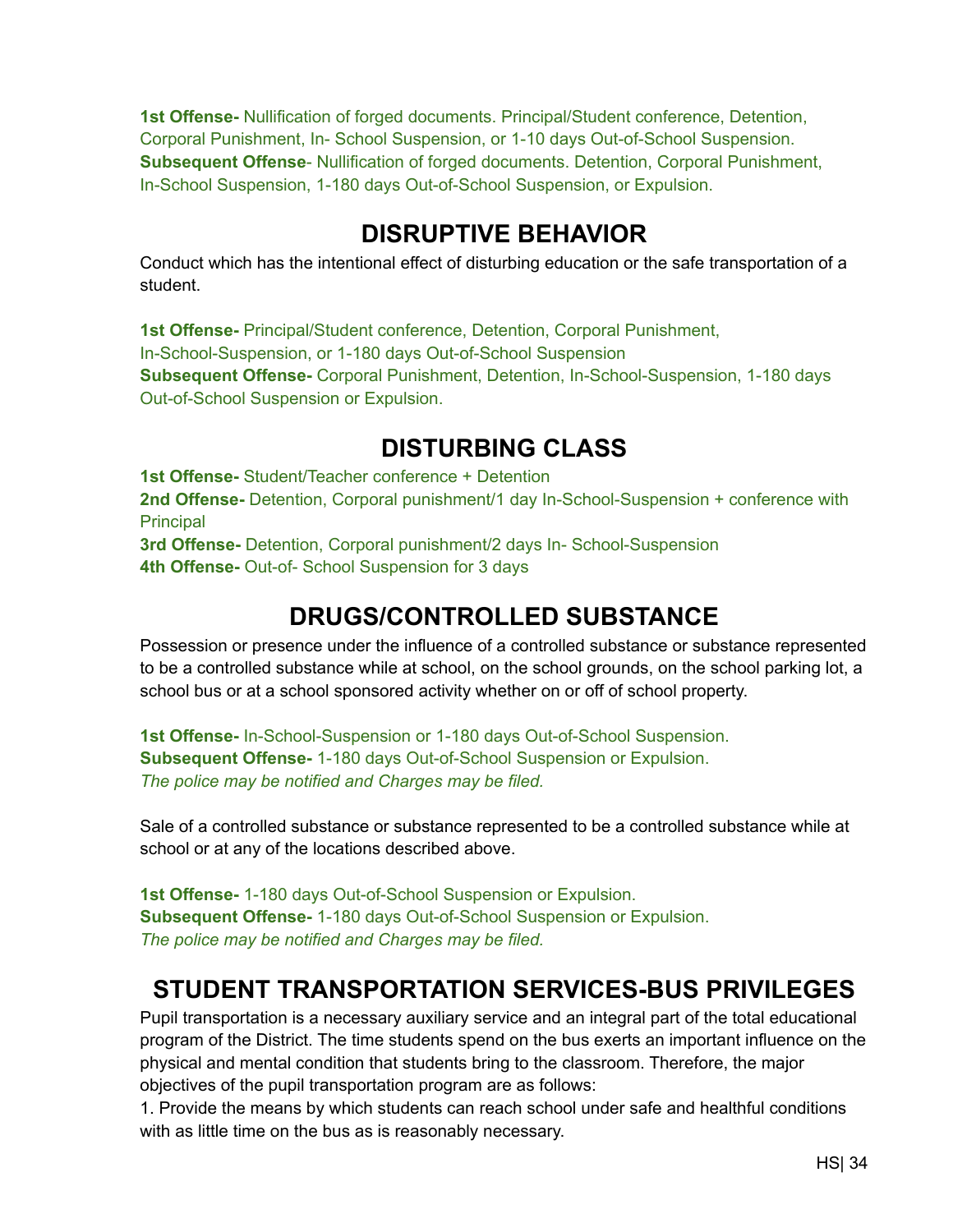2. Provide for an efficient and economical transportation system.

3. Adapt transportation to the requirements of the instructional program. Any student whose conduct on a school bus is improper or jeopardizes the safety of other students may have his/her right to school bus transportation suspended for such a period of time as deemed proper by the Superintendent, building principal or Transportation Director.

Students may only ride their assigned bus as determined by the residence of parent or guardian. Students may not ride the bus with a friend unless a note has been given to the middle school office, signed by a parent and approved by administration. The riding of school buses is a privilege, not a right. The building administrator may suspend students from riding school buses.

**1st Offense-** Warning or loss of privilege or detention. Principal/Student conference, Detention, Corporal Punishment, In-School-Suspension, or 1-180 days Out-of-School Suspension **2nd Offense-** Loss of bus riding privileges for 1 day. Principal/Student conference, Detention, Corporal Punishment, In-School-Suspension, or 1-180 days Out-of-School Suspension **3rd Offense-** Loss of bus riding privileges for 3 days. Principal/Student conference, Detention, Corporal Punishment, In-School-Suspension, or 1-180 days Out-of-School Suspension **4th offense-** Loss of bus riding privileges for 5 days. Principal/Student conference, Detention, Corporal Punishment, In-School-Suspension, or 1-180 days Out-of-School Suspension **5th offense-** Loss of bus riding privileges for 10 days

**Subsequent Offenses-** Loss of bus riding privileges for remainder of quarter, semester or year. Principal/Student conference, Detention, Corporal Punishment, In-School-Suspension, or 1-180 days Out-of-School Suspension

#### **FIGHTING**

<span id="page-35-0"></span>Mutual combat in which both parties have contributed to the conflict either verbally or by physical action. If a student involved in an altercation is told to stop and he/she continues, the punishment will be more severe. Non-aggressors may receive a lesser punishment.

**1st Offense-** Principal/Student conference, Detention, Corporal Punishment, In-School-Suspension, Charges may be filed. or 1-180 days Out-of-School Suspension **Subsequent Offense-** In-School-Suspension, 1-180 days Out-of-School Suspension or Expulsion.

*The police may be notified and Charges may be filed.*

#### **HAZING**

<span id="page-35-1"></span>Student hazing is expressly prohibited by Board of Education policy. For purposes of this policy, hazing is defined as willful conduct directed at another student, whether occurring on or off school property, for purposes of initiation or admission to any school-related activity or athletic team. Conduct prohibited by this policy includes, but is not limited to, exposure or contact of genitals, buttocks, or breasts (female students), directly or indirectly through contact with undergarments; threats of physical harm; and infliction of physical or mental harm or humiliation. Students found to have violated this policy will be subject to suspension/expulsion from school and suspension and exclusion from activities/athletic participation depending on the severity of the misconduct. Non-students who participate or enable the hazing of students may be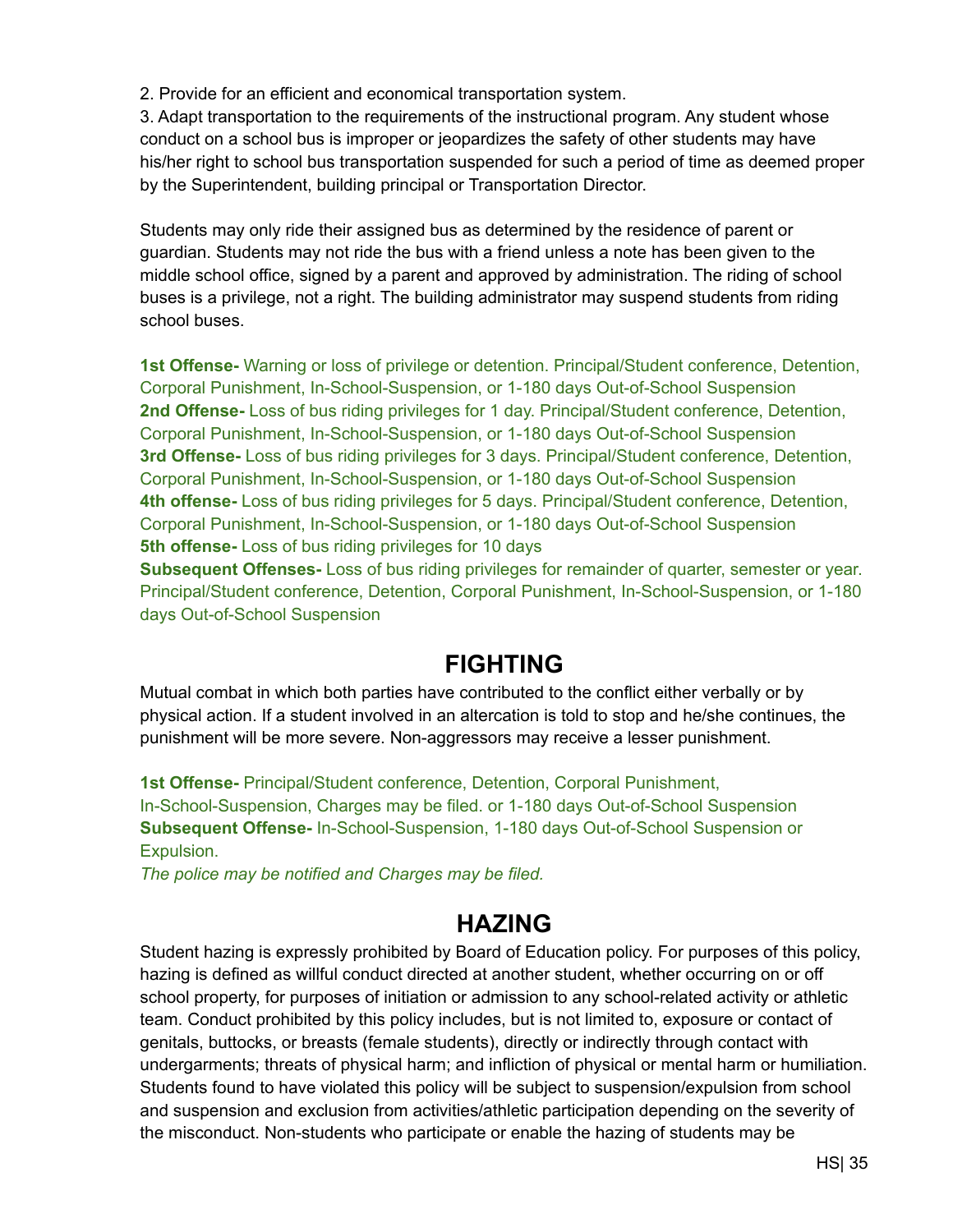excluded from attendance at school activities and school athletic events. District employees, including sponsors and coaches who have knowledge of student hazing but fail to take corrective action will be subject to discipline up to and including termination.

**1st Offense-** In-School -Suspension or 1-180 days Out-of-School Suspension. **Subsequent Offense-** 1-180 days Out-of-School Suspension or Expulsion

#### **IMPROPER DISPLAY OF AFFECTION**

<span id="page-36-0"></span>Public Display of Affection Consensual kissing, fondling, or embracing.

**1st Offense-** Principal/Student conference, Detention, In-School-Suspension, 1-10 days Outof-School Suspension.

**Subsequent Offense-** Corporal Punishment, In-School Suspension, 1-180 days Out-of-School Suspension, or Expulsion.

#### **IMPROPER LANGUAGE**

<span id="page-36-1"></span>Threatening Language Or Inappropriate language. Use of verbal, physical or written threats to do bodily harm to person or personal property. Any profanity or disrespectful comments directed toward a staff member will be dealt with more severe discipline.

**1st Offense-** Principal/Student conference, Detention, In-School-Suspension, 1-10 days Outof-School Suspension.

**Subsequent Offense-** Corporal Punishment, In-School Suspension, 1-180 days Out-of-School Suspension, or Expulsion.

Use of Profanity or Vulgar Language- Language which depicts sexual acts, human waste, and blasphemous language. Any profanity or disrespectful comments directed toward a staff member will be dealt with more severe discipline.

**1st Offense-** Principal/Student conference, Detention, ISS, 1-10 days of OSS. **Subsequent Offense-** Corporal Punishment, In-School Suspension, 1-180 days Out-of-School Suspension, or Expulsion.

# **DISRUPTIVE OR DEMEANING LANGUAGE OR CONDUCT**

<span id="page-36-2"></span>Use of hate language to demean other persons due to the race, gender, disability, natural origin, or religious beliefs. This provision also includes conduct, verbal, written, or symbolic speech which materially and substantially disrupts class, school activities, transportation, or school functions. Any profanity or disrespectful comments directed toward a staff member will be dealt with more severe discipline.

**1st Offense-** Principal/Student conference, Detention, In-School-Suspension, 1-10 days Outof-School Suspension.

**Subsequent Offense-** Corporal Punishment, In-School Suspension, 1-180 days Out-of-School Suspension, or Expulsion.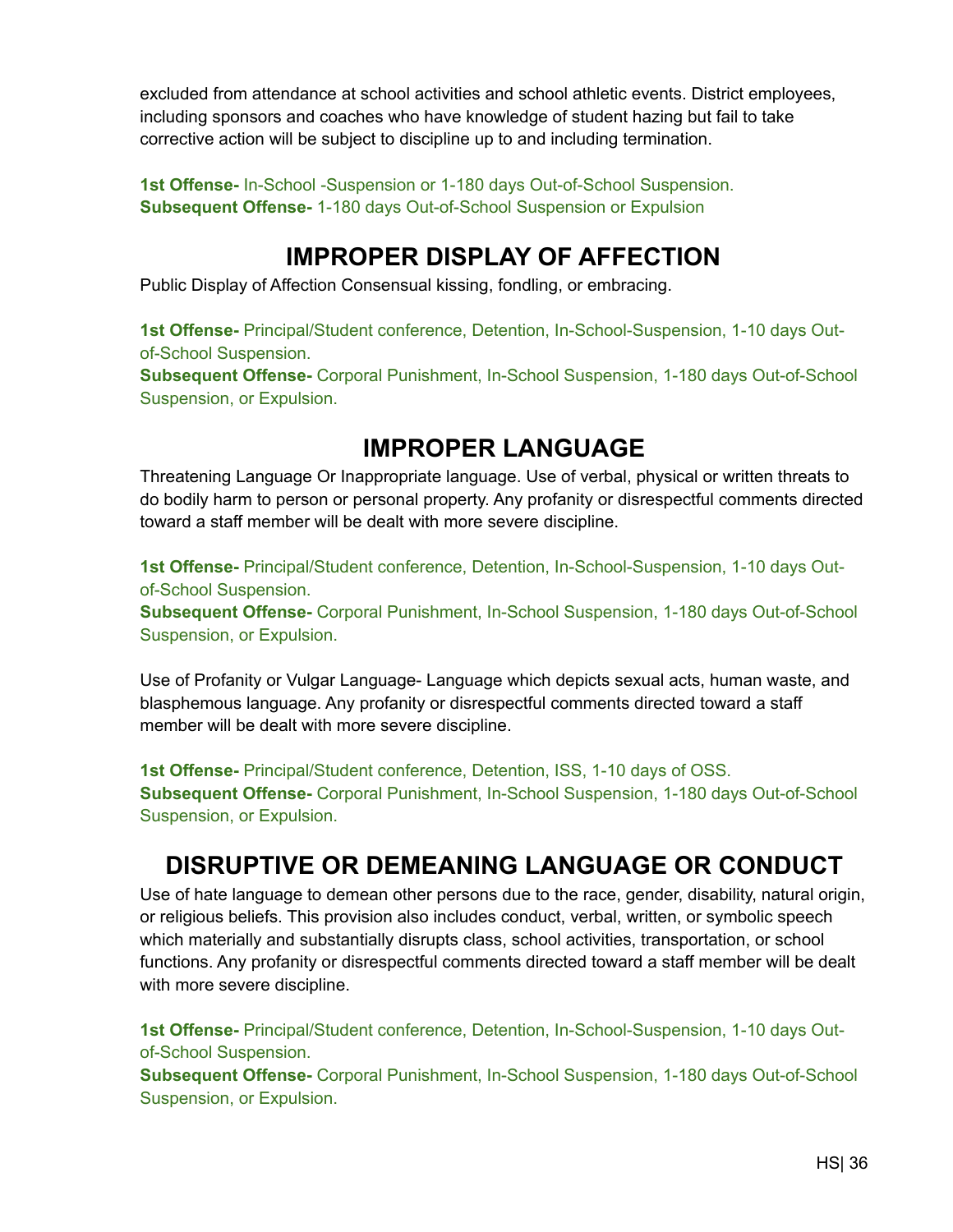# **DISRESPECTFUL CONDUCT OR LANGUAGE TO STAFF**

<span id="page-37-0"></span>Verbal, written, pictorial or symbolic language or gesture that is directed at any person and that is rude, vulgar, defiant, in violation of district policy or considered inappropriate in educational settings or that materially and substantially disrupts classroom work, school activities or school functions. Students will not be disciplined for speech in situations where it is protected by law. Any verbal altercation or physical gesture, which is considered defamatory or disrespectful toward a faculty or staff member, will result in an automatic out of school suspension.

**1st Offense-** Principal/Student Conference, Detention, Corporal Punishment, In-School-Suspension, or 1-10 days Out-of-School suspension **Subsequent Offense-** Detention, Corporal Punishment, In-School-Suspension, 1-180 days Out-of-School Suspension or Expulsion

#### **INAPPROPRIATE SEXUAL CONDUCT**

<span id="page-37-1"></span>Physical touching of another student in the area of the breasts, buttocks, or genitals

**1st Offense-** Principal/Student conference, Detention, In-School-Suspension, 1-10 days Outof-School Suspension.

**Subsequent Offense-** Corporal Punishment, In-School Suspension, 1-180 days Out-of-School Suspension, or Expulsion.

Use of sexually intimidating language, objects, or pictures.

**1st Offense-** Principal/Student conference, Detention, In-School-Suspension, 1-10 days Outof-School Suspension.

**Subsequent Offense**- Corporal Punishment, In-School Suspension, 1-180 days Out-of-School Suspension, or Expulsion.

Indecent Exposure - Includes display of breasts, buttocks and genitals in a public location

**1st Offense-** Principal/Student conference, Detention, In-School-Suspension, 1-180 Outof-School Suspension.

**Subsequent Offense-** Corporal Punishment, In-School Suspension, 1-180 days Out-of-School Suspension, or Expulsion.

#### **EXTORTION**

<span id="page-37-2"></span>Verbal threats or physical conduct designed to obtain money or other valuables.

**1st Offense-** Principal/Student conference, Detention, ISS, 1-10 days of OSS. **Subsequent Offense-** In-School Suspension, 1-180 days Out-of-School Suspension, or Expulsion.

#### **FAILURE TO MEET CONDITIONS OF SUSPENSION**

<span id="page-37-3"></span>Coming within 1,000 feet of any public school in the district while on suspension for an offense that requires reporting to law enforcement or for an act of school violence or drug-related activity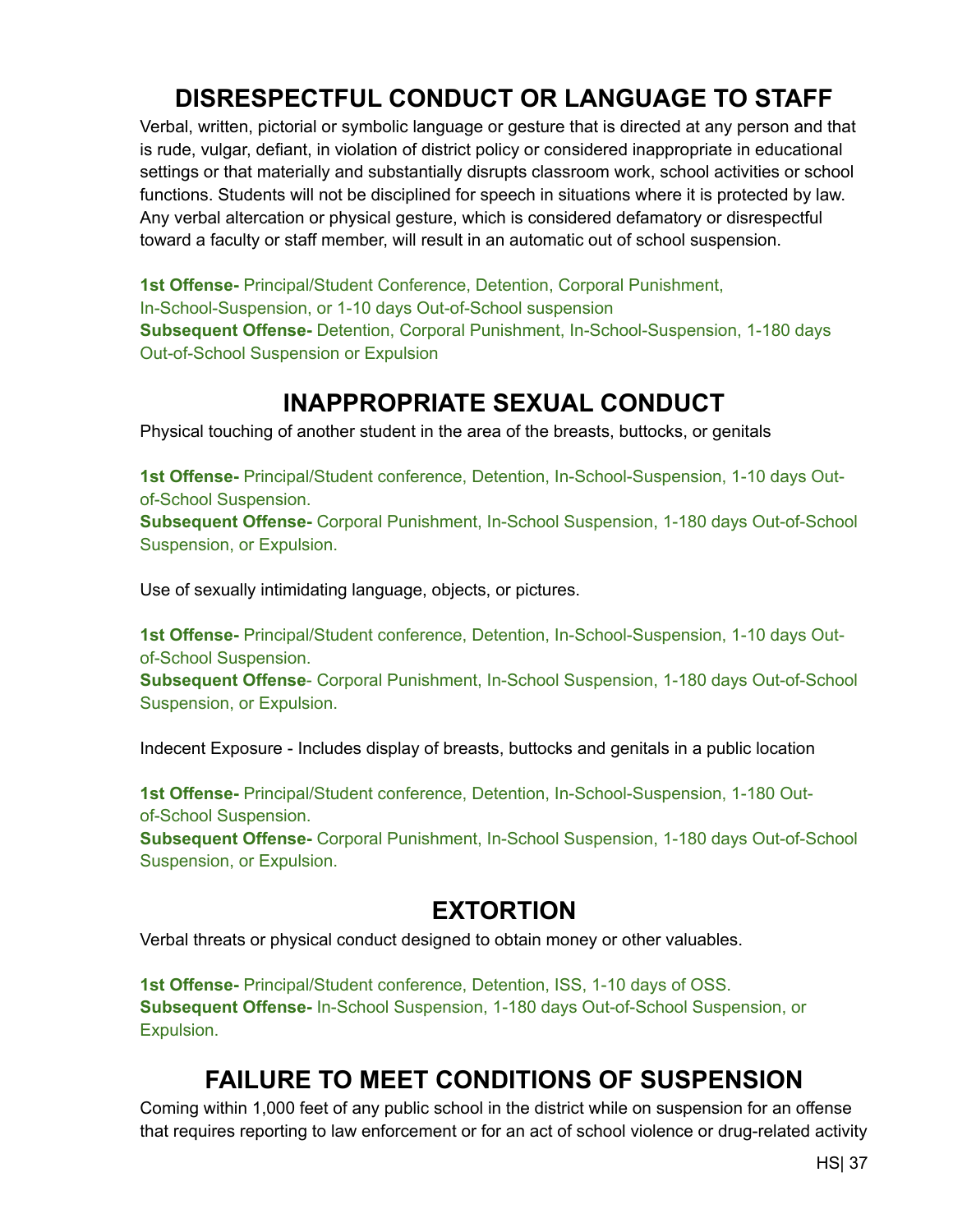defined by district policy as a serious violation of the district's discipline policy. See section of this regulation entitled, "Prohibition against being on or near School Property during Suspension." In determining whether to suspend a student, consideration should be given to whether the student poses a threat to the safety of any child or school employee and whether the student's presence within 1,000 feet of the school is disruptive to the educational process or undermines the effectiveness of the school's disciplinary policy.

**1st Offense-** Verbal warning, Detention, Corporal Punishment, In-School-Suspension, 1-180 days Out-of-School Suspension or Expulsion.

**Subsequent Offense-** Verbal warning, Detention, Corporal Punishment, In-School-Suspension, 1-180 days Out-of-School Suspension or Expulsion

#### **FALSE ALARMS**

<span id="page-38-0"></span>Tampering with emergency equipment, setting of false alarms, making false reports; communicating a threat or false report for the purpose of frightening, disturbing, disrupting or causing the evacuation or closure of school property.

**1st Offense-** Restitution. Principal/Student conference, Corporal Punishment, In-School Suspension, or 1-180 days Out-of-School Suspension or Expulsion. **Subsequent Offenses-** Restitution. Corporal Punishment, In School suspension, 1-180 days Out-of-School Suspension or Expulsion.

# **FIREARMS AND WEAPONS**

<span id="page-38-1"></span>Possession of a firearm or weapon

**First Offense:** Out of School Suspension for no less than one (1) year or Expulsion. *The police may be notified and Charges may be filed.*

# **TOBACCO/VAPING USE OF AND/OR POSSESSION OF TOBACCO PRODUCTS**

<span id="page-38-2"></span>Possession of any tobacco/Vaping products on school grounds, school transportation or at any school activity. Vaping, or the possession of a juul device or paraphernalia will result in confiscation of the device and ISS.

**1st Offense-** Confiscation of tobacco/Vaping products. Principal/Student Conference, Detention, In-School- Suspension.

**Subsequent Offenses-** Confiscation of tobacco products. Detention, ISS or 1-10 days Out-of-School Suspension

#### **FIREWORKS**

<span id="page-38-3"></span>Fireworks are PROHIBITED. Each case will be handled on a "case-by-case" basis with possible suspension Vandalism Intentional damage or attempt to damage property belonging to staf , students, or the District.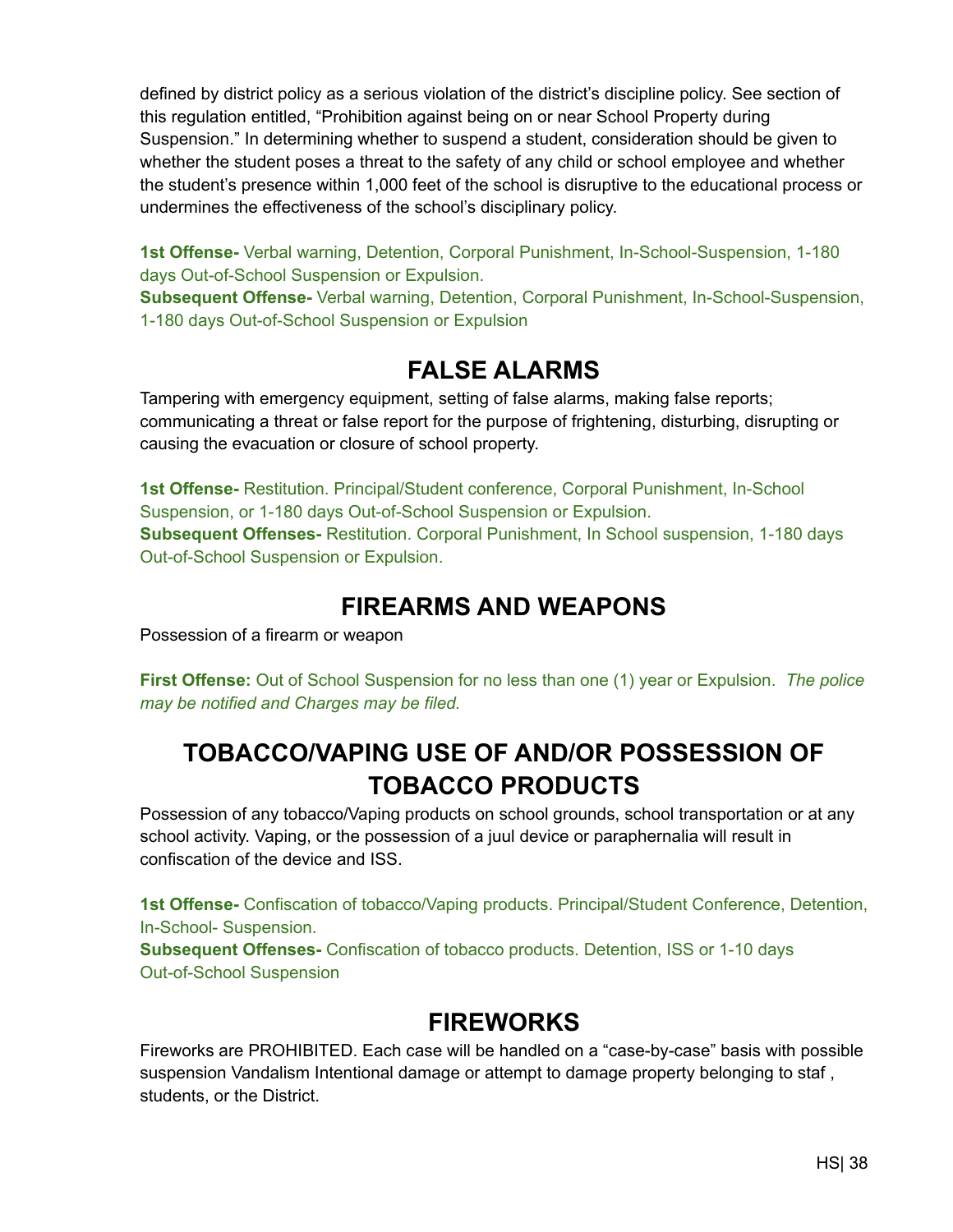**1st Offense-** Restitution. Principal/Student conference, Detention, In-School Suspension, 1-180 days Out-of-School Suspension or Expulsion.

**Subsequent Offense-** Restitution. In School Suspension, 1-180 days Out-of-School Suspension or Expulsion.

#### **THEFT**

<span id="page-39-0"></span>Nonconsensual taking or attempt to take the property of another person or persons.

**1st Offense-** Return of or restitution for property. Principal/Student conference, Detention, Corporal Punishment, In-School-Suspension, 1-180 days Out-of-School Suspension. **Subsequent Offense-** Return of or restitution for property. In-School Suspension, 1-180 days Out-of-School Suspension or Expulsion.

#### **THREATS OR VERBAL ASSAULT**

<span id="page-39-1"></span>Verbal, written, pictorial or symbolic language or gestures that create a reasonable fear of physical injury or property damage.

<span id="page-39-2"></span>**1st Offense-** Principal/Student conference, Detention, Corporal Punishment, In-School-Suspension, 1-180 days Out- of-School Suspension or Expulsion. **Subsequent Offense-** In-School Suspension, 1-180 days Out-of-School Suspension or Expulsion.

# **TECHNOLOGY MISCONDUCT**

Attempting, regardless of success, to gain unauthorized access to a technology system or information; to use district technology to connect to other systems in evasion of the physical limitations of the remote system; to copy district files without authorization; to interfere with the ability of others to utilize district technology; to secure a higher level of privilege without authorization; to introduce computer viruses, hacking tools, or other disruptive/destructive programs onto or using district technology; or to evade or disable a filtering/blocking device.

**1st Offense-** Restitution. Principal/Student Conference, Loss of user privileges, Detention, Corporal Punishment, In-School Suspension or 1-180 days Out-of-School Suspension. **Subsequent Offense-** Restitution. Loss of user privileges, 1-180 days Out-of-School Suspension or Expulsion.

#### <span id="page-39-3"></span>**DISCIPLINARY STEPS TO BE FOLLOWED FOR DEATH THREATS**

Threats directed toward the school, on or off campus, written, verbal, or through telecommunications, may result in expulsion.

- 1. Principal will go to the classroom or area and bring the student to the office.
- 2. Due process procedures given.
- 3. Contact SRO/Police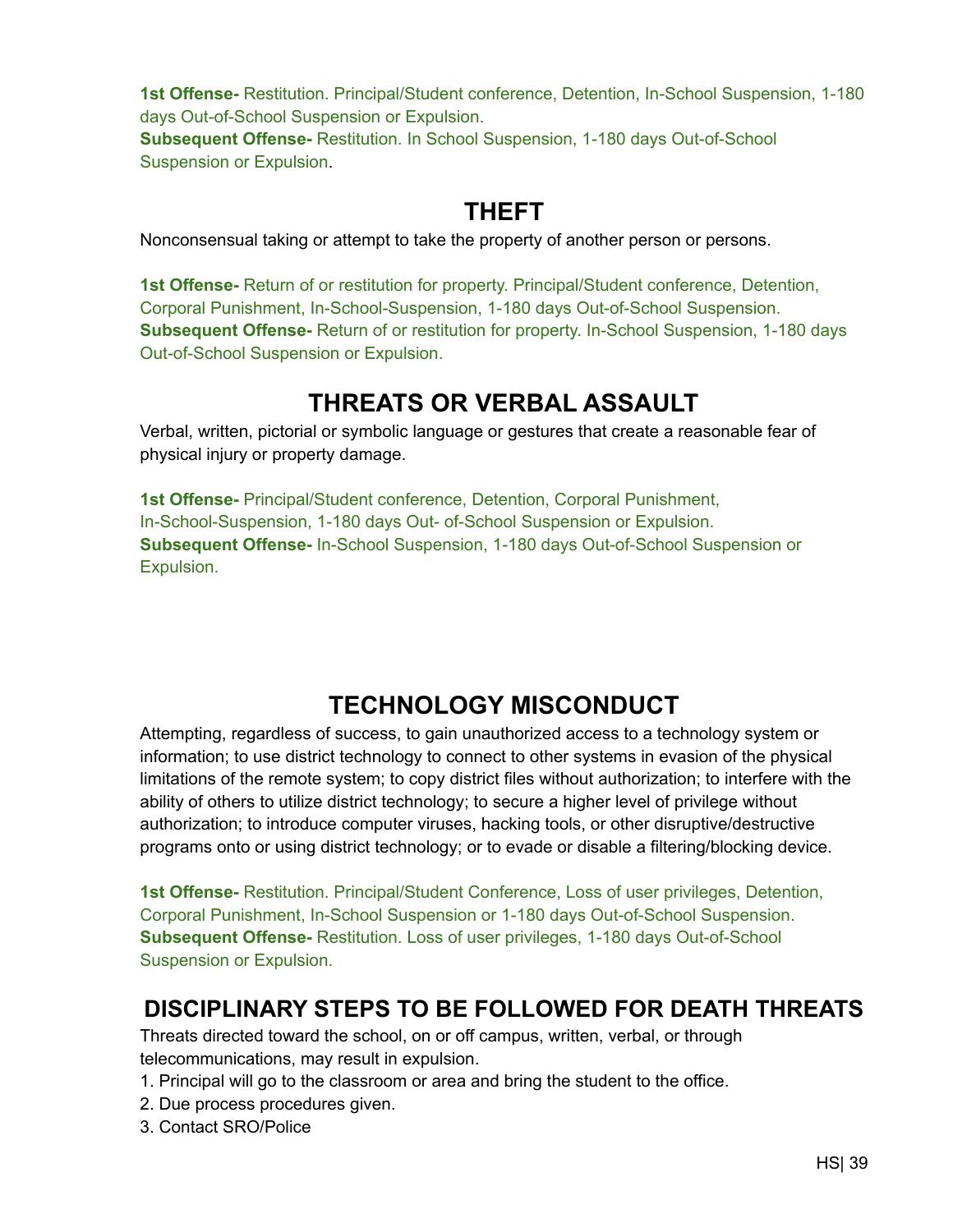4. Immediate OSS suspension (minimum of 3 days).

5. Contact Parents - Parental involvement will be taken into consideration concerning punishments.

6. Inform superintendent.

7. Student(s) will have a psychological exam and/or threat assessment before returning to school.

8. Appear before the School Board before returning to school if deemed necessary by administration.

#### **TARDIES**

<span id="page-40-0"></span>A student will be considered tardy if not in his/her chair, prepared for class when the final bell rings. A student who is unprepared for class (ie: no paper, no books, etc.), shall be considered tardy. Teachers keeping a student into another class period shall write an excuse for the student: Students arriving after 8:19 are reported absent, not tardy. Administration will determine if a student is abusing the tardy policy and discipline accordingly.

**1st Offense-** Warning **2nd Offense-** Warning **3rd Offense-** Detention **4th Offense-** ISS + Meeting with Principal or Dean of Students

#### **TRUANCY**

<span id="page-40-1"></span>Absent from school without the knowledge and consent of parents/guardian and/or the school administration; excessive non-justifiable absences, even with the consent of parents/guardians. Students may recover 50% credit for work missed while truant. Being truant any portion of a day will result in a minimum of 1 day of ISS. Students leaving campus or failing to report to class will be considered truant. Truancy will be reported to the proper juvenile authorities.

**1st Offense-** Principal/Student conference, Detention, Corporal Punishment, or 1-3 days In-School-Suspension.

**Subsequent Offense-** Detention, Corporal Punishment, or 3-10 days In-School-Suspension.

# **LEAVING CLASS/CAMPUS WITHOUT PERMISSION**

<span id="page-40-2"></span>Students are not to leave the school premises without permission. Students are considered to be on school premises once they are on the bus or the physical boundaries of a school campus. Students are not to leave campus after arriving by bus, walking, or arrival by automobile without permission from administration and parental consent. Students must check into the office and sign out before leaving. STUDENTS MUST HAVE PARENTAL AND OFFICE CONSENT.

**Students leaving campus will be considered truant and will be assigned In-School Suspension.** Students with multiple offenses may receive Principal/Student conference, Detention, Corporal Punishment, In-School-Suspension, 1-180 days Out- of-School Suspension or Expulsion.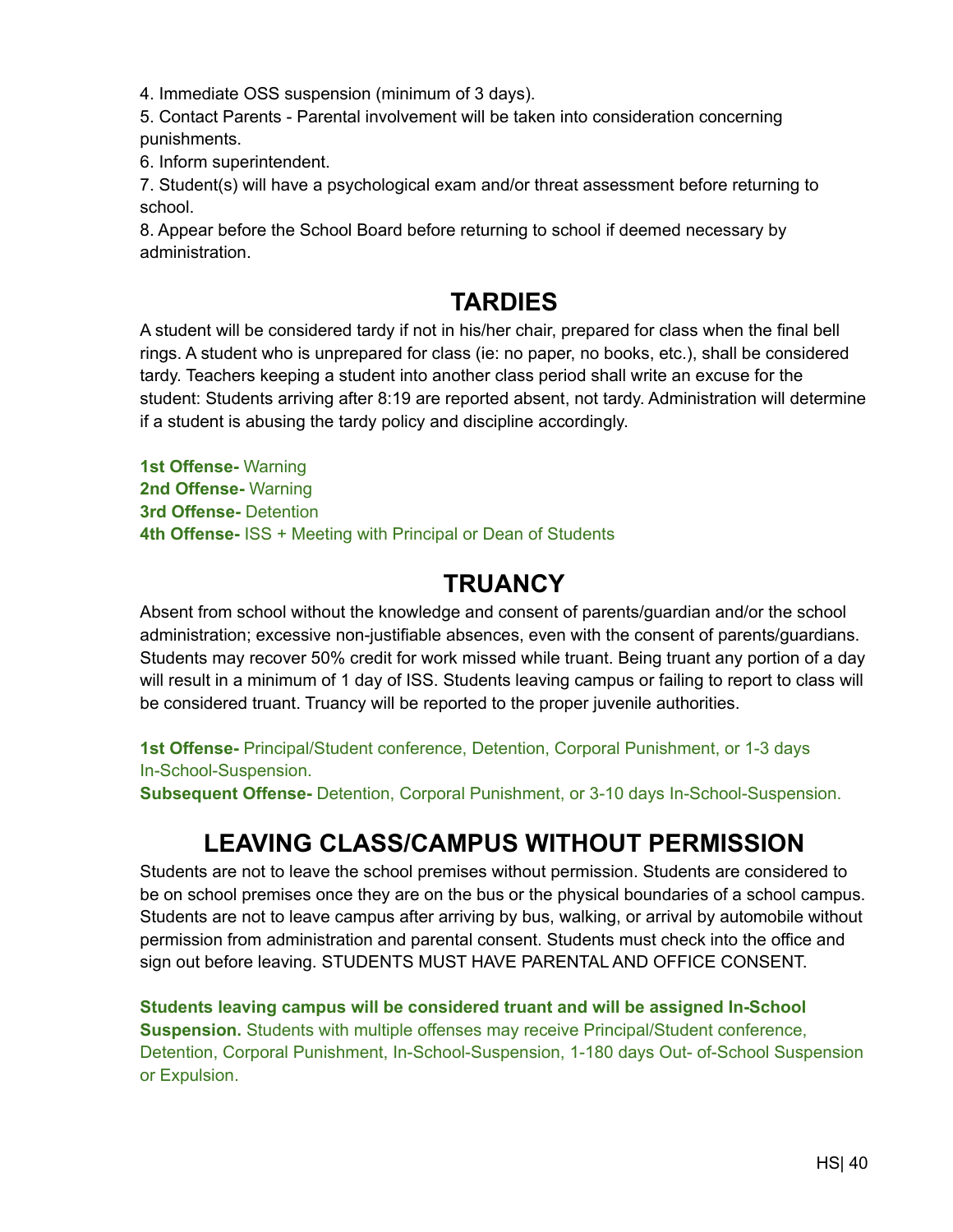# **CHEATING/PLAGIARISM**

<span id="page-41-0"></span>It is the responsibility of students to produce work for assignments and tests that they have originated or given reference for copied material. Students are not to turn in the work of others and present it as their own. Turning in the work of others on tests and assignments is defined as cheating and/or plagiarism. Copied text from the Web or other written sources without acknowledgment of that source is plagiarism. Bought or otherwise acquired assignments presented as your own, work that you did not produce, is cheating/plagiarism.

**1st Offense-** Student is given a zero on the assignment or test + In-School-Suspension and 30 day suspension of internet user account if computer related.

**Subsequent Offense-** Student receives a zero on assignment or test + progressive days of In-School Suspension and 30 day suspension of internet user account if computer related.

#### **UNAUTHORIZED ENTRY**

<span id="page-41-1"></span>Entering or assisting any other person to enter a district facility, office, locker or other area that is locked or not open to the general public; entering or assisting any other person to enter a district facility through an unauthorized entrance; assisting unauthorized persons to enter a district facility through an entrance.

**1st Offense-** Principal/Student conference, Detention, Corporal Punishment, In-School-Suspension or 1-180 days Out-Of-School Suspension. **Subsequent Offense-** 1-180 days Out-of-School Suspension or Expulsion

# **REPORTING OF VIOLENT BEHAVIOR**

<span id="page-41-2"></span>All school employees are required to notify their immediate supervisor if they have reason to believe that a student or District employee has committed any of the offenses set out below, has physically or sexually abused any District student, or has possessed a controlled substance or weapon in violation of District policy. The principal will immediately report to the appropriate law enforcement agency and to the Superintendent/designee any instance where a student is found to be in possession, on their person or in their possession, of any weapon defined in Regulation 2620 or of controlled substances, or is found to have placed such substances elsewhere on school premises. For purposes of this regulation, "school premises" shall be defined to include school property, school playgrounds, school parking lots, school buses, or at school activities whether on or off school property.

#### <span id="page-41-3"></span>**MANDATORY REPORTED OFFENSES TO LAW ENFORCEMENT SAFE SCHOOLS VIOLATIONS**

It is the policy of the New Madrid County Central R-1 School District to report all crimes occurring on school grounds to law enforcement, including, but not limited to, the crimes the district is required to report in accordance with law. The following acts, regardless of whether they are committed by juveniles, are subject to this reporting requirement:

# **SAFE SCHOOLS VIOLATIONS**

<span id="page-41-4"></span>• First degree murder under section 565.020;